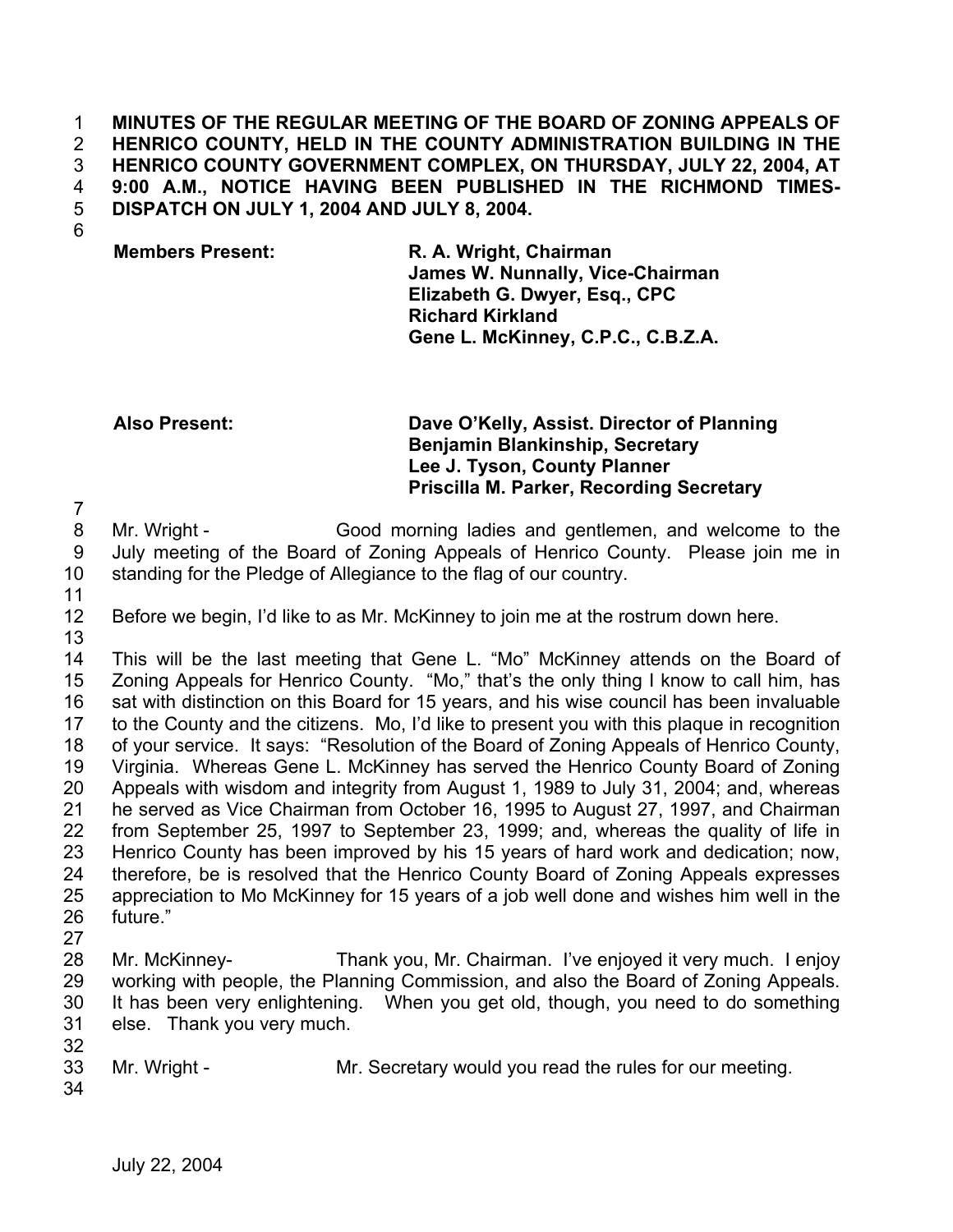35 36 37 38 39 40 41 42 43 44 45 46 47 48 49 50 51 52 53 54 55 56 57 58 59 60 61 62 63 64 65 66 67 68 69 70 71 72 73 74 75 76 77 78 79 Mr. Blankinship - Good morning, Mr. Chairman, Members of the Board, ladies and gentlemen. The rules for this meeting are as follows. As Secretary, I will call each case. Then at that time the applicant should come down to the podium. I will then ask all those who intend to speak, in favor or in opposition to the case, to stand and be sworn in. The applicants will then present their testimony. After the applicant has finished, anyone else who intends to speak will be given the opportunity. After everyone has spoken, the applicant, and only the applicant, will be given the opportunity for rebuttal. After hearing the case, and asking questions, the Board will take the matter under advisement. They will make all of their decisions at the end of the meeting. If you wish to know their decision on a specific case, you can either stay until the end of the meeting, or you can call the Planning Office later this afternoon, or you can check the Planning Office website. This meeting is being tape recorded, so we will ask everyone to speak directly into the microphone on the podium, and to state your name, and please spell your last name for the record. And finally, out in the foyer, there are two binders that contain the staff report for each case, including the conditions that have been recommended by the staff. Mr. Wright- Mr. Secretary, are there any withdrawals or deferrals on the 9:00 a.m. agenda? Mr. Blankinship- Yes, sir, Mr. Chairman. The Country Club of Virginia has withdrawn their application for a use permit. **WITHDRAWALS UP- 4-2004 COUNTRY CLUB OF VIRGINIA** requests a conditional use permit pursuant to Section 24-12(b) to add a maintenance building and parking area at 710 S Gaskins Road (Parcel 735-733-6834), zoned R-0, One-family Residence District (Tuckahoe). Mr. Wright- **Alright. Mr. Secretary, would you call the first case. UP-16-2004 RYAN HOMES** requests a temporary conditional use permit pursuant to Section 24-116(c)(1) to locate a temporary sales trailer at 3621 Creighton Road (Dominion Townes) (Parcel 809-729-7165), zoned RTHC, Residential Townhouse District (Conditional) (Fairfield). Mr. Wright- The Is there anyone else here who desires to speak with reference to this case? Please raise your right hand and be sworn. Mr. Blankinship- Do you swear that the testimony you are about to give is the whole truth and nothing but the truth, so help you God?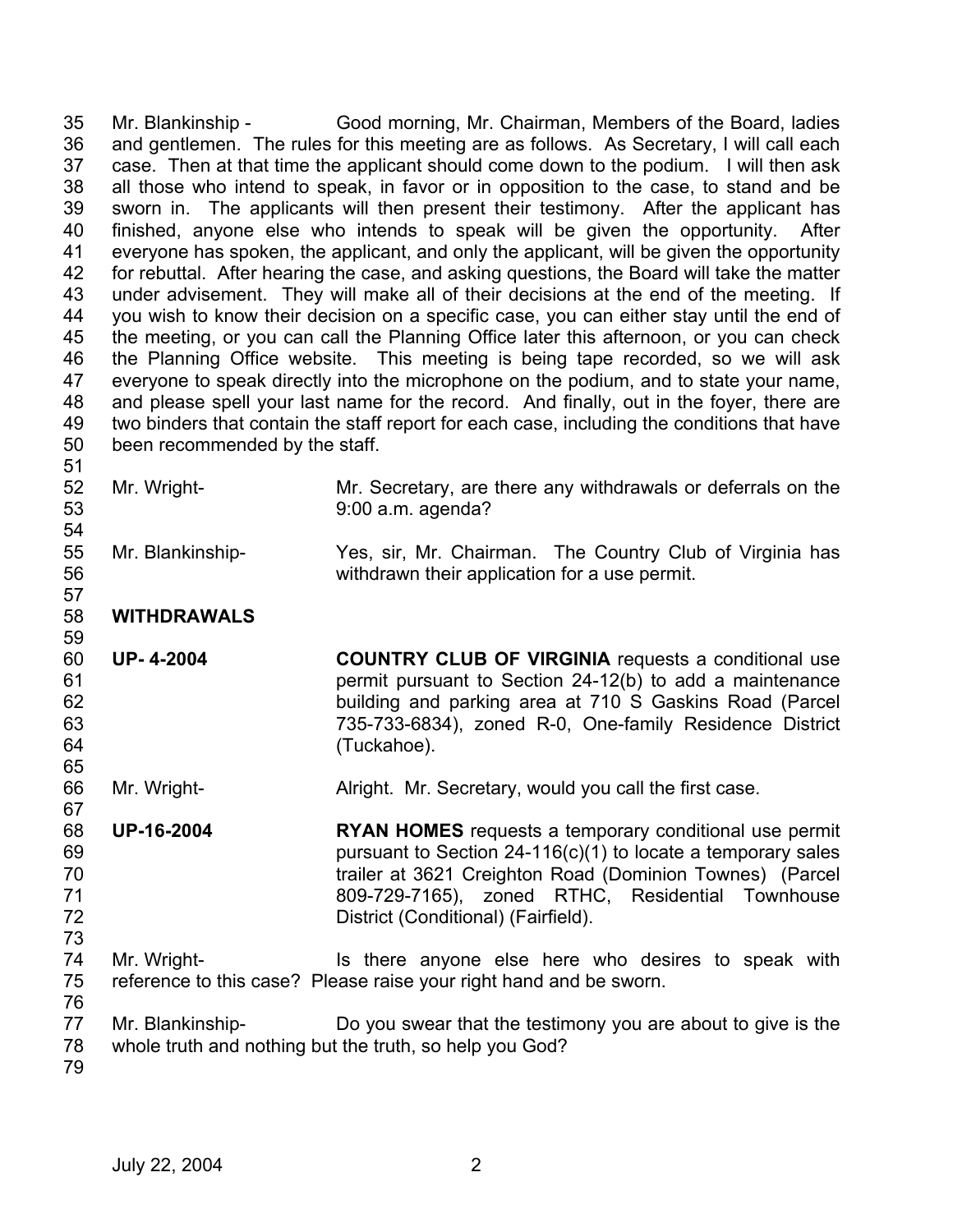80 81 82 83 84 85 86 87 88 89 90 91 92 93 94 95 96 97 98 99 100 101 102 103 104 105 106 107 108 109 110 111 112 113 114 115 116 117 118 119 120 121 122 123 124 Mr. Ryan Franelli- I do. The application is for a temporary sales trailer at this location, so we can sell townhomes. We've been approved for 116 townhomes. The staff comments, as we've seen – we'd like to be out of there by the end of the year, definitely by June of 2005. We have proposed to install landscaping and screen the port-a-john. It is very similar to other sales trailers we've put up in the County. Mr. Wright- Have you seen the conditions for this case? Mr. Franelli- Yes, sir. I spoke with the Health Department concerning the portable facilities and we'll screen those. The Health Department will review that at the time of building permit and we'd like to submit a detailed landscaping plan. Mr. Kirkland- Mr. Blankinship, let me ask you a question. It says in the background of the case that between October 1, 2004 and October 1, 2005 the permit is for the trailer, but the second condition says it must be removed by June 24. Are you telling them cut it short? Mr. Wright- I was going to ask the same thing. Mr. Franelli- We want to be out by June – we hope to be out much sooner than that. We're building a model home on the site, and until we can occupy that we'll need the trailer. Mr. Blankinship- The October dates are the one on the application. I'm not sure why we put the June date. I'd rather not have them run long and have to come back. Mr. Wright- **Let's make that October 1, then.** In the suggested conditions #2. Ms. Dwyer- We're giving you a little extra time. Mr. Franelli- **I** appreciate that, but I hope we don't need it. Mr. McKinney- Mr. Blankinship, condition number 4, requires a detailed landscaping plan at the time of building permit review – how about the screening for the trailer? Mr. Blankinship- That's generally shown on the plans. Mr. Wright- **Anyone here in opposition?** Mr. James Jefferson- I live on Redland Drive, right of Creighton, at the first entrance. My house in the 9<sup>th</sup> house on the right – 1124. I've had to fight to keep my tree line – from Creighton Road all the way down. We don't want the trees being cut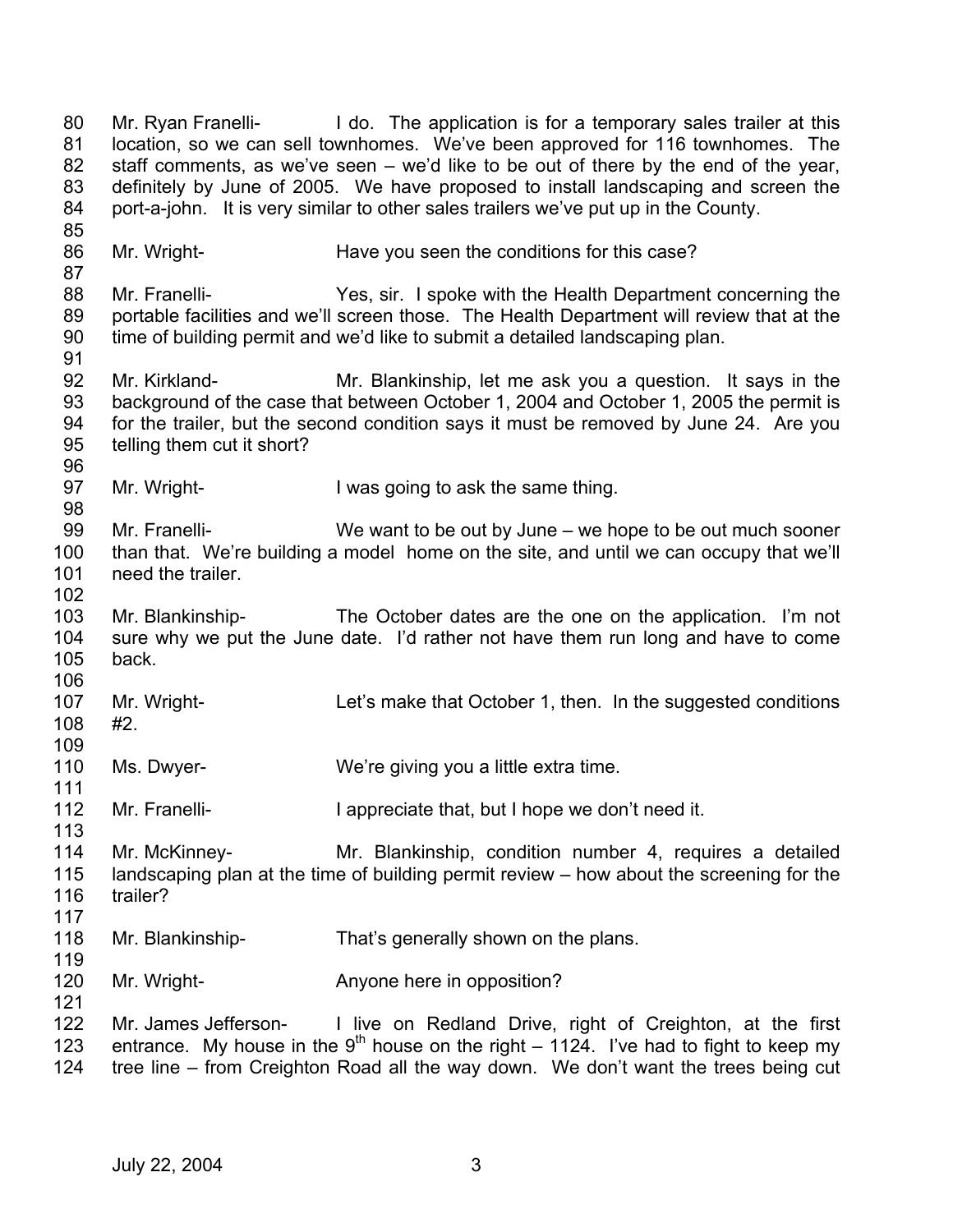125 126 down. I've been running back and forth to South Carolina, and every time I come home, I see more and more trees down.

127

133

128 129 130 131 132 I've seen trees on the far side, on Laburnum all the way back to the library, roped off and I'm trying to figure out how many more are going to be removed. I've got more critters running around on my lot now – I don't have to go hunting. On the other side, on Cedar Fork, there's another development that's supposed to be homes. They're trying to put a road from Cedar Fork to Laburnum, and we told them "no."

- 134 135 Mr. Wright- Mr. Jefferson, this plan of development has already been approved by the Planning Commission – did you appear before them?
- 136 137 Mr. Jefferson-<br>
I came here once before.
- 138 139 Mr. Wright- But this has nothing to do with our case.
- 141 Mr. Jefferson- I came today to determine how temporary this trailer will be.
- 142 143 144 Mr. Wright- **It is going to be there 'til October next year.** Probably even before then.
- 145

- 146 147 148 149 Mr. Jefferson- **One other thing – I live in a community where people go to** work, and I'd like to know why these meetings are always during the day. Why not after people get a chance to go home and sit down?
- 150 151 152 153 154 Mr. Wright- I'd suggest that you talk to your supervisor about that, because we don't have anything to do with that. We have to meet as set by the Board of Supervisors. The Planning Commission does meet at 7:00, and that's when this Plan of Development was approved.
- 155 156 157 158 Ms. Dwyer- As far as the trees are concerned, Mr. Blankinship, is there someone in the Planning Office who can be contacted concerning tree preservation plans?
- 159 160 161 Mr. Blankinship- We can check that before we release the final construction plans. The trees have to be marked and we sometimes do re-visit the site to make sure they're abiding by the plans.
- 162 163 164 165 Mr. Wright- We've noted that. Anyone with anything else to add? Yes sir, have you been sworn?
- 166 167 168 169 170 Mr. Skip Gelletly- My name is Skip Gelletly, we're developing the property, and the tree line – the recommended buffer – is a 25 foot buffer between this development and the single family homes. The buffer is actually between 25 and 60 feet. We've paid a lot of attention to the tree line and buffers. What he's referring to is the trees at the bottom of this picture, which is where the BMP is going to be placed.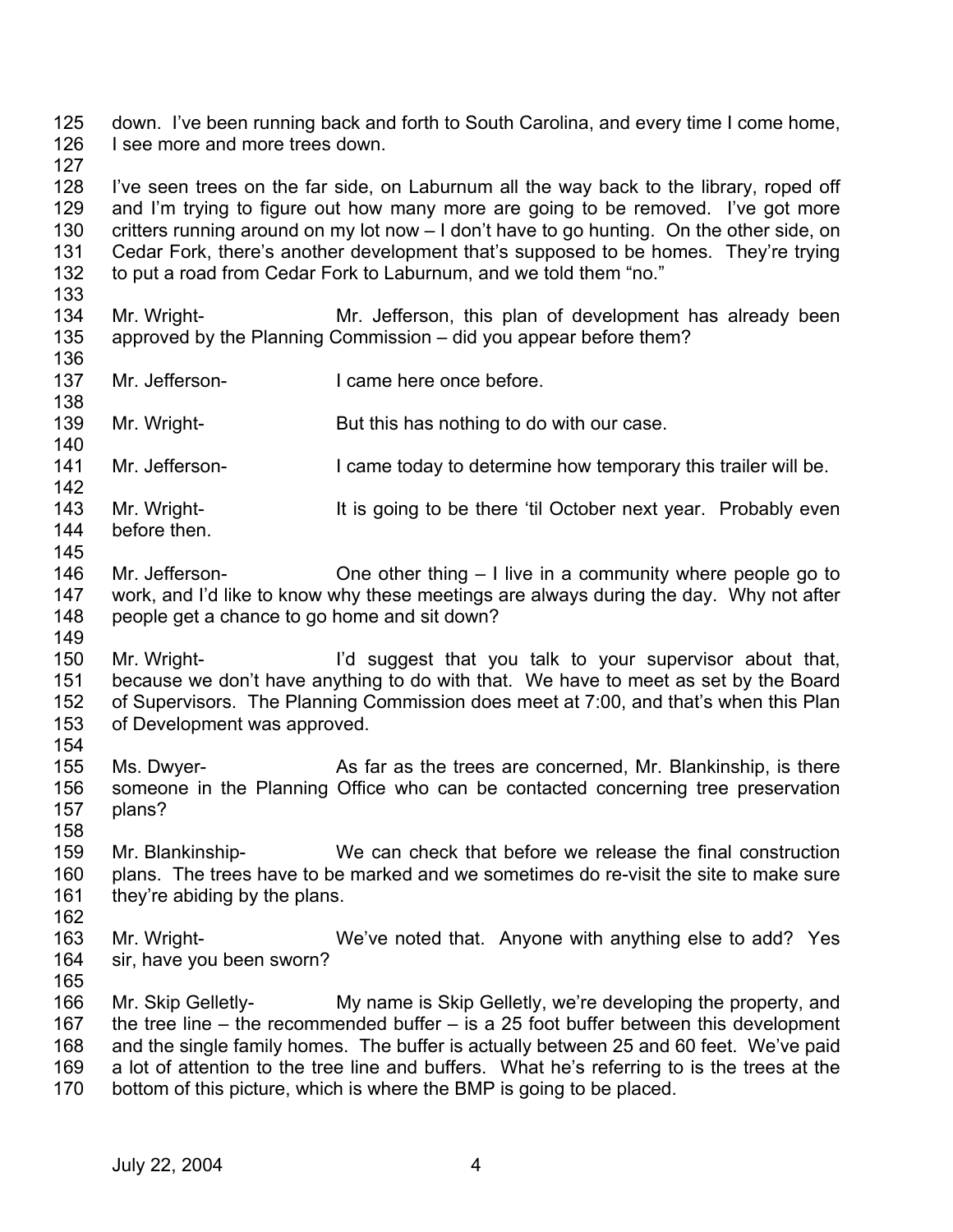171 172 173 174 175 176 177 178 179 180 181 182 183 184 185 186 187 188 189 190 191 192 193 194 195 196 197 198 199 200 201 202 203 204 205 206 207 208 209 210 211 212 213 214 215 216 Mr. Jefferson- What's a BMP? Mr. Gelletly-<br>
It is a.... Mr. McKinney- Excuse me, but why don't you two get together out in the hallway, and he can explain these to you. Mr. Wright- Good idea. Anything further? No? Next case. After an advertised public hearing and on a motion by Mr. McKinney, seconded by Mr. Kirkland, the Board **approved** application **UP-16-2004** for a use permit to located a temporary sales trailer at 3621 Creighton Road (Tax Parcel 809-729-7165). The approval is subject to the following conditions: Affirmative: Kirkland, McKinney, Nunnally, Wright 5 Negative: 0 Absent: 0 1. The property shall be developed in substantial conformance with the plan filed with the application. No substantial changes or additions to the layout may be made without the approval of the Board of Zoning Appeals. 2. [Amended] The trailer shall be removed from the property on or before October 1, 2005, at which time this permit shall expire. 3. Connections shall be made to public water and sewer, or water and sanitary facilities will be provided as required by the Health Department. If portable sanitary facilities are to be used, they shall be screened from view. 4. A detailed landscaping plan shall be submitted to the Planning Office with the building permit for review and approval. 5. All landscaping shall be maintained in a healthy condition at all times. Dead plant materials shall be removed within a reasonable time and replaced during the normal planting season. The Board approved the request as it found from the evidence presented that approving the permit would not be of substantial detriment to adjacent property nor would materially impair the purpose of the zoning regulations. **A- 76-2004 CLAIBORNE LANGE** requests a variance from Section 24- 95(b)(6) to build a one-family dwelling at 4903 Summerest Avenue (Larchmont) (Parcel 815-715-2800), zoned R-4, One-family Residence District (Varina). The total lot area requirement is not met. The applicant has 5,000 square feet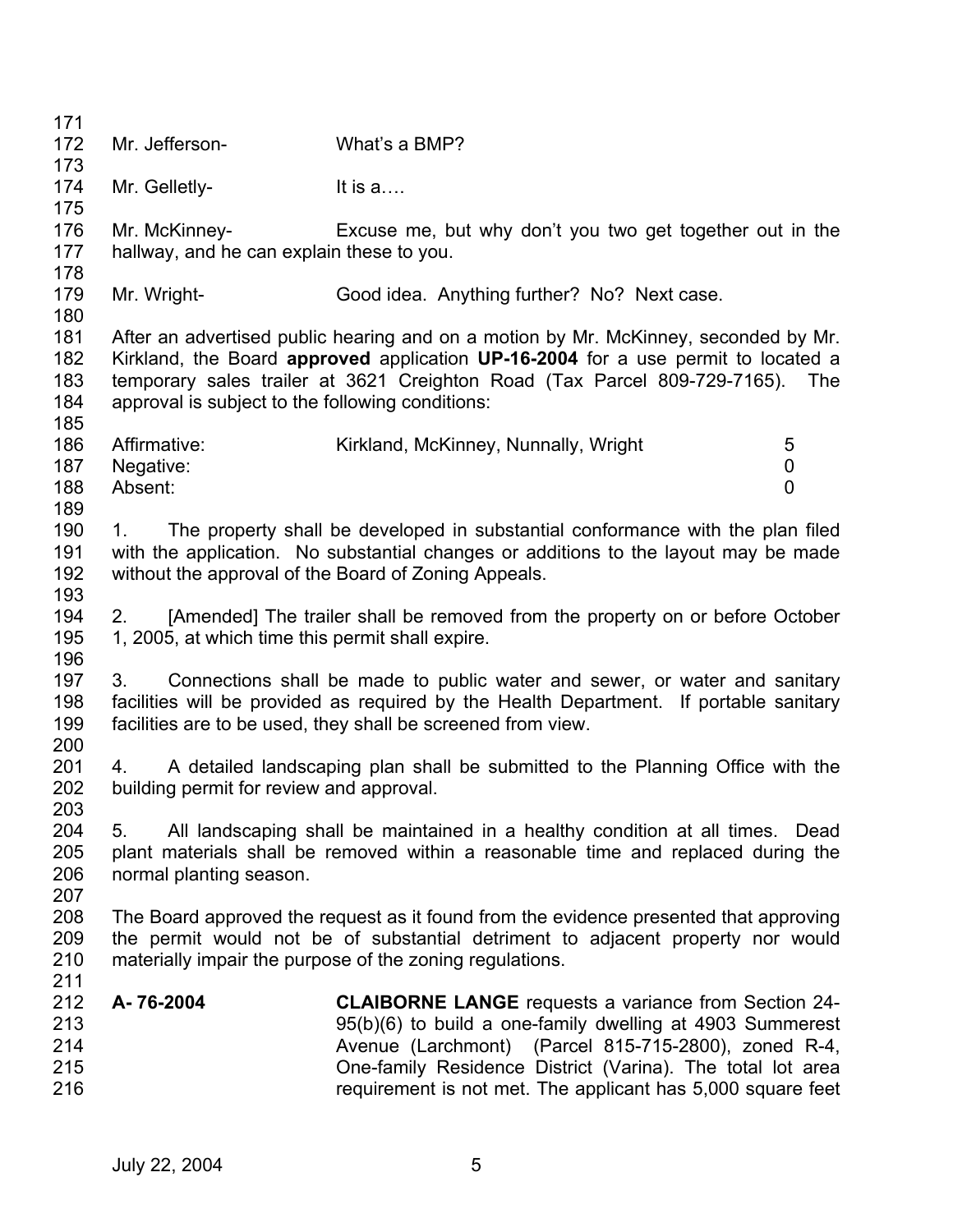| 217<br>218<br>219<br>220 |                                           | total lot area, where the Code requires 6,000 square feet<br>total lot area. The applicant requests a variance of 1,000<br>square feet total lot area.                                                                                                                   |
|--------------------------|-------------------------------------------|--------------------------------------------------------------------------------------------------------------------------------------------------------------------------------------------------------------------------------------------------------------------------|
| 221<br>222<br>223        | Mr. Wright-                               | Is there anyone else here who desires to speak with<br>reference to this case? Please raise your right hand and be sworn.                                                                                                                                                |
| 224<br>225<br>226        |                                           | Mr. Blankinship- Do you swear that the testimony you are about to give is the<br>whole truth and nothing but the truth, so help you God?                                                                                                                                 |
| 227<br>228<br>229<br>230 | you.                                      | Mr. Percy Price- I'm purchasing this property. I have a figure here that<br>indicates that the residence I'm proposing to put on this property $-$ I'd like to give this to                                                                                              |
| 231<br>232<br>233<br>234 |                                           | On this figure, the residence is about 24 x 30 square feet, and putting this house on this<br>property we're able to meet the setback requirements that are proposed in the<br>guidelines. Unfortunately, the property is only 5,000 square feet.                        |
| 235<br>236<br>237<br>238 | distance.                                 | It has come to my attention that most of the residences are under the same problem<br>regarding the lot size. We're just requesting that we be able to put this residence, that<br>will fit very adequately, on this property and give the neighbors on each side a good |
| 239<br>240<br>241<br>242 | Mr. Nunnally-<br>Who is Clairborne Lange? | Mr. Price, you said you're buying this lot to build a house?                                                                                                                                                                                                             |
| 243<br>244               | Mr. Price-                                | He owns the lot.                                                                                                                                                                                                                                                         |
| 245<br>246               | Mr. Nunnally-                             | Does he live there?                                                                                                                                                                                                                                                      |
| 247                      | Mr. Price-                                | No, it is a "she." She inherited the lot.                                                                                                                                                                                                                                |
| 248<br>249               | Mr. Nunnally-                             | Where does she live?                                                                                                                                                                                                                                                     |
| 250<br>251               | Mr. Price-                                | She lives in Crozet.                                                                                                                                                                                                                                                     |
| 252<br>253               | Mr. Wright-                               | This application says that Clairborne Cordell is the owner.                                                                                                                                                                                                              |
| 254<br>255               | Mr. Price-                                | That's the same person.                                                                                                                                                                                                                                                  |
| 256<br>257               | Ms. Dwyer-                                | We have plans in our packet – are these the same?                                                                                                                                                                                                                        |
| 258<br>259               | Mr. Price-                                | Actually, they're different.                                                                                                                                                                                                                                             |
| 260<br>261<br>262        | Ms. Dwyer-                                | They're different?                                                                                                                                                                                                                                                       |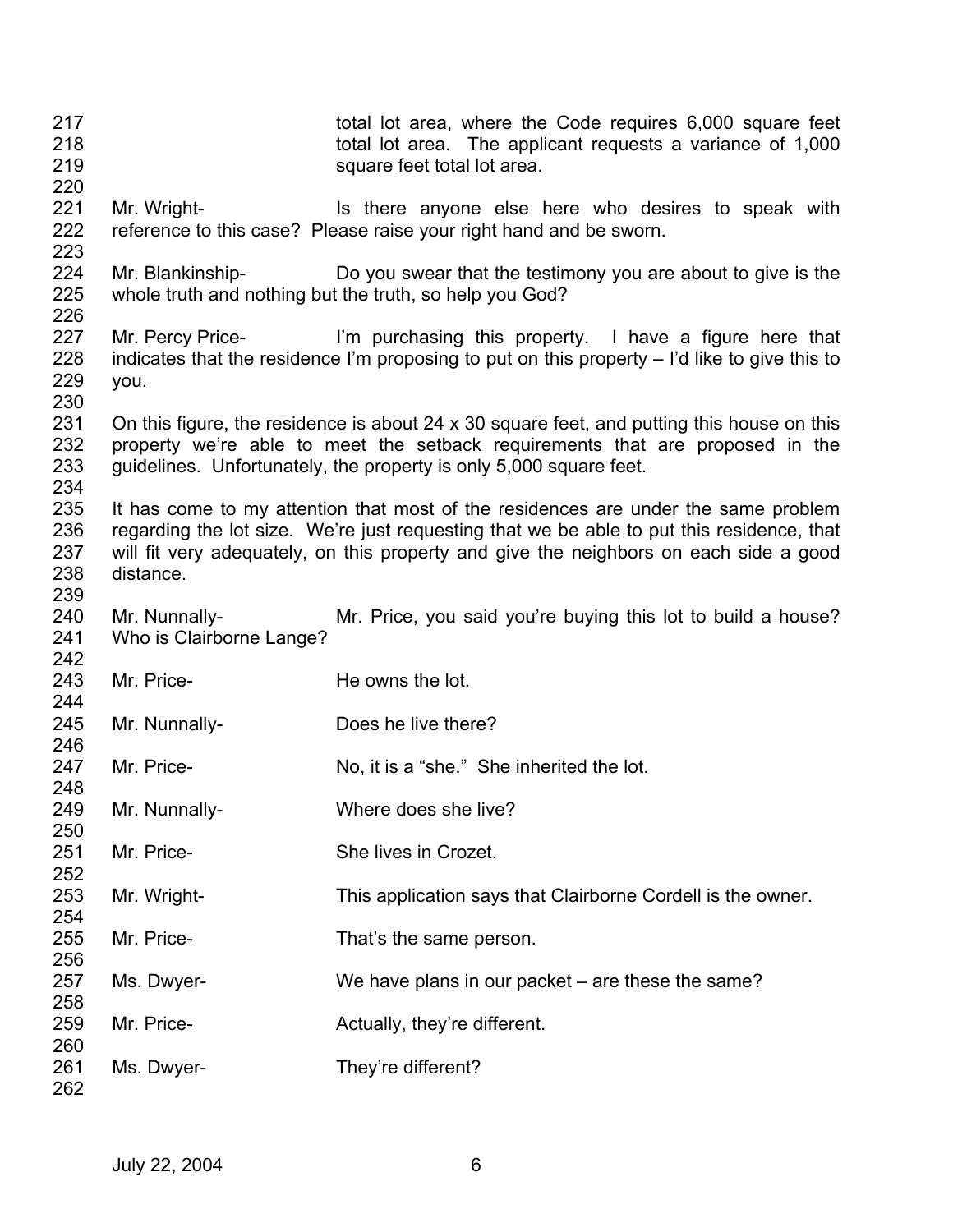Mr. Price- Yes. This is the plan that we propose to put on the property. We're going to add 15' to the back of the house. This residence is probably of equal or more value to what's in the neighborhood now. Mr. Wright- **How many square feet in this residence?** Mr. Price- 1.440. Mr. Wright- Mr. Blankinship, I see in your report that you say most of the houses are built on 4 lots. Mr. Blankinship- Yes, sir. If you look at the map of the location of the case, you get the feel for how the houses are spread out. Most are on a combination of lots…some are 3, some are 4, and some are 5. Mr. Wright- What is that – that's at 4901? Mr. Blankiship- **According to our mapping, that appears to be right on the** property line. Ms. Dwyer - Is there a house at the corner of Leonard and Old Streets – is it on 2 lots? I'm looking at the map. It is a very small lot. Mr. Wright- How long has this lot been owned by the present owner? Mr. Price- It has been in the family for a number of years. I'm not quite sure. Mr. Wright- Has there been any changes in zoning over the years? Mr. Blankinship-<br>
Not since 1960. Mr. Nunnally- 4905 – is that house a rental house? Mr. Price - I'm not sure. Ms. Dwyer- When was this subdivision laid out? Mr. Blankinship- I don't have that in front of me. Probably in the 40s given where it is in the County. Mr. Wright- What is that property to the rear? Mr. Blankinship- It is zoned O-2. It is an office complex that you can't see in this photograph. I don't know if that's future development area or what.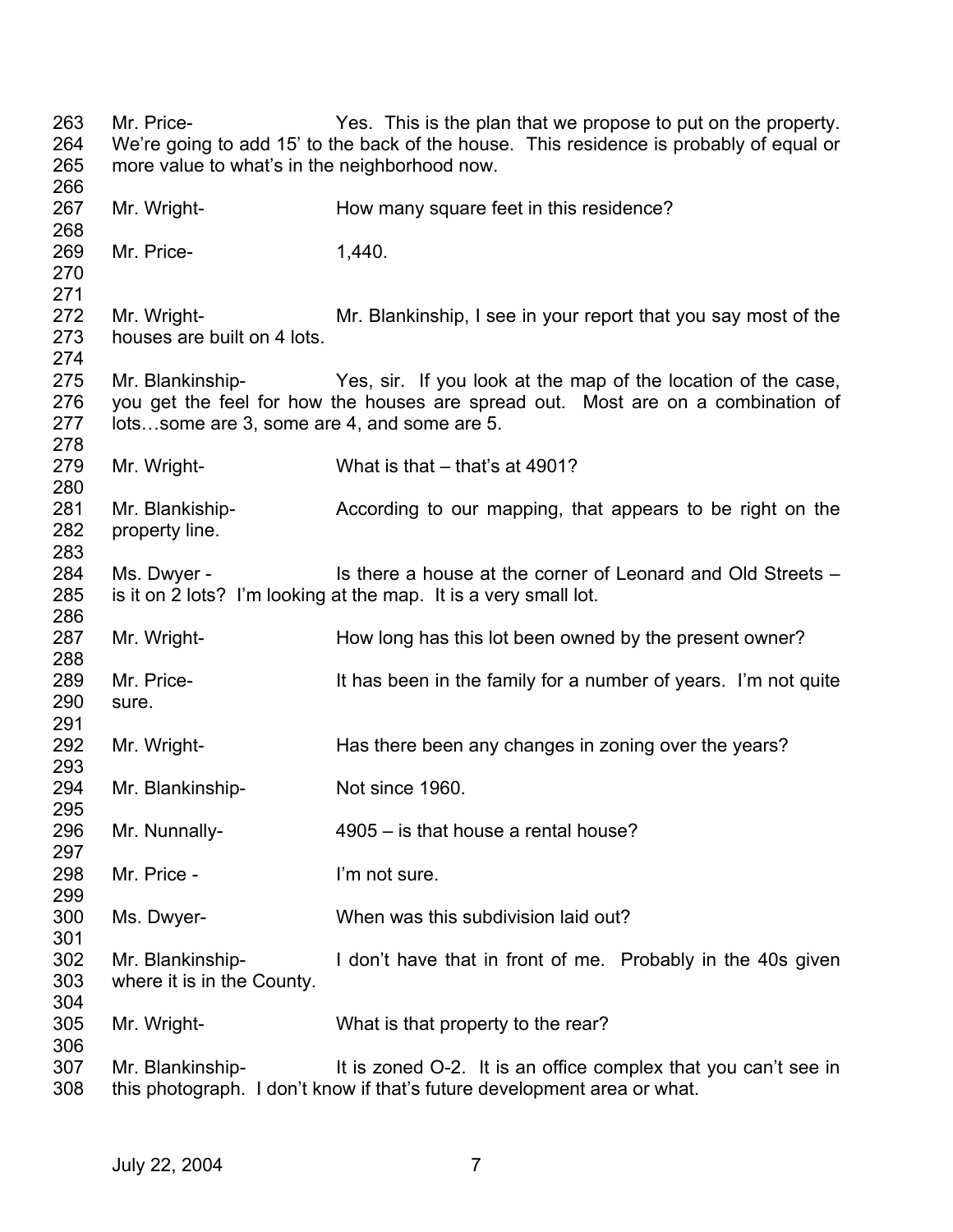309 310 311 312 313 314 315 316 317 318 319 320 321 322 323 324 325 326 327 328 329 330 331 332 333 334 335 336 337 338 339 340 341 342 343 344 345 346 347 348 349 350 351 352 353 Mr. Wright- **Any further questions?** Anyone in opposition? Mr. James Moore- I own the property next to it, and across the street. Mr. Nunnally- What number property did you say you own? Mr. Moore- **I** own – I don't know the address. That big building is a garage, built 20 some years ago. I own from the yellow line all the way to the woods. 4902 Summerest Avenue – I've got 9 lots. I've lived here all my life, and most the owners have passed on and a new generation has come in. People take pride in the neighborhood. It is an old neighborhood, but people take pride, particularly on Summerest Avenue. Most houses are on 4-6 lots. I think there may be a house on 3 lots the next street over. I'm opposed to this variance. Every house in there is a one story house except for a house over on Williamsburg Road. But a two story house on that road would be like putting a house trailer next to a \$300,000 home. Mr. McKinney- **How many square feet in your house, Mr. Moore?** Mr. Moore- My house is on 6 lots. Mr. McKinney- **I'm talking about your house.** 3 bedrooms? Mr. Moore-  $\blacksquare$  I've got a right big house  $-3$  bedrooms, 2 baths. The house on the other side me – that's probably been there since the 40s. Small, little houses were built during them days. My mother and father lived across the street. Mr. Nunnally- 4815 – who lives there? Mr. Moore- That's another house that I own. It used to be a barn, but we made it a home. I've got a little girl living in there now. Mr. Nunnally- Is that the house with what looks like barn doors? Mr. Moore- 4901 is my garage. Mr. Nunnally- Which house is yours? Mr. Moore- 4813. Mr. McKinney- So you rent 4815? Mr. Moore- She don't rent – she just stays there and pays the utilities. I own across the street and own those 9 lots right there. But if you open it up to 2 story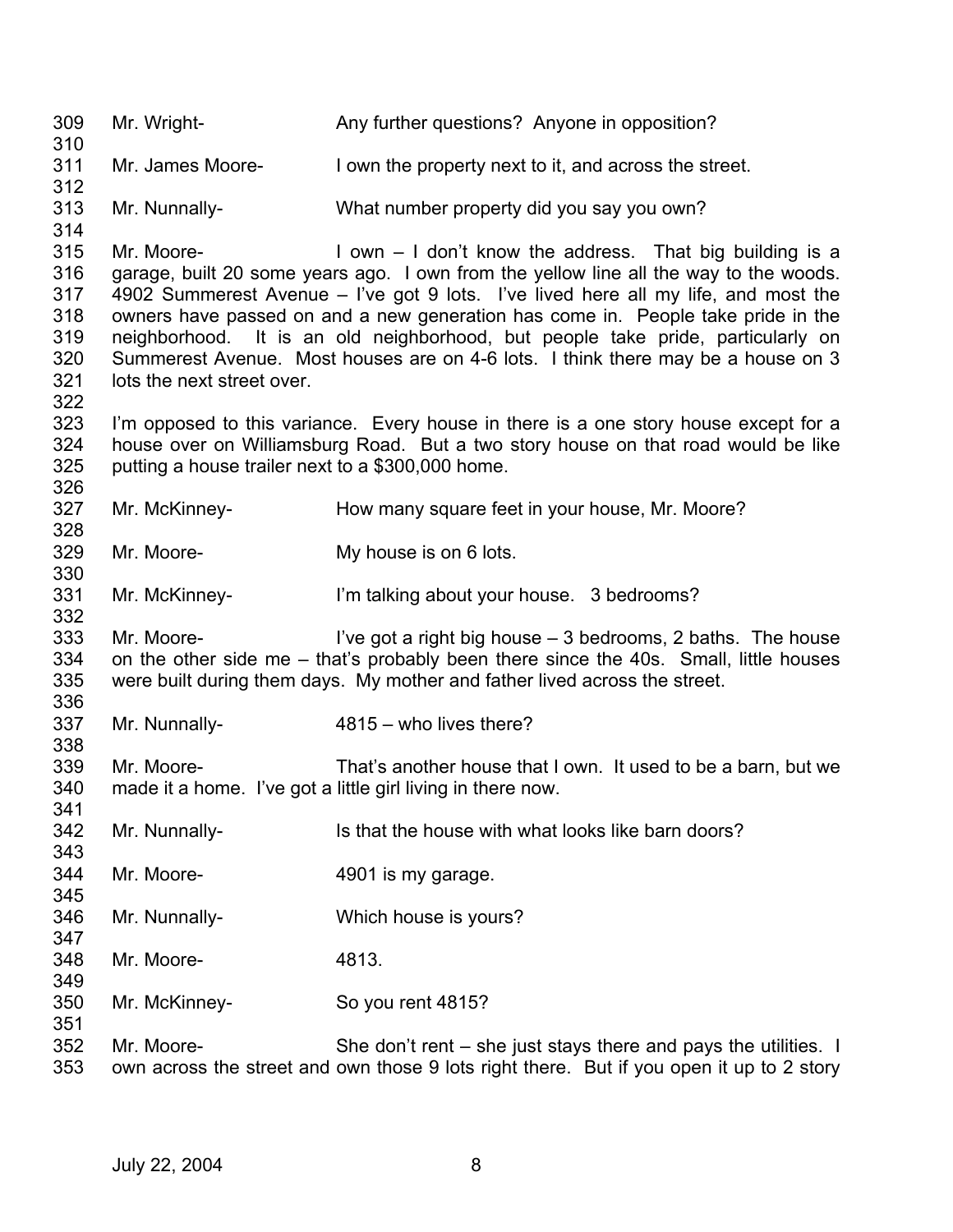354 355 356 357 358 359 360 361 362 363 364 365 366 367 368 369 370 371 372 373 374 375 376 377 378 379 380 381 382 383 384 385 386 387 388 389 390 391 392 393 394 395 396 397 houses on 2 lots, that's going to open the door to other people coming in there for developing on 2 lots. There are other properties with 2 lots stuck between them. Mr. McKinney- But if he had another lot, he would be here. Mr. Moore- That's true, but the people that owned these lots back in the past didn't want to sell them to my mother and father. The girl that inherited the lots, I contacted her 20 years ago and told her I was interested in them. I never heard from her. Once morning, I see a sign go up. I'd make them an offer for them. I can't see a house on a small lot like this. Mr. Wright- **How many lots are in 4901?** Mr. Moore- 4 lots. I've got 6 lots where my house sits, and 9 lots across the street. Mr. Wright- 9 25' lots? Mr. Moore- Yes. That was laid out in 1923. My parents were the first ones to buy in that neighborhood Mr. Wright- The house at 4905 – do you know how many lots that house is built on? Mr. Moore- Either 4 or 5. An elderly lady lives. Most people want a big house on a big lot – and it looks to me like it's going to be a rental property. If it is a rental property, the values are going to go down and the neighborhood is going to deteriorate. Mr. Wright- On this photo, it looks like a depression or low area? Mr. Moore- It is a low area – when it rains water stands all through there. Mr. Wright- Thank you. Anyone else desire to speak in opposition? Ms. Lois Mills- I'm opposed to this. The Code says it takes 6,000 square feet to build. Mr. Wright- Where do you live? Ms. Mills- **I** live at 4905. I'm right next door and I have 5 lots. The neighborhood is spaced out. If they do build on there, and they raise the land, because it is low, that'll cause water to come over into my land and I object to that. Also, where

398 are they going to park the cars? The street is a two lane street and the cars are going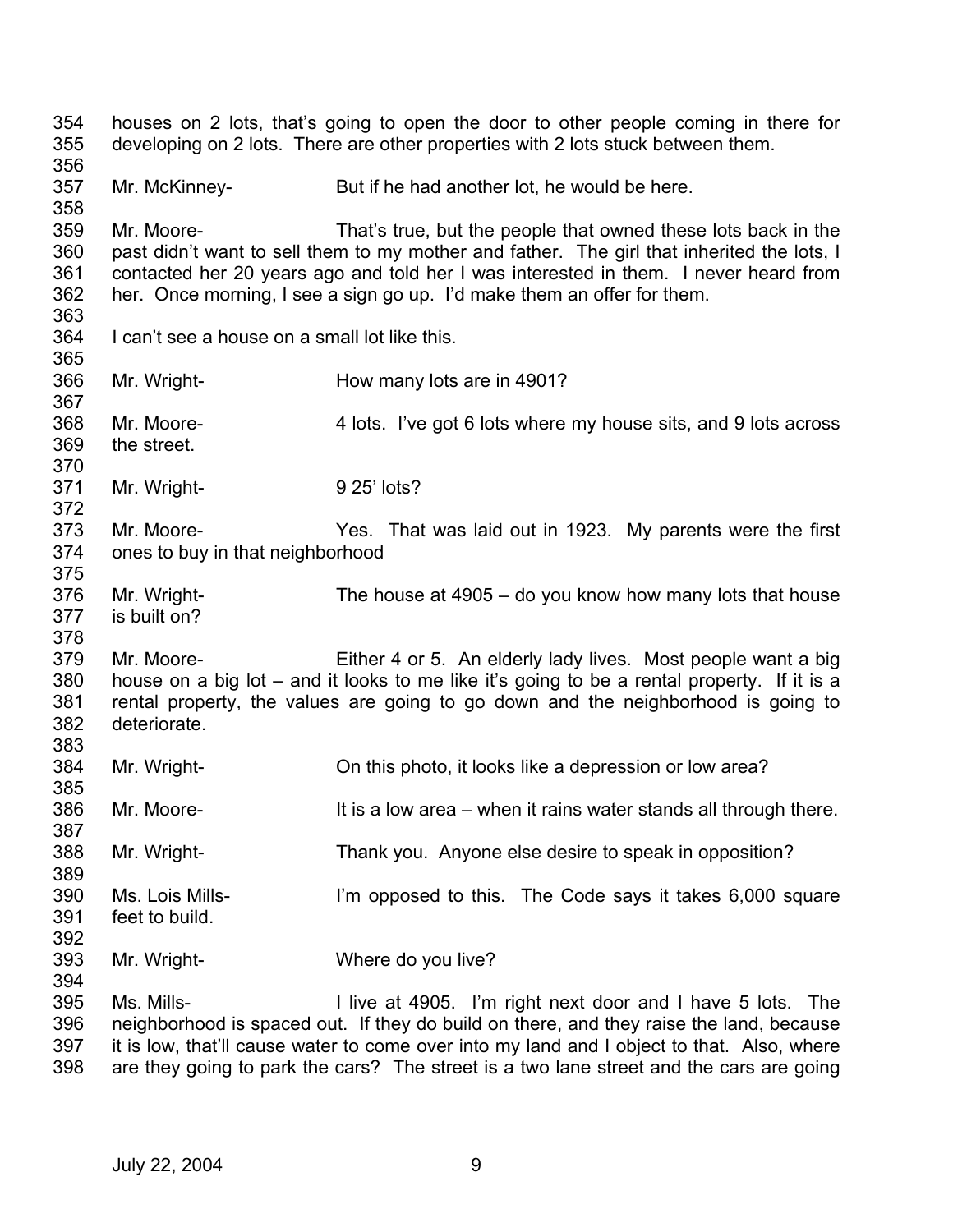399 400 401 402 403 404 405 406 407 408 409 410 411 412 413 414 415 416 417 418 419 420 421 422 423 424 425 426 427 428 429 430 431 432 433 434 435 436 437 438 439 440 441 442 443 444 to be parked all over the place. This is just a squeeze in and we don't have that in our neighborhood. Mr. McKinney- Ms. Mills, the Code says he can't let more water go off his property than is going off it now. They've got to have parking off the street. Mr. Wright- **Anything else?** Mr. Mills- **I** think he covered everything pretty well. Mr. Wright- Mr. Price, you have a short time for rebuttal. Mr. Price- I just wanted to say that I respect the fact that the people in the neighborhood want to preserve it – but I think the house I'm proposing would be right in line with the residences that are there. Some things were said about the property values – a fear about the property values dropping – I think this property will only add to the values in the neighborhood. If you look at the diagram, we have a driveway planned and 25' that we can play with if we need to more parking. The residence is only 24' wide and it will fit very adequately on the property. I don't think it will detract from any properties in the neighborhood. When you do a market study – an appraisal – this house is only going to add to the values of what's in the neighborhood currently. Mr. Nunnally-<br>
Are you a builder? Mr. Price- No, I'm not. I'm building this house for myself – for me and my wife. Mr. Wright- **Anything further?** Hearing none, that concludes the case. After an advertised public hearing and on a motion by Mr. Nunnally, seconded by Mr. Kirkland, the Board **denied** application **A-76-2004** for a variance to construct a one family dwelling at 4903 Summerest Avenue (Tax Parcel 815-715-2800). Affirmative: Dwyer, Kirkland, McKinney, Nunnally, Wright 5 Negative: 0 Absent: 0 The Board denied the request as it found from the evidence presented that approving the permit would be of substantial detriment to adjacent property and would materially impair the purpose of the zoning regulations. **A- 77-2004 BRUCE AND ASHLEY REID** request a variance from Section 24-9 to build a one-family dwelling at 7641 Allen Woods Lane (Parcel 800-691-3208 (part)), zoned R-3, One-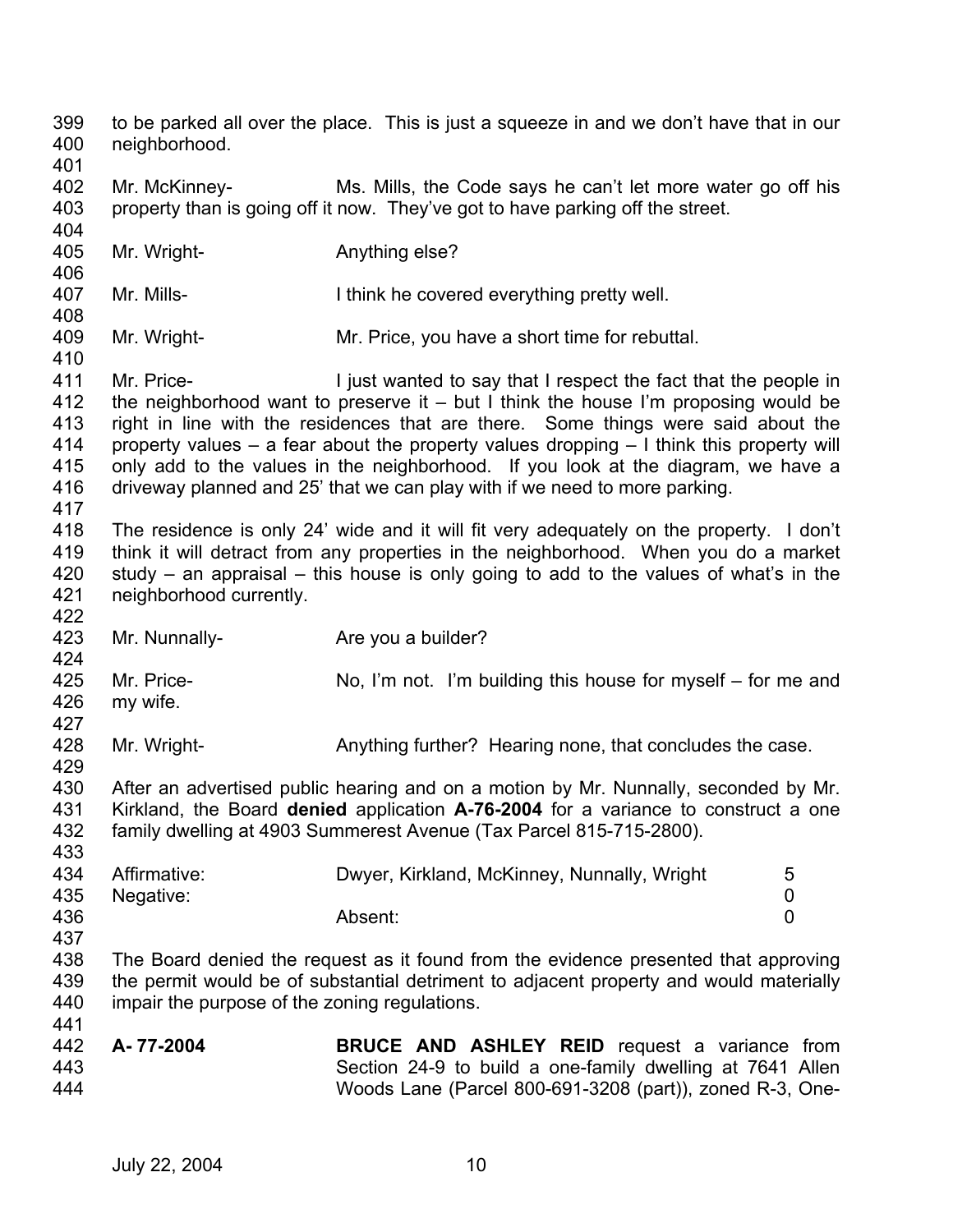| 445<br>446<br>447<br>448<br>449<br>450 |                                    | family Residence District (Varina). The public street frontage<br>requirement is not met. The applicants have 0 feet public<br>street frontage, where the Code requires 50 feet public street<br>frontage. The applicants request a variance of 50 feet public<br>street frontage.                               |
|----------------------------------------|------------------------------------|------------------------------------------------------------------------------------------------------------------------------------------------------------------------------------------------------------------------------------------------------------------------------------------------------------------|
| 451<br>452<br>453                      | Mr. Wright-                        | Is there anyone else here who desires to speak with<br>reference to this case? Please raise your right hand and be sworn.                                                                                                                                                                                        |
| 454<br>455<br>456                      | Mr. Blankinship-                   | Do you swear that the testimony you are about to give is the<br>whole truth and nothing but the truth, so help you God?                                                                                                                                                                                          |
| 457<br>458<br>459<br>460               | ones proposing to build the house. | Mr. James F. Lanham- I'd like for it to be noted that this property has been in the<br>Allen family for 4 generations. This is my daughter. Her husband and herself are the                                                                                                                                      |
| 461<br>462<br>463<br>464               | on one side and 395' on the other. | The lot is currently owned by Ashley's mother-in-law, and they're going to receive this<br>property as a gift. They'll receive an acre with 110' across the front, with a depth of 405'                                                                                                                          |
| 465<br>466                             | Mr. Wright-                        | How will this property be accessed?                                                                                                                                                                                                                                                                              |
| 467<br>468<br>469                      | Mr. Lanham-<br>would be added.     | Allenwood Lane is family-owned as well, and a driveway                                                                                                                                                                                                                                                           |
| 470<br>471                             | Mr. Wright-                        | Allenwood is a private road?                                                                                                                                                                                                                                                                                     |
| 472<br>473                             | Mr. Lanham-                        | It is a private road, owned by the family.                                                                                                                                                                                                                                                                       |
| 474<br>475                             | Ms. Dwyer-                         | Do they own the rest of this parcel?                                                                                                                                                                                                                                                                             |
| 476<br>477<br>478                      | Mr. Lanham-<br>family.             | Yes, even the adjacent property is owned by the Allen                                                                                                                                                                                                                                                            |
| 479<br>480<br>481<br>482<br>483        | Ms. Dwyer-                         | I'm looking at all the land that's adjacent to Allenwood Lane.<br>My first concern is that we're going to have a continuous subdivision that is going to<br>creep down Allenwood Lane, without going through the County's subdivision process.<br>That's not acceptable. It brings up certain safety concerns.   |
| 484<br>485<br>486<br>487               | <b>Ashley Reid-</b>                | The 9.45 acres is actually owned by my in-laws. They have<br>no plans to develop the rest of this. The 12.9 acres beside that is owned by my mother-<br>in-law's uncle. The property behind it is owned by my mother-in-law's brother. He said<br>that if he developed it one day he would put a public road in. |
| 488<br>489<br>490                      | Ms. Dwyer-<br>Allenwood Lane?      | So you're talking about the property on the other side of                                                                                                                                                                                                                                                        |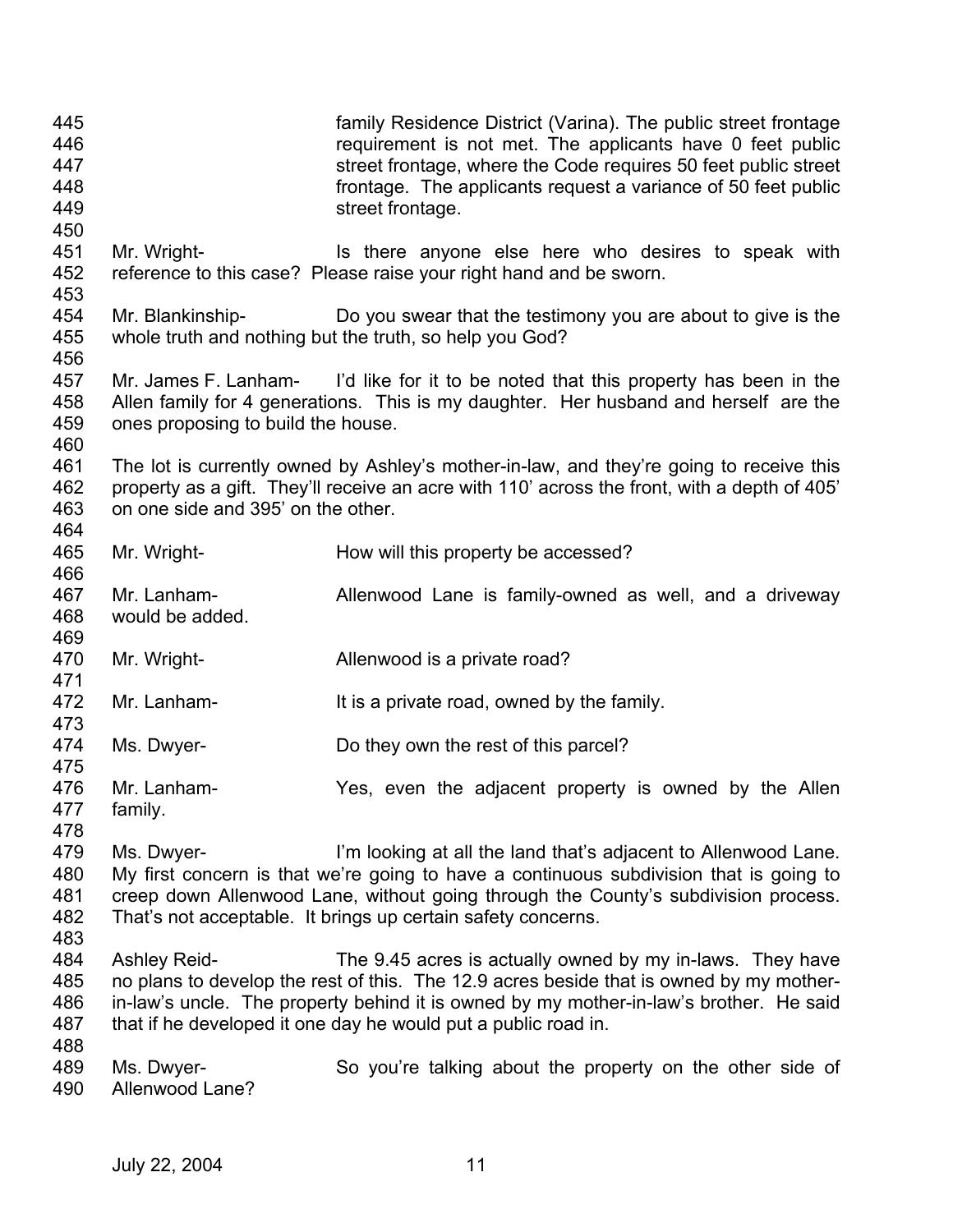| 491<br>492                      | Ms. Reid-                                     | Yes.                                                                                                                                                                                                                                                               |             |
|---------------------------------|-----------------------------------------------|--------------------------------------------------------------------------------------------------------------------------------------------------------------------------------------------------------------------------------------------------------------------|-------------|
| 493<br>494                      | Mr. Wright-                                   | How wide is Allenwood Lane?                                                                                                                                                                                                                                        |             |
| 495<br>496<br>497               | Mr. Lanham-                                   | 50'                                                                                                                                                                                                                                                                |             |
| 498<br>499                      | Mr. Blankinship-                              | The right of way is probably 50'.                                                                                                                                                                                                                                  |             |
| 500<br>501                      | Mr. Kirkland-                                 | Can two cars pass on it?                                                                                                                                                                                                                                           |             |
| 502<br>503                      | Ms. Reid-                                     | I don't know.                                                                                                                                                                                                                                                      |             |
| 504<br>505                      | Mr. Kirkland-                                 | Has a fire truck ever been back there?                                                                                                                                                                                                                             |             |
| 506<br>507                      | Mr. Wright-                                   | Have you reviewed the suggested conditions?                                                                                                                                                                                                                        |             |
| 508<br>509                      | Ms. Reid-                                     | Yes.                                                                                                                                                                                                                                                               |             |
| 510<br>511                      | Ms. Dwyer-                                    | Do we have any letters that we received today on this?                                                                                                                                                                                                             |             |
| 512<br>513                      | Mr. Blankinship-                              | Yes, it is headed "Warwick Stables."                                                                                                                                                                                                                               |             |
| 514<br>515                      | Mr. Wright-                                   | There's a letter from "Warwick Stables" here.                                                                                                                                                                                                                      |             |
| 516<br>517                      | Mr. Blankinship-                              | That's the property on the opposite side of Allenwood Lane?                                                                                                                                                                                                        |             |
| 518<br>519                      | Ms. Reid-                                     | Yes, that's my mother-in-law's uncle.                                                                                                                                                                                                                              |             |
| 520<br>521                      | Mr. Wright-                                   | Do they have a copy of this?                                                                                                                                                                                                                                       |             |
| 522<br>523                      | Ms. Dwyer-                                    | Is Allenwood Lane on the thoroughfare plan?                                                                                                                                                                                                                        |             |
| 524<br>525                      | Mr. Blankiship-                               | Not that I'm aware of.                                                                                                                                                                                                                                             |             |
| 526<br>527<br>528               | Mr. Wright-<br>none, that concludes the case. | Any further questions from members of the Board? Hearing                                                                                                                                                                                                           |             |
| 529<br>530<br>531<br>532<br>533 | subject to the following conditions:          | After an advertised public hearing and on a motion by Mr. Nunnally, seconded by Mr.<br>McKinney, the Board approved application A-77-2004 for a variance to construct a one<br>family dwelling at 7641 Allen Woods Lane (Tax Parcel 800-691-3208). The approval is |             |
| 534<br>535<br>536               | Affirmative:<br>Negative:<br>Absent:          | Dwyer, Kirkland, McKinney, Nunnally, Wright                                                                                                                                                                                                                        | 5<br>0<br>0 |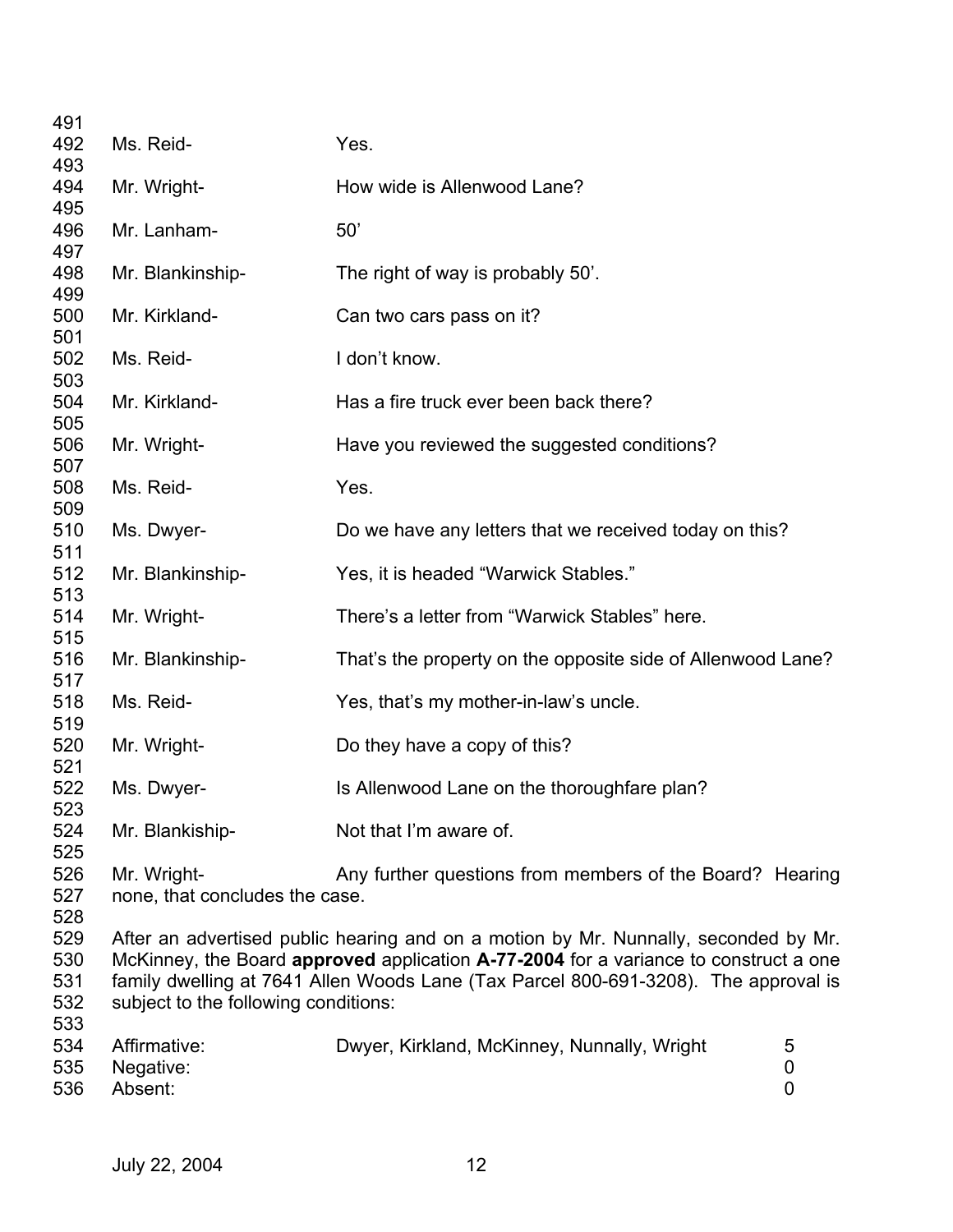- 537 538 539 540 1. This variance applies only to the public street frontage requirement. All other applicable regulations of the County Code shall remain in force.
- 541 542 543 544 2. Only the improvements shown on the plan filed with the application may be constructed pursuant to this approval. No substantial changes or additions to the layout may be made without the approval of the Board of Zoning Appeals. Any additional improvements shall comply with the applicable regulations of the County Code.
- 545
- 546 547 548 549 550 3. Approval of this request does not imply that a building permit will be issued. Building permit approval is contingent on Health Department requirements, including, but not limited to, soil evaluation for a septic drainfield and reserve area, and approval of a well location.
- 551 552 553 4. The applicant shall present proof with the building permit application that a legal access to the property has been obtained.
- 554 555 556 557 5. At the time of building permit application the owner shall demonstrate that the parcel created by this division has been conveyed to members of the immediate family, and the subdivision ordinance has not been circumvented.
- 558 559 560 561 The Board approved the request as it found from the evidence presented that approving the permit would not be of substantial detriment to adjacent property nor would materially impair the purpose of the zoning regulations.
- 562 563 564 565 566 567 **A-78-2004 COURTNEY DEVELOPMENT** requests a variance from Section 24-94 to build sunrooms on two condominiums at 10201 and 10203 Buchmill Drive (The Carriages at Cross Ridge) (Parcel 766-762-1042 (part)), zoned R-6C, General Residence District (Conditional) (Brookland). The minimum side yard setback is not met.
- 569 570 571 Mr. Wright- Is there anyone else here who desires to speak with reference to this case? Please raise your right hand and be sworn.
- 572 573 Mr. Blankinship- Do you swear that the testimony you are about to give is the whole truth and nothing but the truth, so help you God?
- 574

568

- 575 576 577 Ms. Joyce Wolf- I do. I am here on behalf of Eagle Construction of Virginia; we are the builder of the two particular carriage home units. Courtney Development is the owner.
- 578

579 580 581 We are requesting today a variance from the side yard setback, which is kind of peculiar to a condominium project, because the condominiums occupy the entire parcel, not on a lot. The determination was made that this is actually a side yard, rather than a rear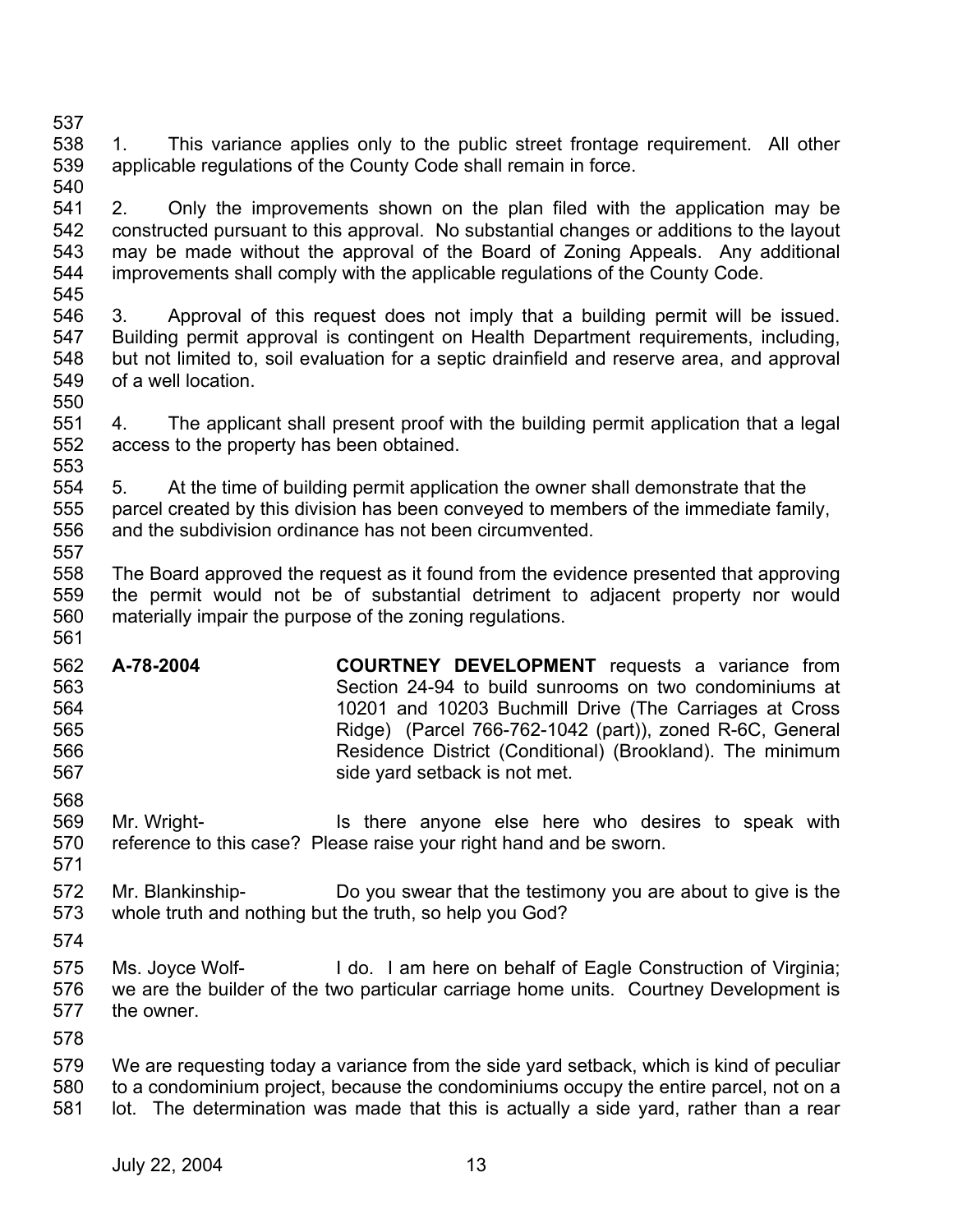582 yard, and that the sunrooms are encroaching into the required yard.

583

584 585 586 587 588 589 590 We have worked very diligently with the adjacent carriage home owners, you can see the two units, 3-2 and above 4-1, and I believe you have in your package letters and a resolution from the Carriage Homes at Cross Ridge Board of Directors, on behalf of the membership, voicing no opposition to this project. Also, the adjacent owners' statement from them voicing no opposition because we worked with them on developing a plan for a wall along the back of a cul-de-sac, Warsaw Terrace, and we have a colored picture that gives a better view than the black and white one you have.

591

592 593 594 595 596 This is the gazebo at Cross Ridge, Veteran's Park they call it, and the wall that will be along the back of Warsaw Terrace will be substantially similar to that  $-$  a 2 foot tall, white, painted brick, with columns. We believe you also have an approved copy of the landscape plan for the Carriages, Section 2, which shows landscaping between the two sections, which will supply an additional buffer.

- 597
- 598 I'd be happy to answer any questions.
- 599

600 601 Mr. Wright- I'm trying to understand this. Our information says that these sunrooms were not shown on the POD.

602

603 604 Mr. Blankinship- If you look at the approved landscape plan she just mentioned, you'll see the difference.

605

606 Ms. Wolf- Yes, that's correct.

607

608 Mr. Wright- My question is, why weren't they shown on the POD?

609

610 611 612 613 614 615 616 617 618 619 Ms. Wolf- I believe I might be able to explain that. When the POD was developed, the building footprints were given to the engineer to use for illustrative purposes. As you know, when sales happen, and people pick particular units, that were not necessarily the exact units that were show on the POD, and that's the way that Section 1 was developed as well. If you look at the Section 1 POD, the units that were the ones on the approved POD were not necessarily exactly what was construted; however, we've tried to use the biggest footprint to be able to get the units in there. The engineer did not contemplate the sunrooms, which at Cross Ridge, we've sold two units without sunrooms, out of 76, plus 26 in this section. They're very popular. 57-1 had been sold with a sunroom.

620

621 622 Mr. Blankinship- Didn't you know about that change when you applied for a building permit?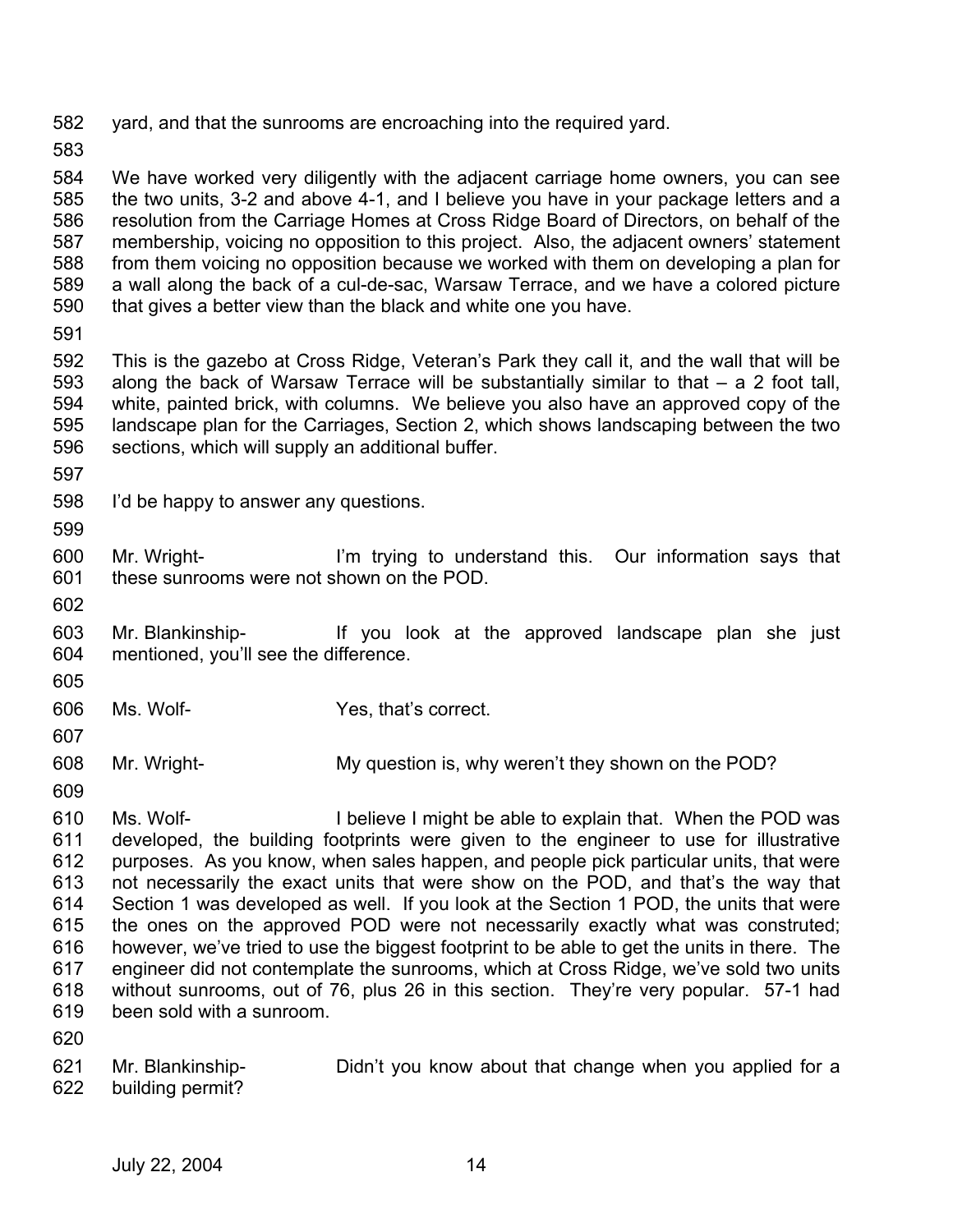623 624 625 626 627 628 629 630 631 632 633 634 635 636 637 638 639 640 641 642 643 644 645 646 647 648 649 650 651 652 653 654 655 656 657 658 659 660 661 Ms. Wolf- The building permit was applied for showing the sunroom on the plans, but not showing the sunroom on the POD. The POD for the condominium project, we do not need to file a building permit plat – we are required to submit a portion of the approved POD. The oversight was that the sunrooms were not shown on the approved POD. The building permit was issued to construct the units with the sunrooms; however, they did not match what was on the approved POD. Ms. Dwyer- Well, our information says that the building permit didn't show the porches…the sunrooms… Ms. Wolf- The *plans* did. The architectural plans did; however, the POD, the portion of the POD, did not. Mr. Kirkland- **It also says that when the POD was reviewed staff pointed** out that these two units could not have porches. Ms. Wolf- I'm not aware of that. Mr. Kirkland- **Are these units completed today?** Ms. Wolf- Yes, they are. Mr. Kirkland- Is this picture, Mr. Blankinship, that we took, is that them in the rough framing stages? Mr. Blankinship- Yes, that's about a month ago. Mr. Kirkland- Now they're totally bricked up, is that right? Ms. Wolf- That's correct. Mr. Kirkland- **How come you guys kept getting it before you got the** variance? Ms. Wolf- Unfortunately, we have a very active construction division that continued with construction without knowing what the office process was. Mr. Wright- They had been shown on the POD, what would have happened before the Planning Commission? They would not have been approved.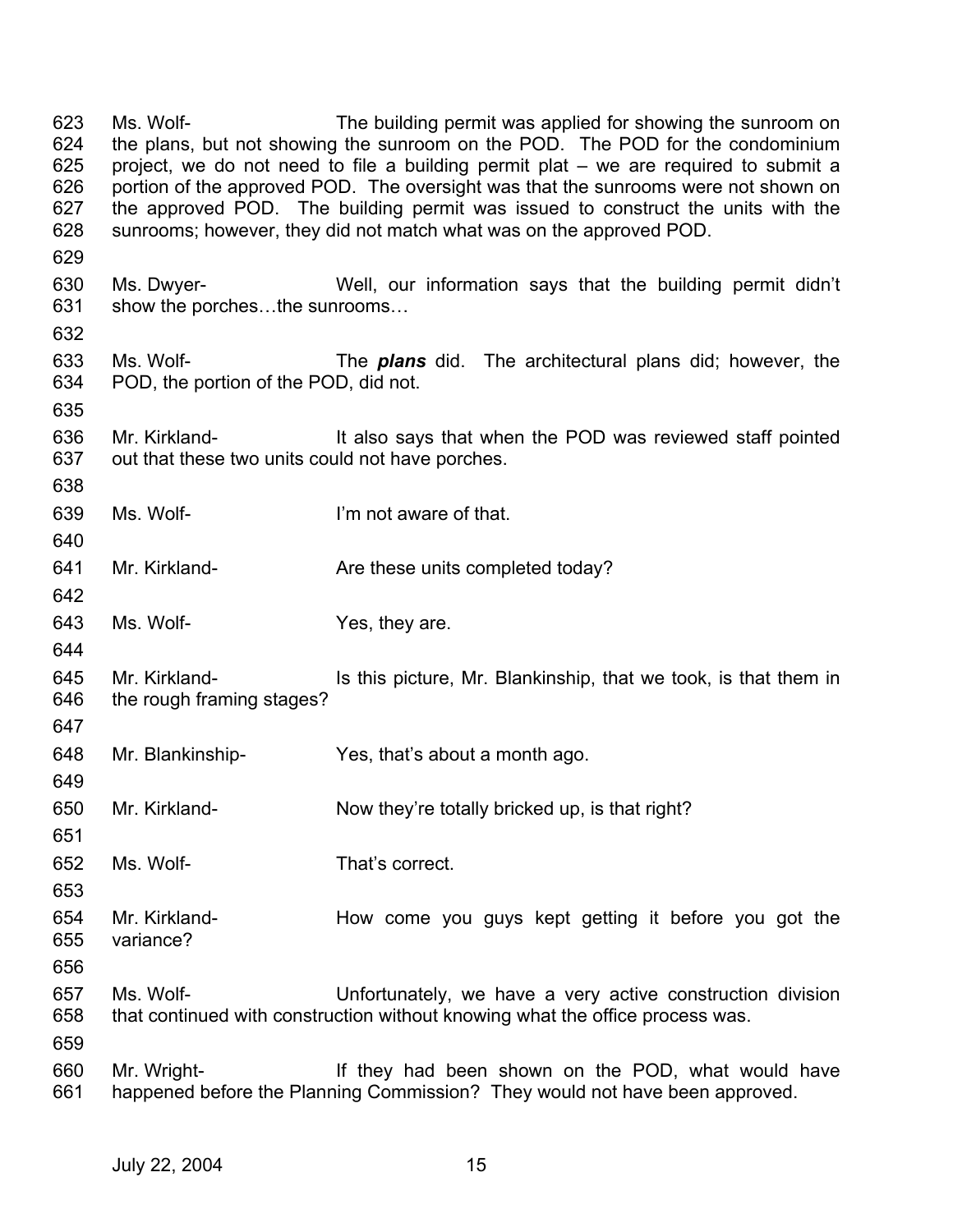664 665 666 667 668 669 670 671 672 673 674 675 676 677 678 679 680 681 682 683 684 685 686 687 688 689 690 691 692 693 694 695 696 697 698 699 700 701 Mr. Blankinship- Well, they would have had to make some arrangements at that time. They could have redesigned the road to move the units a few feet away. They may have been able to reconfigure the lot some other way. They would have had to address the issue at that time. Ms. Wofl- **As soon as we realized there was an issue, which was after** the building permit was approved, we approached staff to determine what the setback was. It took a little while, working with Mike Kennedy, to determine that this was actually a side yard setback. Ms. Dwyer- Let me stop you here. You said, you realized there was a problem as soon as the building permit was approved? Ms. Wolf- When we were in construction, yes. Ms. Dwyer- So, when the building permit... Ms. Wolf- Because we had to achieve two off street parking spaces, so the building had to be shifted back somewhat to accommodate the two off street parking spaces, and that moved us closer to what I called the "rear," but which is actually the side line. We have to have two off street spaces as required by the POD. Ms. Dwyer- But the point is, you realized that there was a problem when the building permit was approved… Ms. Wolf- I'm sorry, in the construction stage...in the field...when it was staked and we started construction. Ms. Dwyer- So when it was staked you knew there was a problem? Ms. Wolf- That's when we found out that we didn't have two off street parking spaces, then later on, I don't know exactly when, the construction division would be better to answer that…It was constructed without my knowledge. Mr. McKinney- Who was the engineer on this, Ms. Wolf? Ms. Wolf- Wingate and Kestner, and with us being the builder and working with the developer, and not directly with the engineer, the footprint differences were not communicated and the sunrooms are, like I said, I believe we've sold two units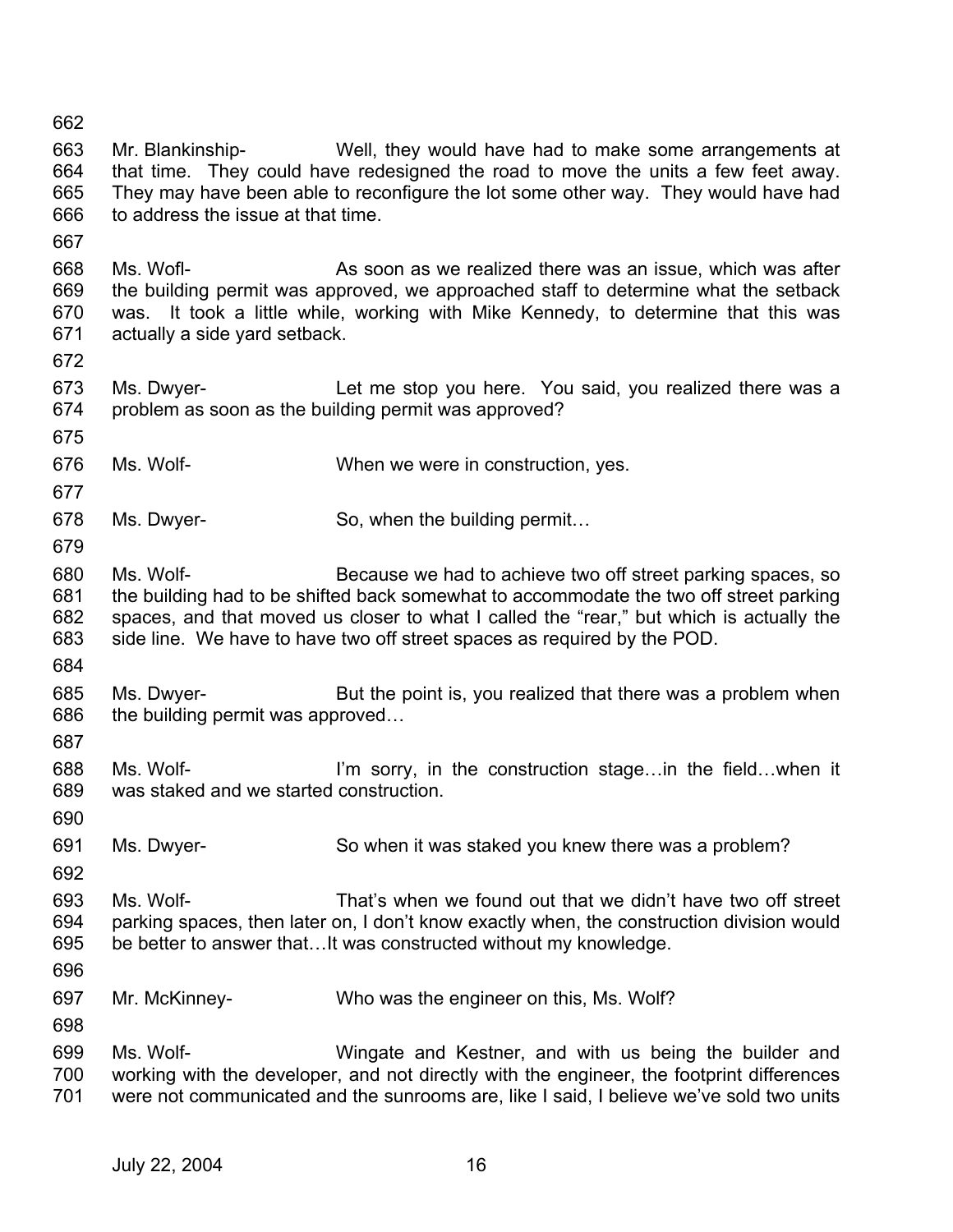702 703 704 705 706 707 708 709 710 711 712 713 714 715 716 717 718 719 720 721 722 723 724 725 726 727 728 729 730 731 732 733 734 735 736 737 738 739 740 741 742 with sunrooms, they're very popular, and in a retirement community as you can image. We are proposing the brick wall. We've worked very closely with the adjacent neighbors and the adjacent HOA. These were not contemplated to be separate developments. That property line that's in between the two sections was supposed to go away; however, when the condominium was recorded for Section 1the property line did not go away, it was recorded as a standalone section that could not be added to. Therein lies the confusion as to what and where that property line was – Ms. Dwyer- That's only for one of the units. The other unit is too close to the road. Ms. Wolf- Yes. There's a property line there, yes. Ms. Dwyer- Did you bring anyone with you who is familiar with the chain of events during construction? Ms. Wolf- No. Unfortunately, our construction supervisor is not here today. Ms. Dwyer- So, you can't really explain the series of events that took place? Ms. Wolf- The only think I can tell you is that it is a mis-communication between the office staff and our construction personnel, who are under great strain to get these units built and closed in a specific schedule. Mr. Kirkland Ms. Wolf, I'm really concerned that you kept going after you'd been told not to. That really bothers me a lot, and that's …It would be a lot easier to knock something down off of a framed-up building that it is off brick walls. Ms. Wolf-<br>
I understand. Mr. Kirkland- I went out there yesterday and looked to see a framed-up building and I saw a brick building and I called Mr. Blankinship. I don't care how aggressive the building plan is, when the County says something isn't right you guys should stop. That's just the way it is. We have any aggressive Zoning and Planning Commission here, too. We listen to our people. That's all I have to say. Mr. Wright- **Any further questions from members of the Board?** Anyone here in opposition? Hearing none that concludes the case.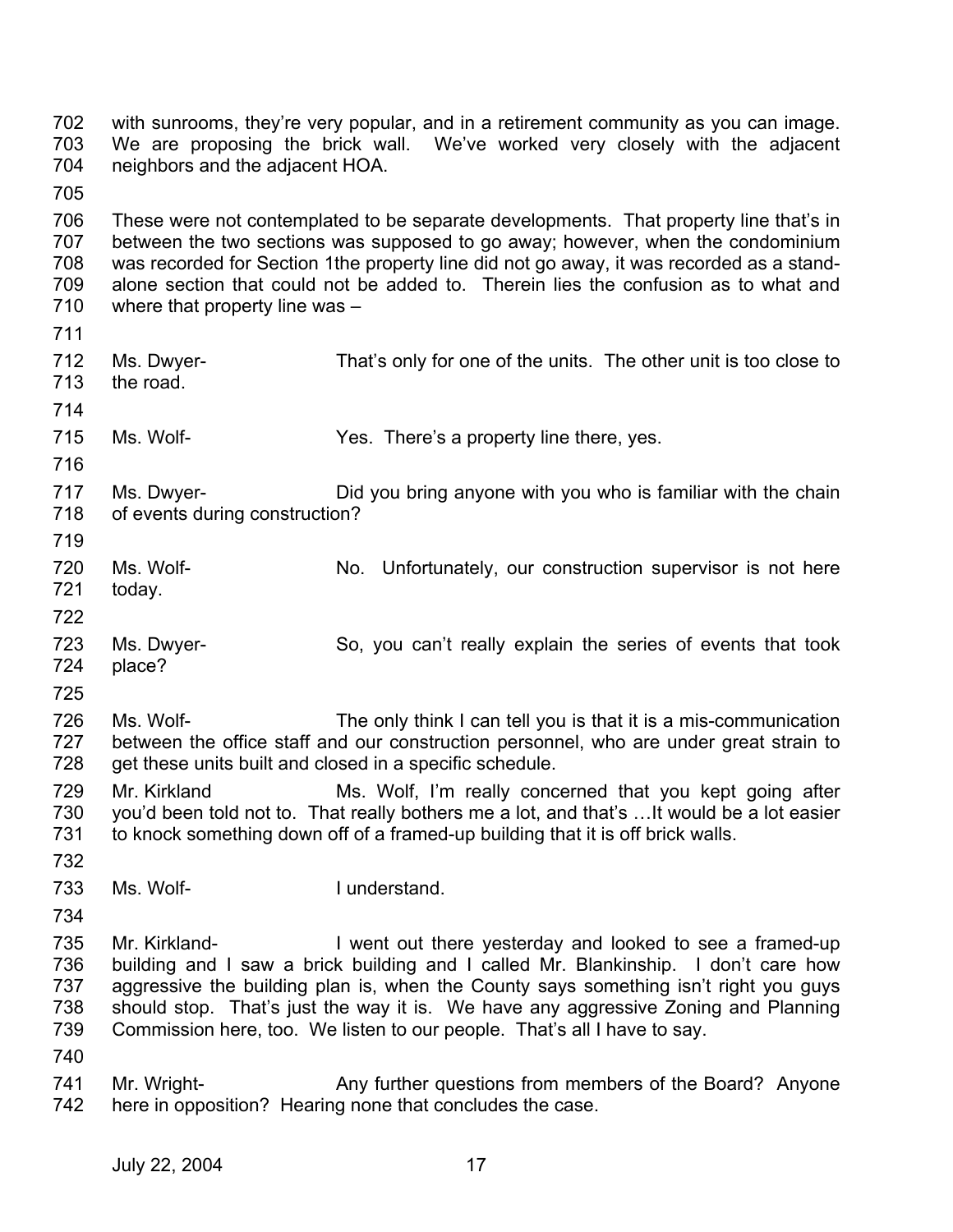743

# 744 *DISCUSSION*

745

746 747 748 749 750 751 Mr. Kirkland- I'm going to move we approve it, but I'd like the minutes to reflect that from now on, these PODs and these building permits need to agree with each other or there will be a flat denial in this situation again. Builders who are put on notice by Henrico County need to stop, immediately, until their variance is granted. In this case, I went out and looked at it, and didn't see any problem with what they've done. It isn't correct, but I'm going to let it slide this time.

752

753 754 Mr. McKinney- I'll second, but next time you better bring Mr. Cornblow and Mr. Oley in here.

755

756 757 758 759 760 After an advertised public hearing and on a motion by Mr. Kirkland, seconded by Mr. McKinney, the Board **approved** application **A-78-2004** for a variance to construct sunrooms at 10201 and 10203 Buchmill Drive (Tax Parcel 766-762-1042 (part of)). The approval is subject to the following conditions:

| 761 | Affirmative: | Kirkland, McKinney, Nunnally, Wright |  |
|-----|--------------|--------------------------------------|--|
| 762 | Negative:    | Dwyer                                |  |
| 763 | Absent:      |                                      |  |

764

785

765 766 767 768 769 1. Only the improvements shown on the plan filed with the application may be constructed pursuant to this approval. No substantial changes or additions to the layout may be made without the approval of the Board of Zoning Appeals. Any additional improvements shall comply with the applicable regulations of the County Code.

770 771 772 773 The Board approved the request as it found from the evidence presented that approving the permit would not be of substantial detriment to adjacent property nor would materially impair the purpose of the zoning regulations.

- 774 775 776 777 778 779 780 781 782 **A- 79-2004 CARL AND BETH ANN GUSTAFSON** request a variance from Section 24-94 to build a Florida room at 2815 Woodmark Court (Woodmark at Wellesley) (Parcel 737- 758-5768), zoned R-3AC, One-family Residence District (Conditional) (Three Chopt). The rear yard setback is not met. The applicants propose 30 feet rear yard setback, where the Code requires 35 feet rear yard setback. The applicants request a variance of 5 feet rear yard setback.
- 783 784 Mr. Wright- Is there anyone else here who desires to speak with reference to this case? Please raise your right hand and be sworn.

786 787 Mr. Blankinship- Do you swear that the testimony you are about to give is the whole truth and nothing but the truth, so help you God?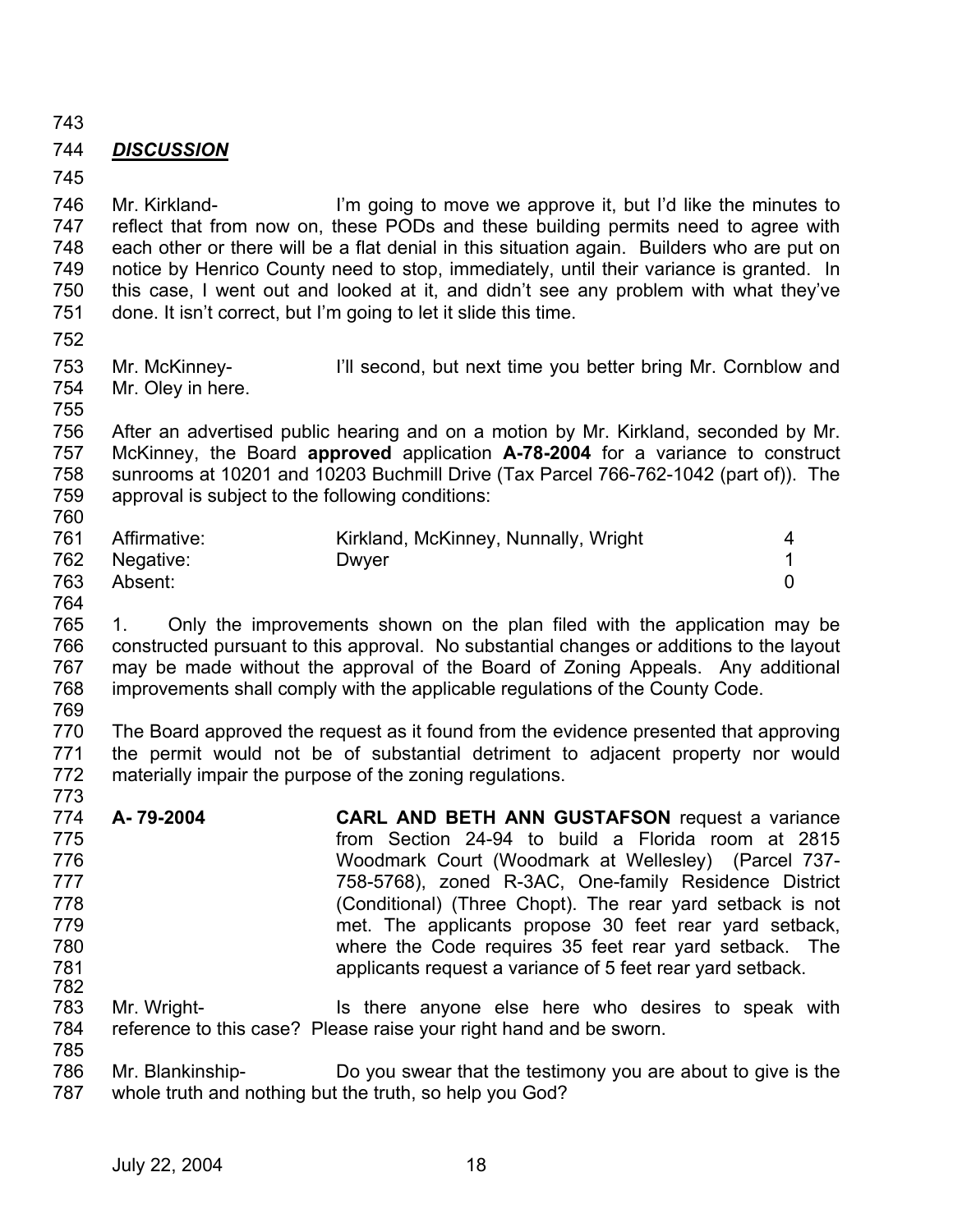788 789 790 791 792 793 794 795 796 797 798 799 800 801 802 803 804 805 806 807 808 809 810 811 812 813 814 815 816 817 818 819 820 821 822 823 824 825 826 827 828 829 830 831 832 Mr. Carl Gustafson- My wife and I would like to add a Florida room, 12' x 18', to the back of our house. We need 35' but because of the angle of the property line, it is impossible to meet the minimum requirement. Ms. Dwyer- Without the notch in the property line you'd be OK? Mr. Gustafson- Yes, without the notch we'd be fine. We weren't aware of it until we went to the building permit. Mr. Wright- If the line was straight across, you wouldn't have any problem. Mr. Gustafson- Right, it is just that the people on lot  $6 -$  their lot is strangely shaped. Mr. Wright- Do you have any screening to the rear? Mr. Gustafson- There are trees along the back. The fence right there is where the problem is. The Association and the neighbors on both sides have approved it. Mr. Wright- What type of construction will this be? Mr. Gustafson- It will be vinyl siding and windows, with a brick foundation. Patio doors on the side and a door on the left side. Mr. Wright- **Any questions from members of the Board?** Hearing none, that concludes the case. After an advertised public hearing and on a motion by Mr. Nunnally, seconded by Mr. McKinney, the Board **approved** application **A-79-2004** for a variance to construct a sunroom at 2815 Woodmark Court (Tax Parcel 373-758-5768). The approval is subject to the following conditions: Affirmative: Dwyer, Kirkland, McKinney, Nunnaly, Wright 5 Negative: 0 Absent: 0 1. Only the improvements shown on the plan filed with the application may be constructed pursuant to this approval. No substantial changes or additions to the layout may be made without the approval of the Board of Zoning Appeals. Any additional improvements shall comply with the applicable regulations of the County Code. 2. The new construction shall match the existing dwelling as nearly as practical.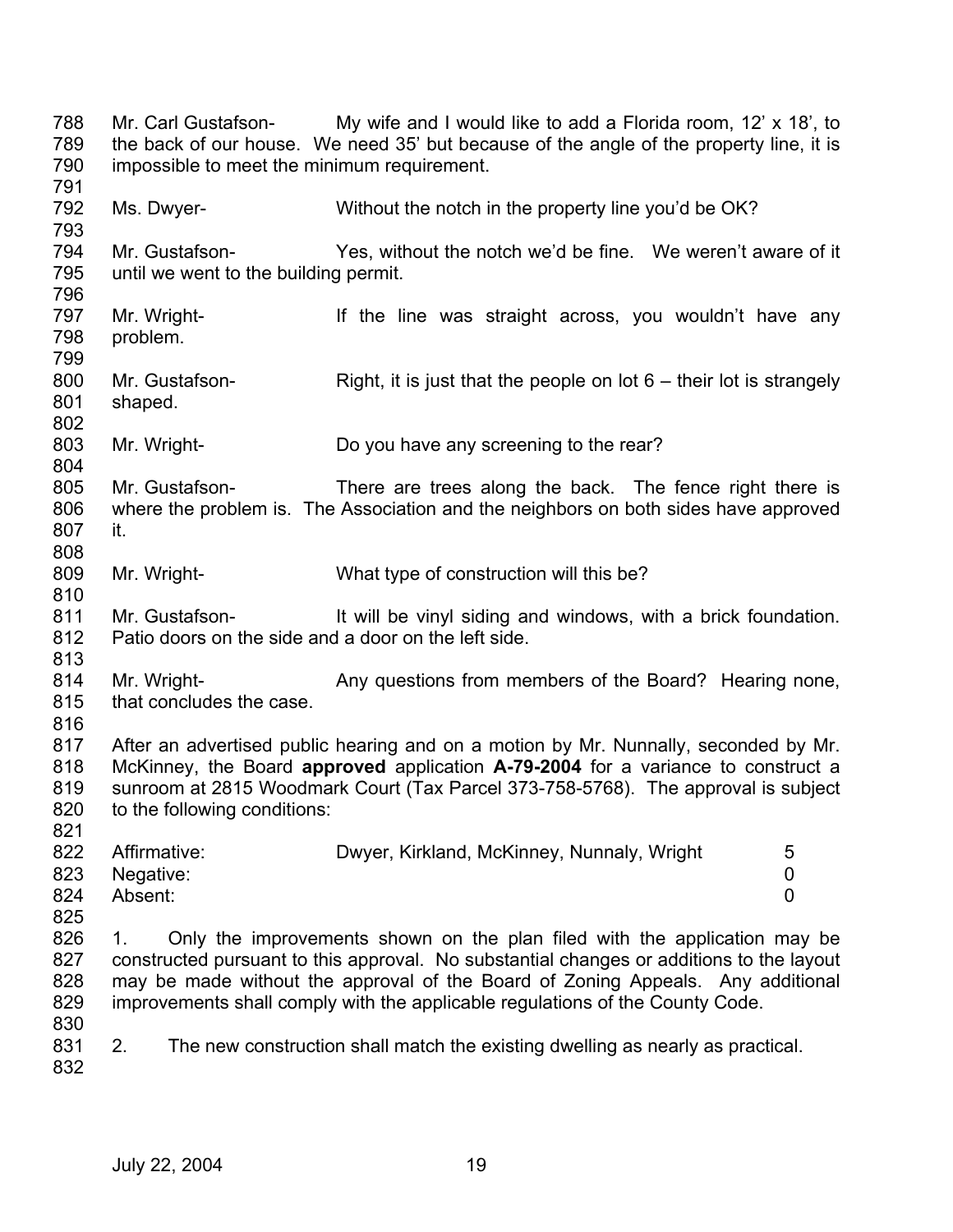833 834 835 836 The Board approved the request as it found from the evidence presented that approving the permit would not be of substantial detriment to adjacent property nor would materially impair the purpose of the zoning regulations.

837 838 839 840 841 842 843 844 845 **A- 80-2004 DENISE CAESAR-JUBA** requests a variance from Section 24-43(a) to build a sunroom on the existing deck at 2728 Glen Point Circle (Ashley Glen) (Parcel 735-753-5322), zoned RTHC, Residential Townhouse District (Conditional) (Tuckahoe). The rear yard setback is not met. The applicant proposes 26 feet rear yard setback, where the Code requires 35 feet rear yard setback. The applicant requests a variance of 9 feet rear yard setback.

846 847 848 Mr. Wright- Is there anyone else here who desires to speak with reference to this case? Please raise your right hand and be sworn.

849 850 851 Mr. Blankinship- Do you swear that the testimony you are about to give is the whole truth and nothing but the truth, so help you God?

852 853 854 Mr. George Britt- I'm with Melani Brothers and I represent the applicant in this case. The owner would like to build a sunroom on the back of their home. Unfortunately, because of the lot configuration, the rear setback is not met.

856 Mr. Wright- This house fronts on Glen Point Circle?

858 859 Ms. Dwyer- The rear of this house abuts the side of the house next door?

861 Mr. Britt- Yes.

863 864 Mr. Wright- Will the sunroom be larger than the current deck?

865 866 867 868 Mr. Britt- No, the deck projects about 15' and the sunroom stops about ¾ of the way out. That is in anticipation of the setback dilemma. A little porch will be the remaining portion of the deck. We'll move a little set of steps so that she has access off the deck.

869 870 871 Ms. Dwyer- The existing deck is not in accordance with the Code, is that correct?

872

855

857

860

862

873 874 875 Mr. Blankinship- Yes, I believe they built the deck 3' farther back than is allowed.

876 877 Ms. Dwyer- How close will it be to the existing shed? I guess you're not building any farther out, so it won't matter.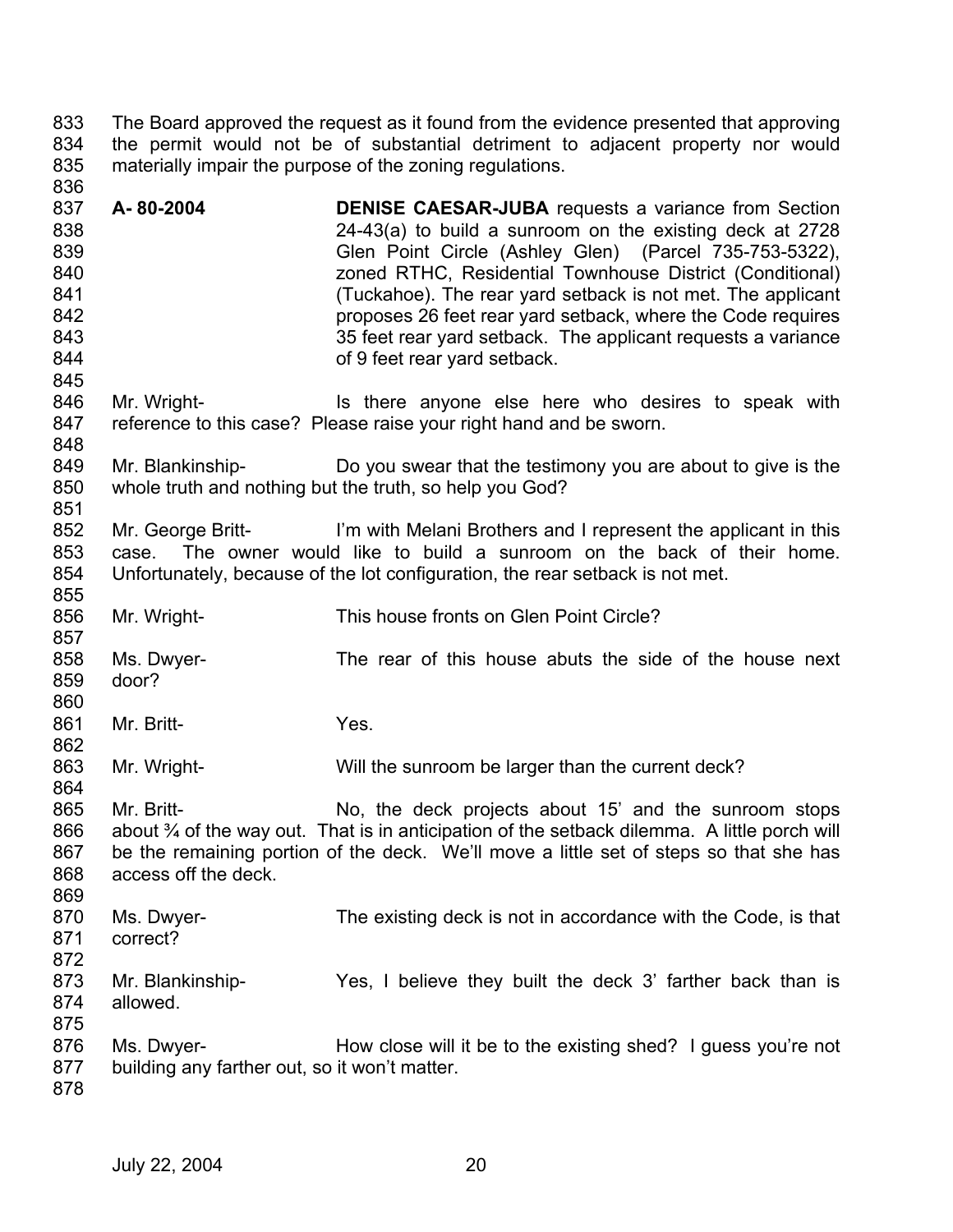| 879<br>880                                                                       | Mr. Britt-                           |                              | That's correct.                                                                                                                                                                                                                                                                                                                                                                                                                                                                                                                                                                                            |             |
|----------------------------------------------------------------------------------|--------------------------------------|------------------------------|------------------------------------------------------------------------------------------------------------------------------------------------------------------------------------------------------------------------------------------------------------------------------------------------------------------------------------------------------------------------------------------------------------------------------------------------------------------------------------------------------------------------------------------------------------------------------------------------------------|-------------|
| 881<br>882                                                                       | Mr. Wright-                          |                              | Any screening between this house and the one next door?                                                                                                                                                                                                                                                                                                                                                                                                                                                                                                                                                    |             |
| 883<br>884                                                                       | Mr. Britt-                           |                              | Yes, there is the shed and some trees.                                                                                                                                                                                                                                                                                                                                                                                                                                                                                                                                                                     |             |
| 885<br>886<br>887                                                                | Mr. Wright-<br>the case.             |                              | Anyone here in opposition? Hearing none, that concludes                                                                                                                                                                                                                                                                                                                                                                                                                                                                                                                                                    |             |
| 888<br>889<br>890<br>891<br>892                                                  |                                      | to the following conditions: | After an advertised public hearing and on a motion by Ms. Dwyer, seconded by Mr.<br>Kirkland, the Board approved application A-78-2004 for a variance to construct a<br>sunroom at 2728 Glen Point Circle (Tax Parcel 735-753-5322). The approval is subject                                                                                                                                                                                                                                                                                                                                               |             |
| 893<br>894<br>895<br>896                                                         | Affirmative:<br>Negative:<br>Absent: |                              | Dwyer, Kirkland, McKinney, Nunnally, Wright                                                                                                                                                                                                                                                                                                                                                                                                                                                                                                                                                                | 5<br>0<br>0 |
| 897<br>898<br>899<br>900<br>901<br>902                                           | 1 <sub>1</sub>                       | the County Code.             | Only the improvements shown on the plan filed with the application may be<br>constructed pursuant to this approval. No substantial changes or additions to<br>the layout may be made without the approval of the Board of Zoning Appeals.<br>Any additional improvements shall comply with the applicable regulations of                                                                                                                                                                                                                                                                                   |             |
| 903                                                                              | 2.                                   |                              | The new construction shall match the existing dwelling as nearly as practical.                                                                                                                                                                                                                                                                                                                                                                                                                                                                                                                             |             |
| 904<br>905<br>906<br>907                                                         |                                      |                              | The Board approved the request as it found from the evidence presented that approving<br>the permit would not be of substantial detriment to adjacent property nor would<br>materially impair the purpose of the zoning regulations.                                                                                                                                                                                                                                                                                                                                                                       |             |
| 908<br>909<br>910<br>911<br>912<br>913<br>914<br>915<br>916<br>917<br>918<br>919 | A-81-2004                            |                              | <b>SHIRLEY HALL</b> requests a variance from Section 24-94 to<br>build a carport at 9501 Wyndhurst Drive (Westbriar) (Parcel<br>753-753-0005), zoned R-3, One-family Residence District<br>(Three Chopt). The minimum side yard setback and total<br>side yard setback are not met. The applicant proposes 0 feet<br>minimum side yard setback and 15 feet total side yard<br>setback, where the Code requires 12 feet minimum side yard<br>setback and 30 feet total side yard setback. The applicant<br>requests a variance of 12 feet minimum side yard setback<br>and 15 feet total side yard setback. |             |
| 920<br>921<br>922                                                                | Mr. Wright-                          |                              | Is there anyone else here who desires to speak with<br>reference to this case? Please raise your right hand and be sworn.                                                                                                                                                                                                                                                                                                                                                                                                                                                                                  |             |
| 923<br>924                                                                       | Mr. Blankinship-                     |                              | Do you swear that the testimony you are about to give is the<br>whole truth and nothing but the truth, so help you God?                                                                                                                                                                                                                                                                                                                                                                                                                                                                                    |             |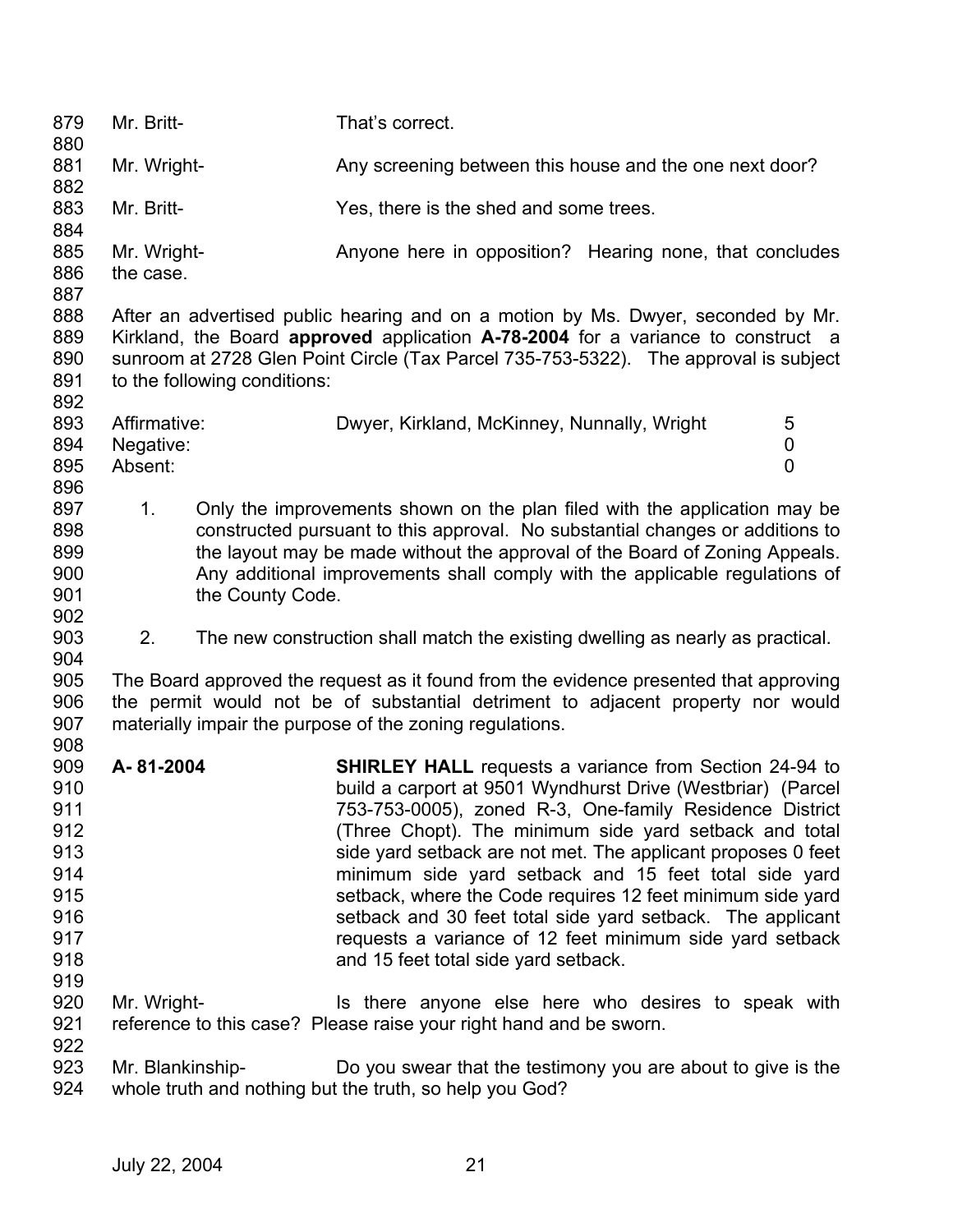925 926 927 928 929 930 931 Mr. Grayson Johnson- I represent Ms. Hall, who is standing to my right. Ms. Hall purchased this property within the past year. Ms. Hall had a home out in Hanover County and purchased the property when her husband passed away. Her house is somewhat inconvenient in that she is 73 years old and she'd like to get a covered place to park. The existing driveway goes up to the end of the house where there is a door. That's where she intends to put the carport.

932 933 934 935 936 937 As you can see, there's a semi-circular drive in the front of the house, but due to the topography of the lot, it is steep to go into the front of the house. Ms. Hall is anxious to do this the right way. There are a number of houses in the immediate area that are like this – whether they were done with our without a variance I don't know. When she checked, she did not meet the setback requirements.

938 939 940 941 942 943 Mr. William Spell, who is a landscape architect, evaluated the site for Ms. Hall 2 or 3 months ago. He sent me a written memo that I'll present to you. He indicates that he looked at the site to determine if anything could be done in the backyard. He says that there is just not enough room – a retaining wall and steps would have to be put in. He indicates that he does not recommend proceeding in that fashio.

944 945 946 947 948 949 Ms. Hall has spoken with either adjoining property owners and they do not have opposition to what she's proposing. There is enough room, next to the next-door lot, to place screening so that the car port would be screened from the adjoining property owners. I'm not sure whether you have this - it is a photograph that shows the end of the house where she proposes to build the carport. She would like to have a carport right over top of where the blacktop is.

- 951 952 953 954 Mr. Wright- Mr. Blankinship, I have a question. Mr. Johnson states that there is additional space beside the carport to plant screening, but in your staff report you say there isn't – why is that?
- 955 956 Mr. Blankinship- I think because the site plan shows 0'. I'm assuming he thinks they can plant something on the neighbors property.
- 957 958 959 960 961 Mr. Johnson- Actually, the proposed carport does not go right to the property line. I believe that there's actually between 8 and 10 inches. That end of the carport will not be enclosed. What I was getting at was a lattice-work panel that shrubs could be added.
- 963 964 Mr. Wright- Will the carport be open on the rear?
- 965 966 Mr. Johnson- Yes, sir.
- 967 968 969 Ms. Hall- The roof line will tie into the roof of the house. I'd like to have brick pillars, but that'll depend on the cost.
- 970 Mr. Wright- So it'll be open on the ends?

950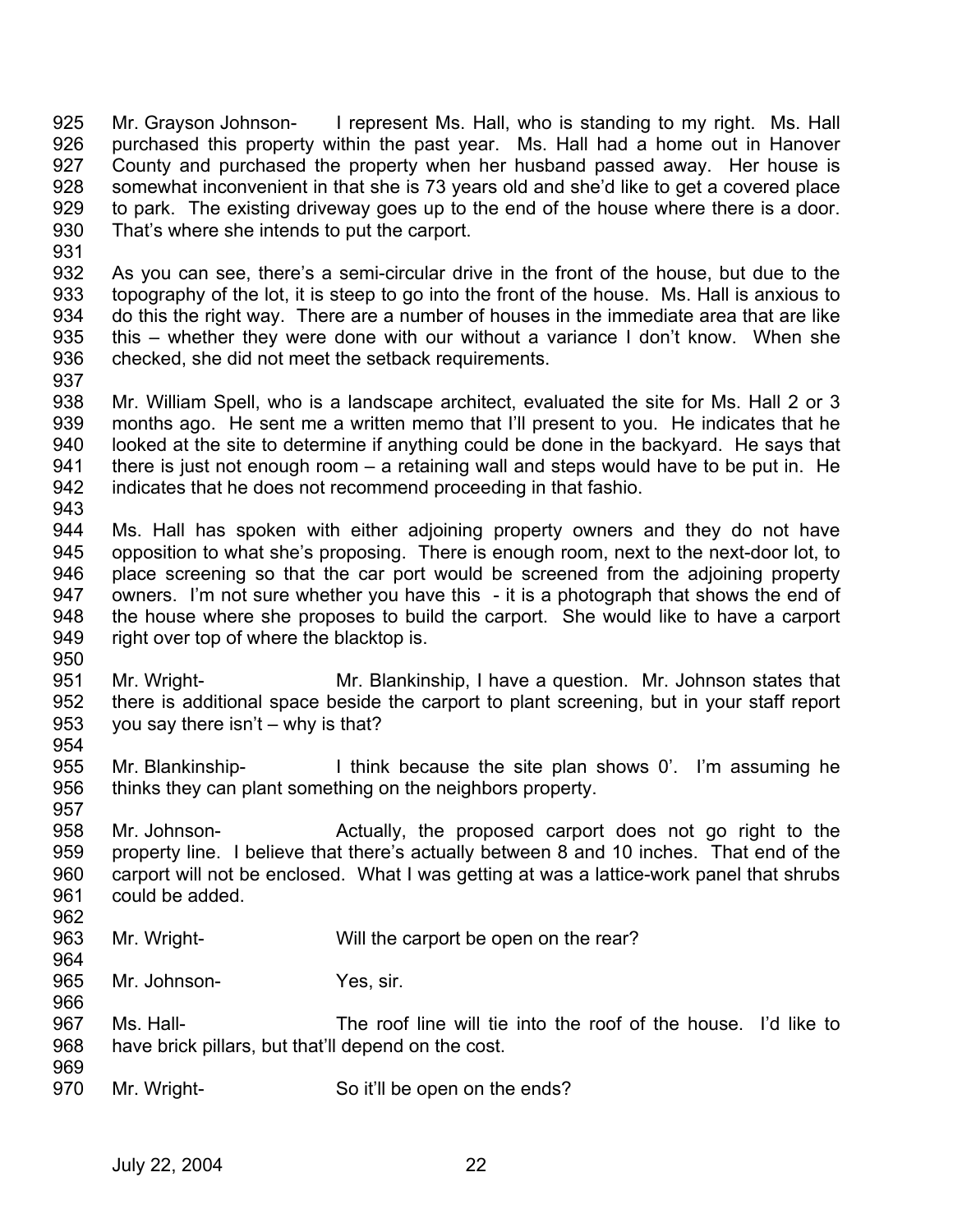| 971  |                                             |                                                                                                |
|------|---------------------------------------------|------------------------------------------------------------------------------------------------|
| 972  | Ms. Hall-                                   | Yes, I'm just putting a roof over the driveway.                                                |
| 973  |                                             |                                                                                                |
| 974  | Ms. Dwyer-                                  | Mr. Wright, it looks like there may be half a foot not enough                                  |
| 975  |                                             | to plant anything. Did you look into whether the parking could be reduces in size so that      |
| 976  | you have some setback?                      |                                                                                                |
| 977  |                                             |                                                                                                |
| 978  | Mr. Johnson-                                | It could possible be cut back a bit, but I don't think it would                                |
| 979  |                                             | provide enough width to let a car open its doors. She doesn't want it for but one              |
| 980  |                                             | vehicle, but with the steps coming down from the door, I don't think you could do it with      |
| 981  | much less width than what she's asking for. |                                                                                                |
| 982  |                                             |                                                                                                |
| 983  | Mr. Wright-                                 | The landscape architect did say that there would be room for                                   |
| 984  | landscape screening or a privacy fence.     |                                                                                                |
| 985  |                                             |                                                                                                |
| 986  | Mr. Johnson-                                | I spoke with him yesterday, and while I didn't ask him about                                   |
| 987  |                                             | that specifically, I get the feeling that he was talking about some sort of lattice along that |
| 988  | side of the carport.                        |                                                                                                |
| 989  |                                             |                                                                                                |
| 990  | Mr. Wright-                                 | Anyone here in opposition? That concludes the case.                                            |
| 991  |                                             |                                                                                                |
| 992  |                                             | After an advertised public hearing and on a motion by Mr. Nunnally, seconded by Mr.            |
| 993  |                                             | Kirkland, the Board approved application A-81-2004 for a variance to construct a               |
| 994  |                                             | carport at 9501 Wyndhurst Drive (Tax Parcel 753-753-0005). The approval is subject             |
| 995  | to the following conditions:                |                                                                                                |
| 996  |                                             |                                                                                                |
| 997  | Affirmative:                                | Dwyer, Kirkland, McKinney, Nunnaly, Wright<br>5                                                |
| 998  | Negative:                                   | 0                                                                                              |
| 999  | Absent:                                     | $\overline{0}$                                                                                 |
| 1000 |                                             |                                                                                                |
| 1001 | 1.                                          | Only the improvements shown on the plan filed with the application may be                      |
| 1002 |                                             | constructed pursuant to this approval. No substantial changes or additions to the layout       |
| 1003 |                                             | may be made without the approval of the Board of Zoning Appeals. Any additional                |
| 1004 |                                             | improvements shall comply with the applicable regulations of the County Code.                  |
| 1005 |                                             |                                                                                                |
| 1006 | 2.                                          | The new construction shall match the existing dwelling as nearly as practical.                 |
| 1007 |                                             |                                                                                                |
| 1008 |                                             | The Board approved the request as it found from the evidence presented that approving          |
| 1009 |                                             | the permit would not be of substantial detriment to adjacent property nor would                |
| 1010 |                                             | materially impair the purpose of the zoning regulations.                                       |
| 1011 |                                             |                                                                                                |
| 1012 | A-82-2004                                   | <b>STARLA W. CROSSLEY</b> requests a variance from Section                                     |
| 1013 |                                             | $24-95(c)(4)$ to build an addition at 6812 Locust Street                                       |
| 1014 |                                             | (Greendale Forest) (Parcel 769-747-3085), zoned R-4, One-                                      |
| 1015 |                                             | family Residence District (Brookland). The front yard setback                                  |
| 1016 |                                             | is not met. The applicant has 25 feet front yard setback,                                      |
|      |                                             |                                                                                                |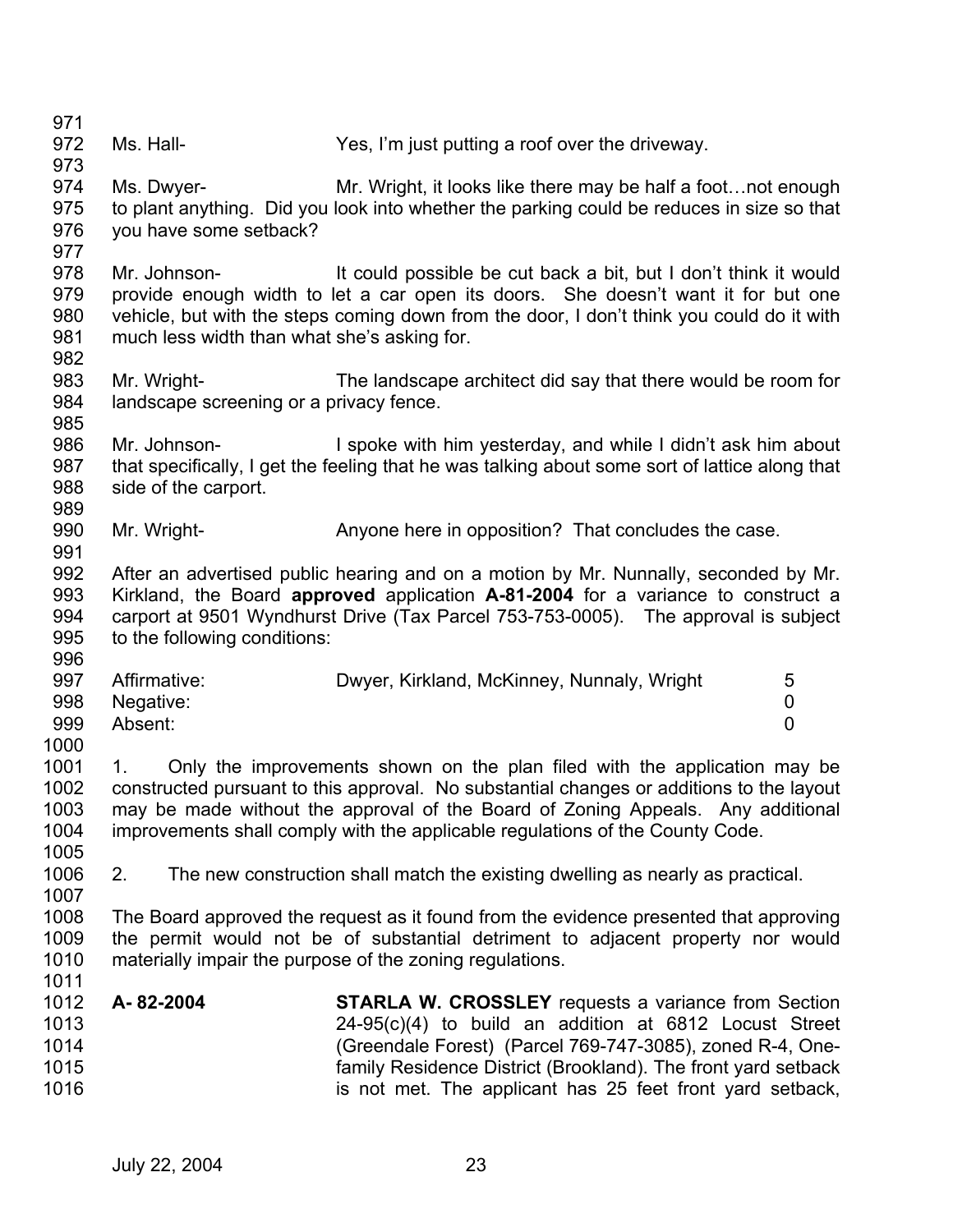1017 1018 1019 1020 1021 1022 1023 1024 1025 1026 1027 1028 1029 1030 1031 1032 1033 1034 1035 1036 1037 1038 1039 1040 1041 1042 1043 1044 1045 1046 1047 1048 1049 1050 1051 1052 1053 1054 1055 1056 1057 1058 1059 1060 1061 1062 where the Code requires 35 feet front yard setback. The applicant requests a variance of 10 feet front yard setback. Mr. Wright- **IS there anyone else here who desires to speak with** reference to this case? Please raise your right hand and be sworn. Mr. Blankinship- Do you swear that the testimony you are about to give is the whole truth and nothing but the truth, so help you God? Mr. Mark Crossley- My wife is Starla Crossley. We'd like to build an addition on the side of the house, but we can't meet the setback. This house was built before the neighborhood was built around it, and that's why I'm asking for a variance. Mr. Wright- What do you want to construct? Mr. Crossley- I'm going to add on to the house  $-$  a new living room and bedroom and bath. Mr. Wright- What type of construction will it be? Mr. Crossley- **I'll have new vinyl siding on the complete house and a new** roof. Ms. Dwyer- Most of the homes in the neighborhood have the same setback? Mr. Crossley- That's right – the neighborhood was built around the house. Mr. Wright- Does the fact that the rear line cuts across the lot have a bearing on where the house was sited? Mr. Blankinship- I'm not sure how the property was configured when the house was built, so it may be hard to say. Mr. Wright- It appears that the new addition will be in line with the house that is there now. Mr. Crossley- That's right. It is no closer to the street. Mr. Wright- **Anything further?** Mr. Bud Arbogast- I'm going to be helping Mark with the construction. When we finish the house will be symmetrical. The roofline will be the same, a dormer will be added to the addition. It appears to me that the 35' setback was from the center of the road, and why we're having the problem.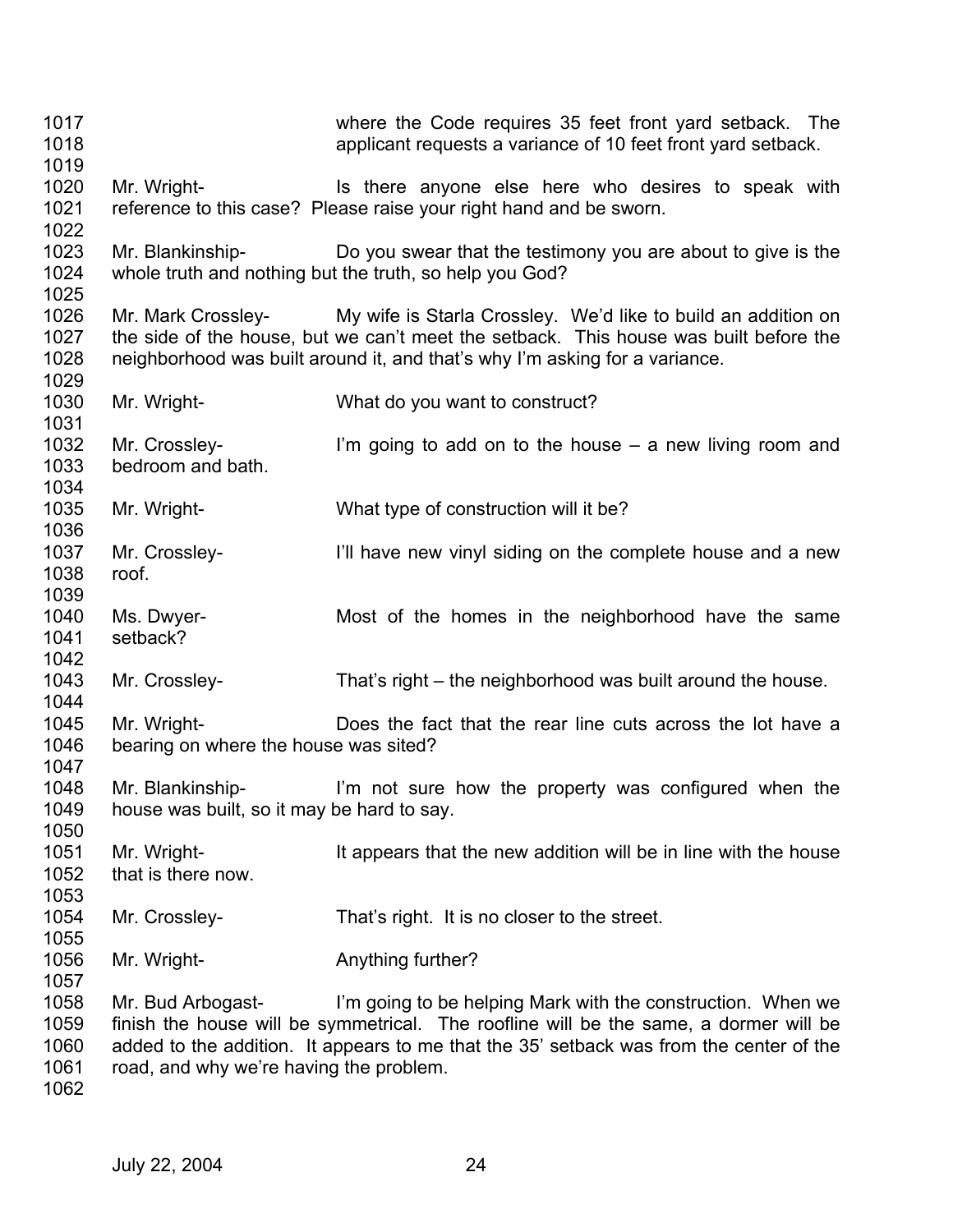1063 1064 1065 Mr. Wright- **Anyone in opposition?** Hearing none, that concludes the case.

1066 1067 1068 1069 After an advertised public hearing and on a motion by Mr. Kirkland, seconded by Mr. Nunnally, the Board **approved** application **A-82-2004** for a variance to construct an addition at 6812 Locust Street (Tax Parcel 769-747-3085). The approval is subject to the following conditions:

|      | 1071 Affirmative: | Dwyer, Kirkland, McKinney, Nunnaly, Wright | $\mathbf b$ |
|------|-------------------|--------------------------------------------|-------------|
|      |                   |                                            |             |
|      | 1072 Negative:    |                                            |             |
| 1073 | Absent:           |                                            |             |
| 1074 |                   |                                            |             |

1075 1076 1077 1078 1079 1. Only the improvements shown on the plan filed with the application may be constructed pursuant to this approval. No substantial changes or additions to the layout may be made without the approval of the Board of Zoning Appeals. Any additional improvements shall comply with the applicable regulations of the County Code.

1080 1081 2. The new construction shall match the existing dwelling as nearly as practical.

1082 1083 1084 1085 The Board approved the request as it found from the evidence presented that approving the permit would not be of substantial detriment to adjacent property nor would materially impair the purpose of the zoning regulations.

- 1086 1087 1088 1089 1090 1091 1092 1093 1094 1095 1096 1097 **A- 83-2004 TAYLOR AND LEVONNE COUSINS** request a variance from Section 24-95(c)(1) to build a carport at 7706 Hampshire Road (Westham) (Parcel 760-737-4401), zoned R-3, One-family Residence District (Tuckahoe). The minimum side yard setback and total side yard setback are not met. The applicants propose 4 feet minimum side yard setback and 16 feet total side yard setback, where the Code requires 10 feet minimum side yard setback and 30 feet total side yard setback. The applicants request a variance of 6 feet minimum side yard setback and 14 feet total side yard setback.
- 1098 1099 1100 Mr. Wright- Is there anyone else here who desires to speak with reference to this case? Please raise your right hand and be sworn.
- 1101 1102 Mr. Blankinship- Do you swear that the testimony you are about to give is the whole truth and nothing but the truth, so help you God?
- 1103

1070

1104 1105 1106 1107 Mr. Taylor Cousins- We wish to add a carport to our home. I had a heart transplant and have had complications. A carport would mean that I wouldn't be shoveling snow off our cars or getting into hot cars in the summertime. We have a letter from our immediate neighbor who supports the application.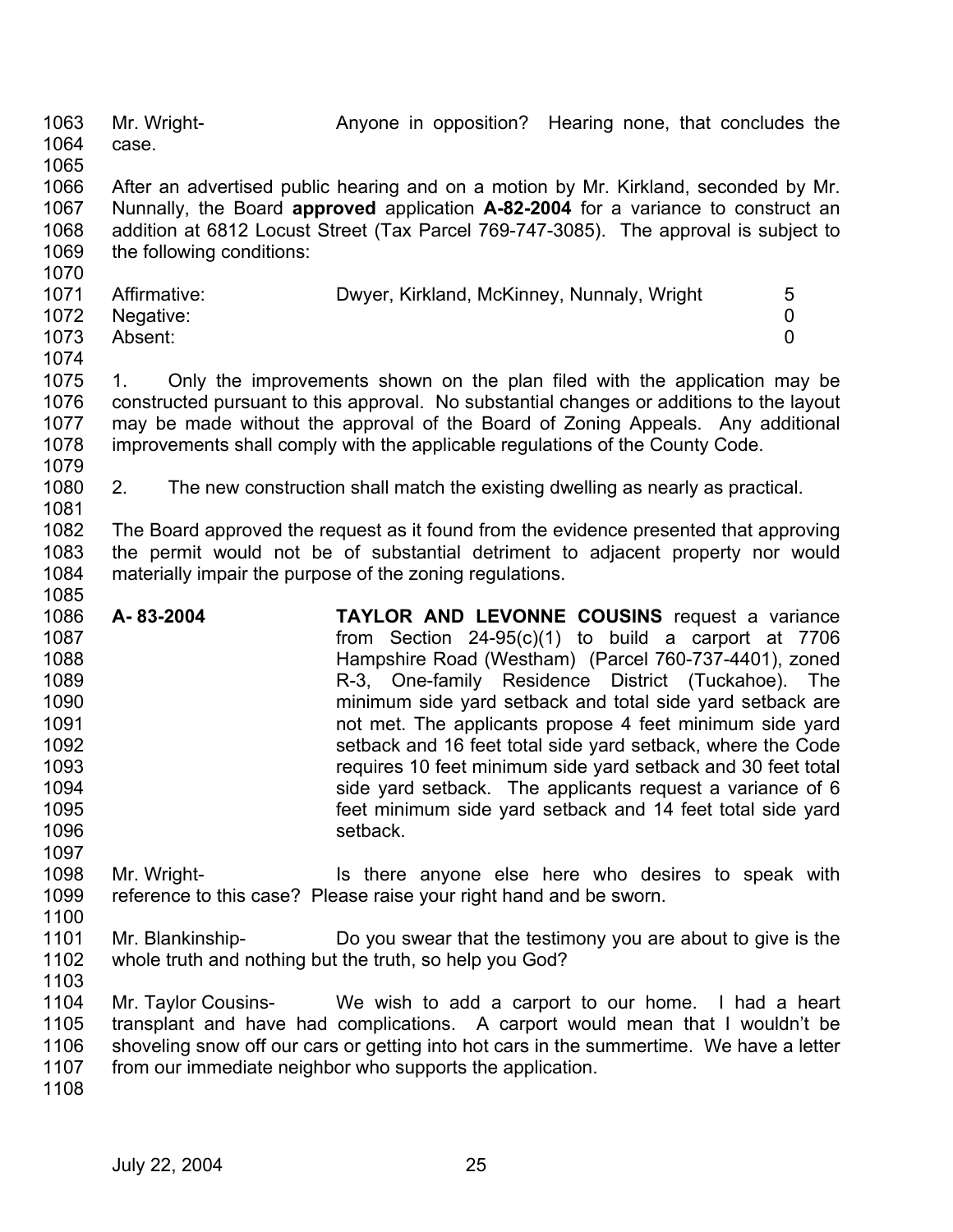1109 1110 1111 1112 1113 1114 1115 1116 1117 1118 1119 1120 1121 1122 1123 1124 1125 1126 1127 1128 1129 1130 1131 1132 1133 1134 1135 1136 1137 1138 1139 1140 1141 1142 1143 1144 1145 1146 1147 1148 1149 1150 1151 1152 1153 1154 1155 Mr. Wright- **IS that Mr. Dominic?** What type of construction do you propose? Mr. Cousins- The roofline will be the same as our home. The side will be 4' of vinyl and then louvered slats. There's currently a row of bushes between the houses and they will remain. Mr. Wright- Will the carport be open? Mr. Couins- Yes, sir, on the front and rear. There will be slats on the side. Ms. Dwyer- What do you mean by slats? Mr. Cousins- They will be placed vertical, places at an angle. It'll be in keeping with the age of the community. Mr. Wright- **Anything further?** Any opposition? Hearing none, that concludes the case. After an advertised public hearing and on a motion by Ms. Dwyer, seconded by Mr. McKinney, the Board **approved** application **A-83-2004** for a variance to construct a carport at 7706 Hampshire Road (Tax Parcel 760-737-4401). The approval is subject to the following conditions: Affirmative: Dwyer, Kirkland, McKinney, Nunnally, Wright 5 Negative: 0 Absent: 0 1. Only the improvements shown on the plan filed with the application may be constructed pursuant to this approval. No substantial changes or additions to the layout may be made without the approval of the Board of Zoning Appeals. Any additional improvements shall comply with the applicable regulations of the County Code. The Board approved the request as it found from the evidence presented that approving the permit would not be of substantial detriment to adjacent property nor would materially impair the purpose of the zoning regulations. **A- 84-2004 TOM KACZMAREK** requests a variance from Section 24-94 to build a screened porch at 5613 Stoneacre Place (Stoneacre at Wyndham) (Parcel 736-776-2850), zoned R-2C, One-family Residence District (Conditional) (Three Chopt). The rear yard setback is not met. The applicant has 44 feet rear yard setback, where the Code requires 45 feet rear yard setback. The applicant requests a variance of 1 foot rear yard setback.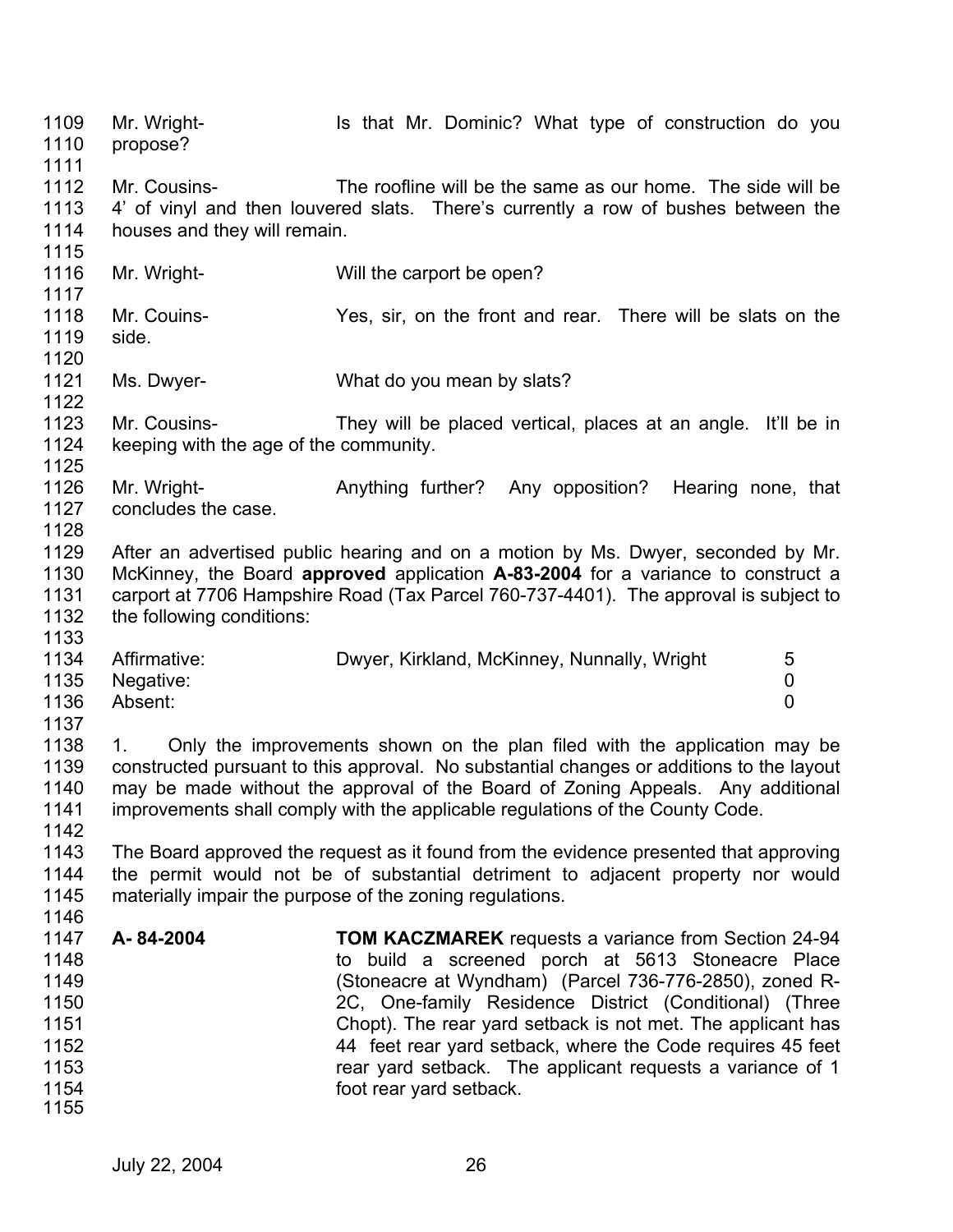1156 1157 1158 1159 1160 1161 1162 1163 1164 1165 1166 1167 1168 1169 1170 1171 1172 1173 1174 1175 1176 1177 1178 1179 1180 1181 1182 1183 1184 1185 1186 1187 1188 1189 1190 1191 1192 1193 1194 1195 1196 1197 1198 1199 1200 1201 1202 Mr. Wright- Is there anyone else here who desires to speak with reference to this case? Please raise your right hand and be sworn. Mr. Blankinship- Do you swear that the testimony you are about to give is the whole truth and nothing but the truth, so help you God? Mr. Tom Kaczmarek- My wife and I would like to add a screened porch to the back of our house. The right corner is in compliance, but the left corner is off by about 4 inches. That would make a room that is by 15' x 18'. The front and back line are parallel. Unfortunately, the sides aren't. Mr. Wright- So it is just 1<sup>'?</sup> Mr. Kaczmarek- Yes, sir, just 1'. Behind us is a good 200' of trees. Mr. Wright- **Anything further?** Any opposition? Hearing none, that concludes the case. After an advertised public hearing and on a motion by Mr. Nunnally, seconded by Mr. McKinney, the Board **approved** application **A-84-2004** for a variance to construct a screened porch at 5613 Stoneacre Place (Tax Parcel 736-776-2850). The approval is subject to the following conditions: Affirmative: Dwyer, Kirkland, McKinney, Nunnally, Wright 5 Negative: 0 Absent: 0 1. Only the improvements shown on the plan filed with the application may be constructed pursuant to this approval. No substantial changes or additions to the layout may be made without the approval of the Board of Zoning Appeals. Any additional improvements shall comply with the applicable regulations of the County Code. 2. The new construction shall match the existing dwelling as nearly as practical. The Board approved the request as it found from the evidence presented that approving the permit would not be of substantial detriment to adjacent property nor would materially impair the purpose of the zoning regulations. **A- 85-2004 KEVIN GRIFFIS** requests a variance from Section 24-95(k) to build a garage at 3036 Lakewood Road (Forest Lodge Acres) (Parcel 769-767-0502), zoned R-2, One-family Residence District (Brookland). The street side yard setback is not met. The applicant proposes 15 feet street side yard setback, where the Code requires 55 feet street side yard setback. The applicant requests a variance of 40 feet street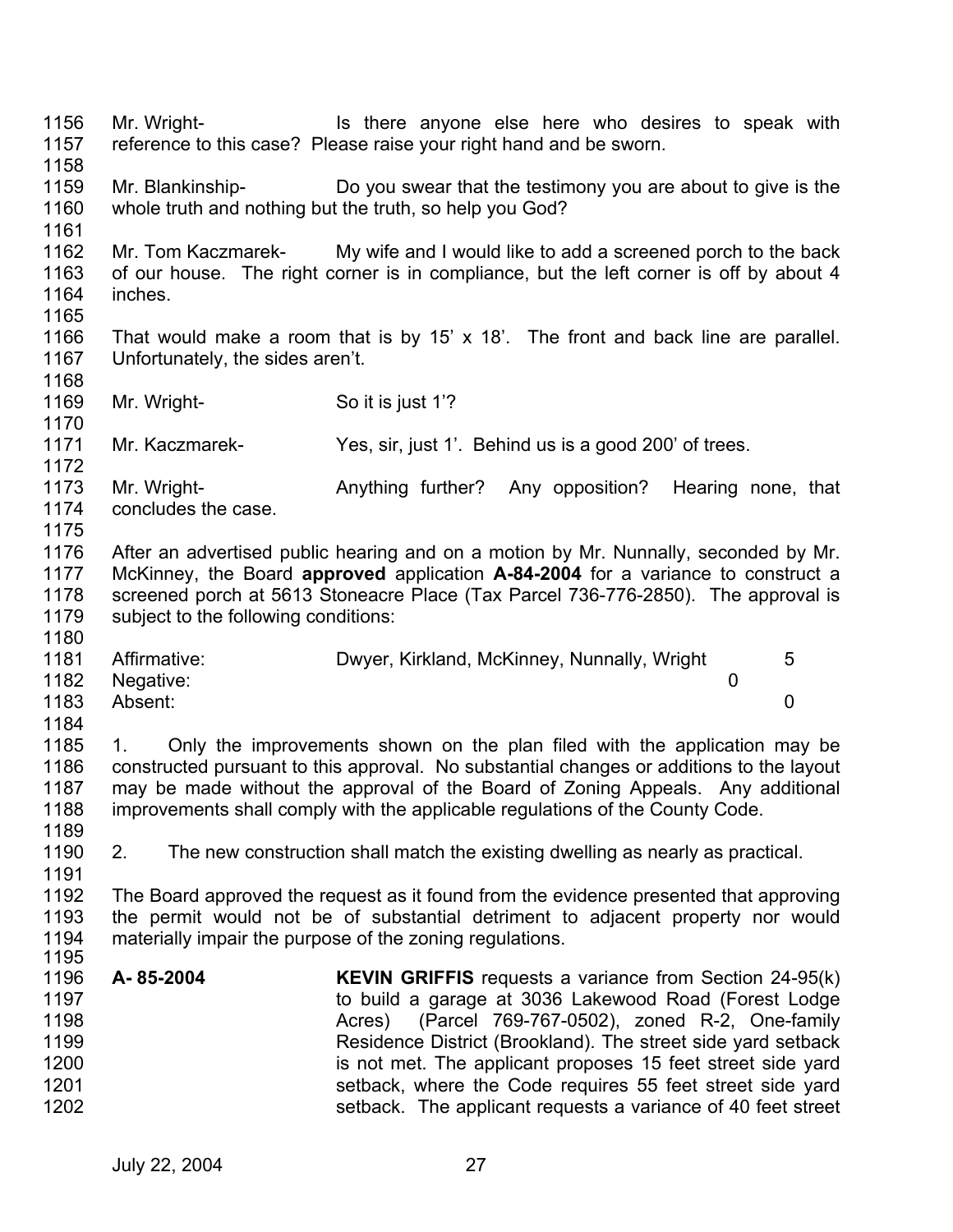| 1203                         |                                                                   | side setback.                                                                                                                                                                  |
|------------------------------|-------------------------------------------------------------------|--------------------------------------------------------------------------------------------------------------------------------------------------------------------------------|
| 1204                         |                                                                   |                                                                                                                                                                                |
| 1205<br>1206                 | Mr. Wright-                                                       | Is there anyone else here who desires to speak with<br>reference to this case? Please raise your right hand and be sworn.                                                      |
| 1207<br>1208<br>1209<br>1210 | Mr. Blankinship-                                                  | Do you swear that the testimony you are about to give is the<br>whole truth and nothing but the truth, so help you God?                                                        |
| 1211<br>1212<br>1213<br>1214 | Mr. Kevin Griffis-<br>setback.                                    | I bought this property with plans to build a house and garage<br>on it. I was given a price by the builder, but I've run into a problem with the side yard                     |
| 1215<br>1216<br>1217         |                                                                   | If you look at the property, the garage will face Warren Road. It requires a 55' setback,<br>but the property isn't anywhere near wide enough for a garage with a 55' setback. |
| 1218<br>1219                 | Ms. Dwyer-                                                        | So you'll access the garage from the side road?                                                                                                                                |
| 1220<br>1221<br>1222         | Mr. Griffis-<br>floodplain.                                       | Yes, the proposed driveway is in the back, just about the                                                                                                                      |
| 1223<br>1224                 | Mr. Wright-                                                       | What size is the proposed garage?                                                                                                                                              |
| 1225<br>1226                 | Mr. Griffis-                                                      | It'll be 30' x 40'.                                                                                                                                                            |
| 1227<br>1228                 | Mr. Wright-                                                       | Is that a 3 car garage?                                                                                                                                                        |
| 1229<br>1230                 | Mr. Griffis-                                                      | Yes.                                                                                                                                                                           |
| 1231<br>1232                 | Mr. Kirkland-                                                     | What's the size of your home going to be?                                                                                                                                      |
| 1233<br>1234                 | Mr. Griffis-                                                      | 2800 square feet.                                                                                                                                                              |
| 1235<br>1236                 | Mr. Kirkland-                                                     | Why do you need a 3 car garage?                                                                                                                                                |
| 1237<br>1238<br>1239         | Mr. Griffiis-<br>and I'd like to be able to keep them at my home. | I have several collector cars scattered around the County,                                                                                                                     |
| 1240<br>1241<br>1242         | Mr. Kirkland-<br>could build a garage there?                      | When you bought the property, the builder told you you                                                                                                                         |
| 1243<br>1244                 | Mr. Griffis-                                                      | Yes, sir. I was given a price for both. It is in my contract.                                                                                                                  |
| 1245<br>1246<br>1247         | Mr. Wright-<br>Is that a problem, Mr. Blankinship?                | I see from the plat that this violates the building setback line.                                                                                                              |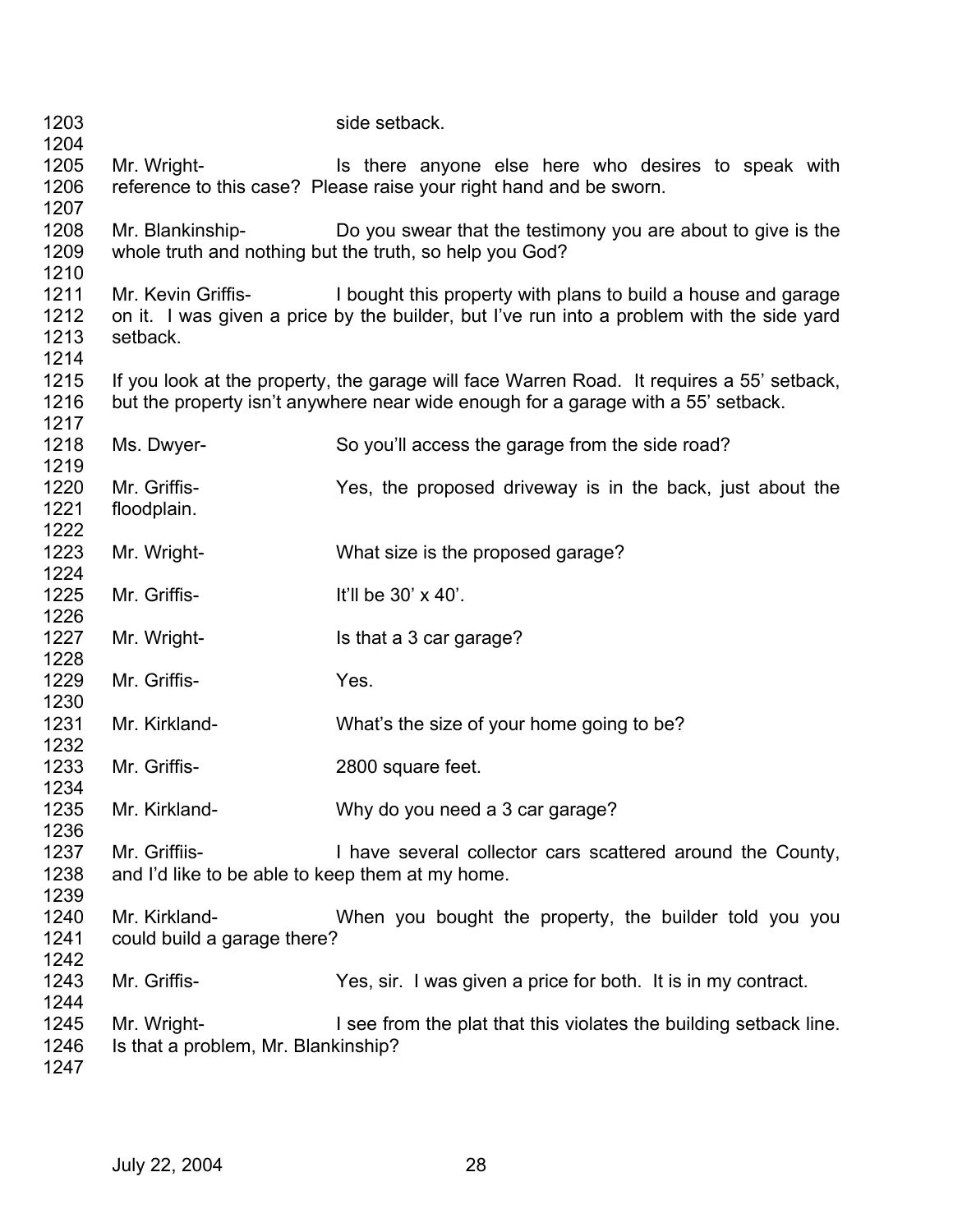| 1248<br>1249<br>1250<br>1251 | accessory structure.                             | Mr. Blankinship- That's sort of the variance he's asking for. The building<br>setback line is for the principal structure, the variance he's applying for is for the                                                 |
|------------------------------|--------------------------------------------------|----------------------------------------------------------------------------------------------------------------------------------------------------------------------------------------------------------------------|
| 1252<br>1253<br>1254         | Mr. Wright-<br>that a subdivision issue?         | It looks like part of the garage is over the building line $-$ isn't                                                                                                                                                 |
| 1255<br>1256<br>1257         | Mr. Blankinship-<br>showing the setbacks.        | That's not a building line on the plat, I believe they're just                                                                                                                                                       |
| 1258<br>1259                 | Mr. Tyson-                                       | I checked that and it isn't a recorded building line.                                                                                                                                                                |
| 1260<br>1261                 | Mr. Wright-                                      | Anything else you'd like to add?                                                                                                                                                                                     |
| 1262<br>1263<br>1264<br>1265 | Mr. Griffis-<br>setback than I'm proposing here. | There are several garages in the area $-$ up and down on<br>Warren Road and on Lakewood Road on corner lots. Most of them are closer and less                                                                        |
| 1266<br>1267                 | Mr. Wright-                                      | What type of construction are you proposing?                                                                                                                                                                         |
| 1268<br>1269                 | Mr. Griffis-                                     | It'll match the house exactly.                                                                                                                                                                                       |
| 1270<br>1271                 | Mr. Wright-                                      | Anything further from the Board?                                                                                                                                                                                     |
| 1272<br>1273<br>1274         | Mr. Blankinship-<br>the street?                  | I'm sorry, where did you say there was a garage closer to                                                                                                                                                            |
| 1275<br>1276<br>1277<br>1278 | Mr. Griffis-                                     | If you go right across the street $-$ their garage is 20 off<br>Warren Road. At the other end, their garage is 8' off Mountain Road. At the other end<br>of Lakewood, there are also garages within 20' of the road. |
| 1279<br>1280                 | Mr. Kirkland-                                    | When was your home built?                                                                                                                                                                                            |
| 1281<br>1282                 | Mr. Griffis-                                     | In December.                                                                                                                                                                                                         |
| 1283<br>1284                 | Mr. Kirkland-                                    | When were the other homes built?                                                                                                                                                                                     |
| 1285<br>1286                 | Mr. Griffis-                                     | In the 50s.                                                                                                                                                                                                          |
| 1287<br>1288<br>1289         | Mr. Kirkland-<br>difference now.                 | I know – my dad built every one of them. There's a big                                                                                                                                                               |
| 1290<br>1291<br>1292         | Mr. Wright-<br>that concludes the case.          | Any further question? Anyone in opposition? Hearing none,                                                                                                                                                            |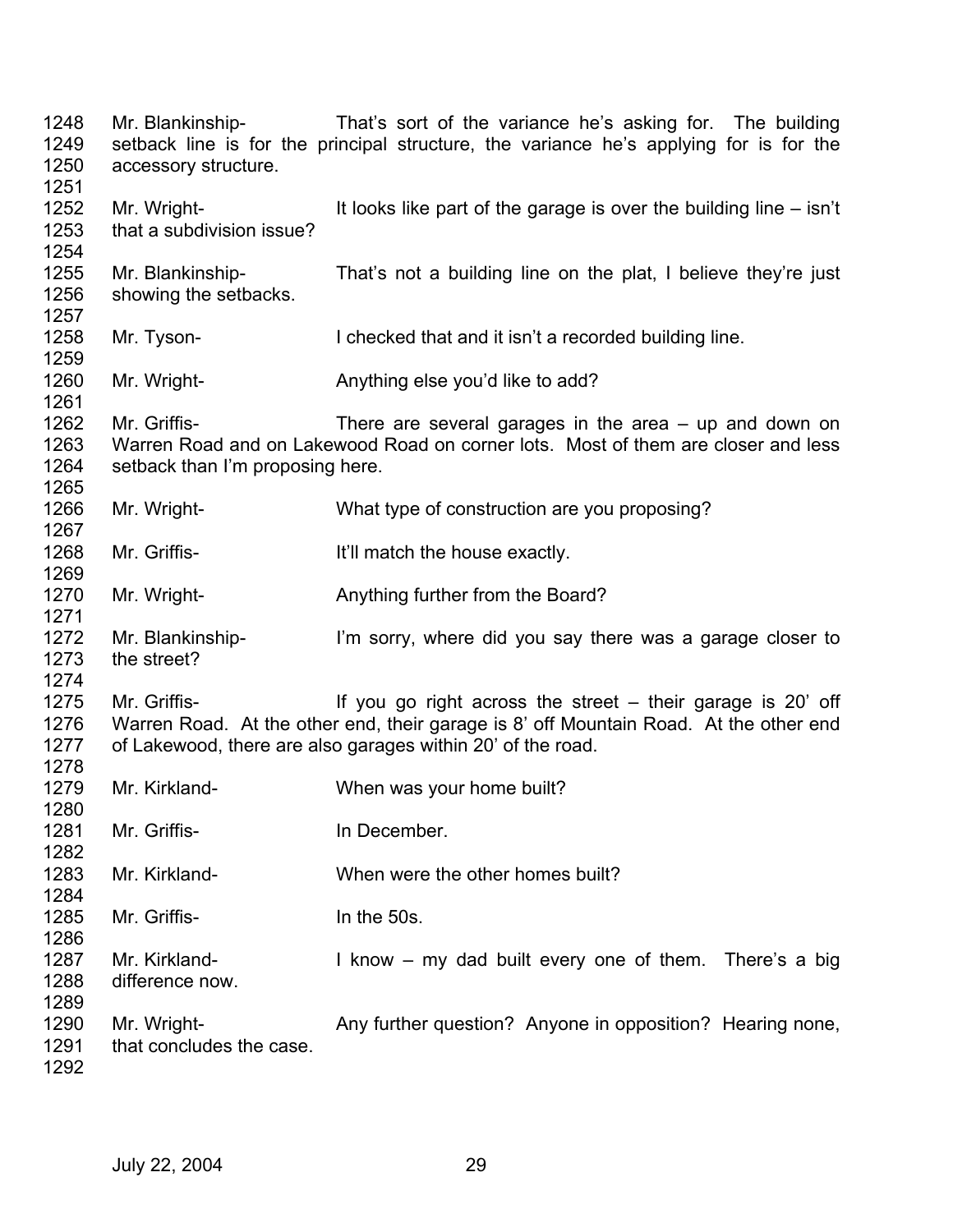1293 1294 1295 1296 1297 1298 1299 1300 1301 1302 1303 1304 1305 1306 1307 1308 1309 1310 1311 1312 1313 1314 1315 1316 1317 1318 1319 1320 1321 1322 1323 1324 1325 1326 1327 1328 1329 1330 1331 1332 1333 1334 1335 1336 1337 1338 After an advertised public hearing and on a motion by Mr. Kirkland, seconded by Mr. McKinney, the Board **denied** application **A-85-2004** for a variance to construct a garage at 3036 Lakewood Road (Tax Parcel 769-767-0502). Affirmative: Dwyer, Kirkland, McKinney, Nunnally, Wright 5 Negative: 0 Absent: 0 The Board denied the request as it found from the evidence presented that approving the permit would be of substantial detriment to adjacent property and would materially impair the purpose of the zoning regulations. **A- 86-2004 KIM AND DENNIS KIRVEN** request a variance from Section 24-94 to build a screened porch at 5913 Kelbrook Lane (Benning Oaks at Wyndham) (Parcel 736-777-5291), zoned R-3C, One-family Residence District (Conditional) (Three Chopt). The rear yard setback is not met. The applicants propose 38 feet rear yard setback, where the Code requires 40 feet rear yard setback. The applicants request a variance of 2 feet rear yard setback. Mr. Wright- **IS there anyone else here who desires to speak with** reference to this case? Please raise your right hand and be sworn. Mr. Blankinship- Do you swear that the testimony you are about to give is the whole truth and nothing but the truth, so help you God? Mr. Dennis Kirven- I am asking consideration for a 2' variance to construct a screened porch. We need a variance from the rear yard setback that results from nonparallel configuration of the property lines. The setback requirement is 40', but the west corner is non-compliant. Mr. Wright- Couldn't you just cut the corner off? Mr. Kirven- **It would be an interesting porch.** Mr. Wright- What's to the rear? Mr. Kirven- We have a rear neighbor, that's their fence. Mr. Wright- So you have screening? Mr. Kirven- Yes, sir. They've been approached and have not problem with the construction. It will conform to the current aesthetics and materials. Ms. Dwyer- **How will you work the roofline?**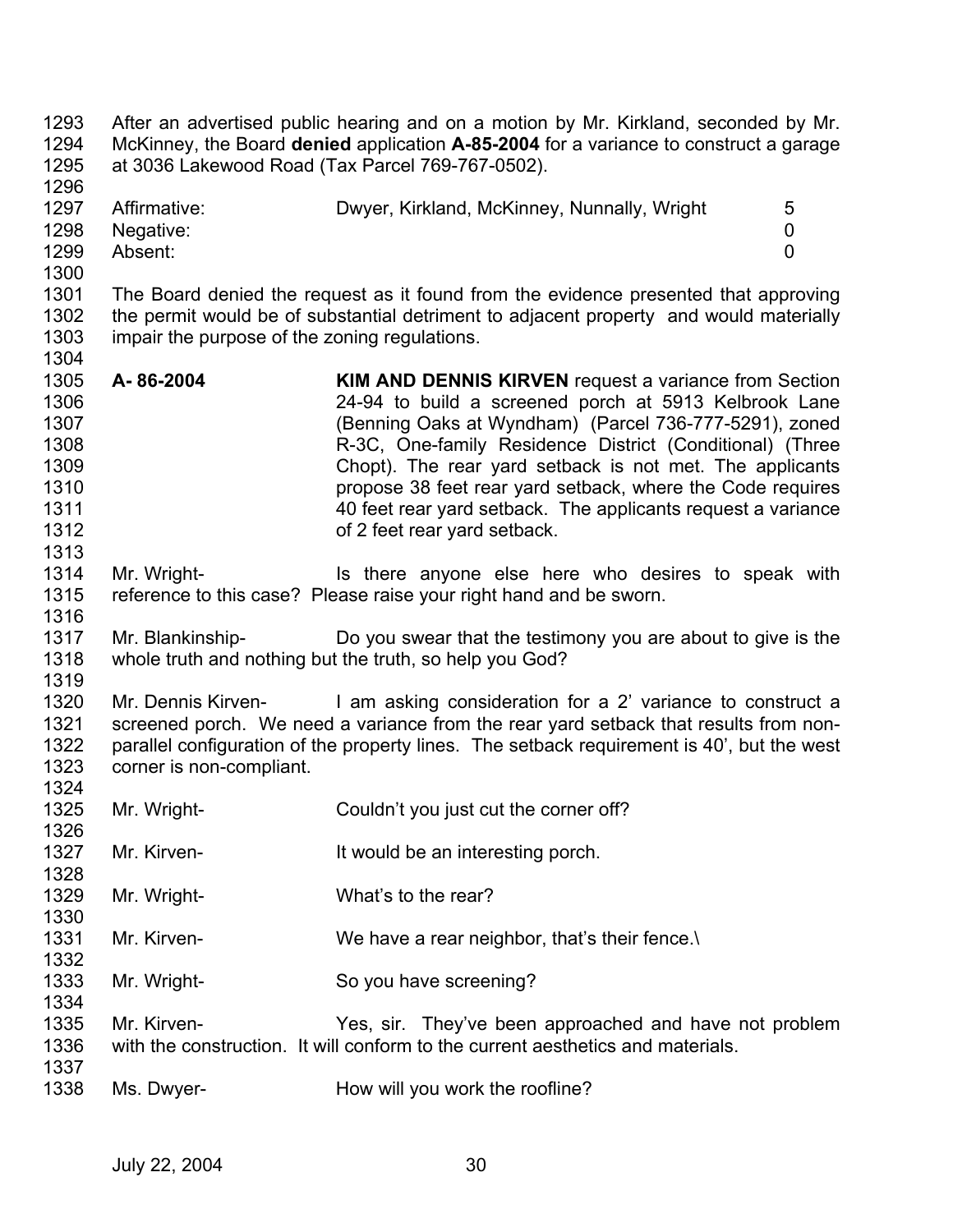1339 1340 1341 1342 1343 1344 1345 1346 1347 1348 1349 1350 1351 1352 1353 1354 1355 1356 1357 1358 1359 1360 1361 1362 1363 1364 1365 1366 1367 1368 1369 1370 1371 1372 1373 1374 1375 1376 1377 1378 1379 1380 1381 1382 1383 1384 Mr. Kirven- That's the challenge. I'll provide you with an illustration. The lower portion shows the roof and the "A" frame accent keeps it in line with the existing shed roof. We have a gable accent that comes out as well. Mr. Wright- **Any further questions?** Any opposition? Hearing none, let's move on. It is 10:00. We'll take a 10-minute recess. After an advertised public hearing and on a motion by Mr. Nunnally, seconded by Mr. Kirkland, the Board **approved** application **A-86-2004** for a variance to construct a screened porch at 5913 Kelbrook Lane (Tax Parcel 736-777-5291). The approval is subject to the following conditions: Affirmative: Dwyer, Kirkland, McKinney, Nunnally, Wright 5 Negative: 0 Absent: 0 1. Only the improvements shown on the plan filed with the application may be constructed pursuant to this approval. No substantial changes or additions to the layout may be made without the approval of the Board of Zoning Appeals. Any additional improvements shall comply with the applicable regulations of the County Code. The Board approved the request as it found from the evidence presented that approving the permit would not be of substantial detriment to adjacent property nor would materially impair the purpose of the zoning regulations. **THE BOARD RECESSED FOR 10 MINUTES**  Mr. Wright- Mr. Secretary, please review the rules for our meeting. Mr. Blankinship - Mr. Chairman, Members of the Board, ladies and gentlemen. The rules for this meeting are as follows. As Secretary, I will call each case. Then at that time the applicant should come down to the podium. I will then ask all those who intend to speak, in favor or in opposition to the case, to stand and be sworn in. The applicants will then present their testimony. After the applicant has finished, anyone else who intends to speak will be given the opportunity. After everyone has spoken, the applicant, and only the applicant, will be given the opportunity for rebuttal. After hearing the case, and asking questions, the Board will take the matter under advisement. They will make all of their decisions at the end of the meeting. If you wish to know their decision on a specific case, you can either stay until the end of the meeting, or you can call the Planning Office later this afternoon, or you can check the Planning Office website. This meeting is being tape recorded, so we will ask everyone to speak directly into the microphone on the podium, and to state your name, and please spell your last name for the record. And finally, out in the foyer, there are two binders that contain the staff report for each case.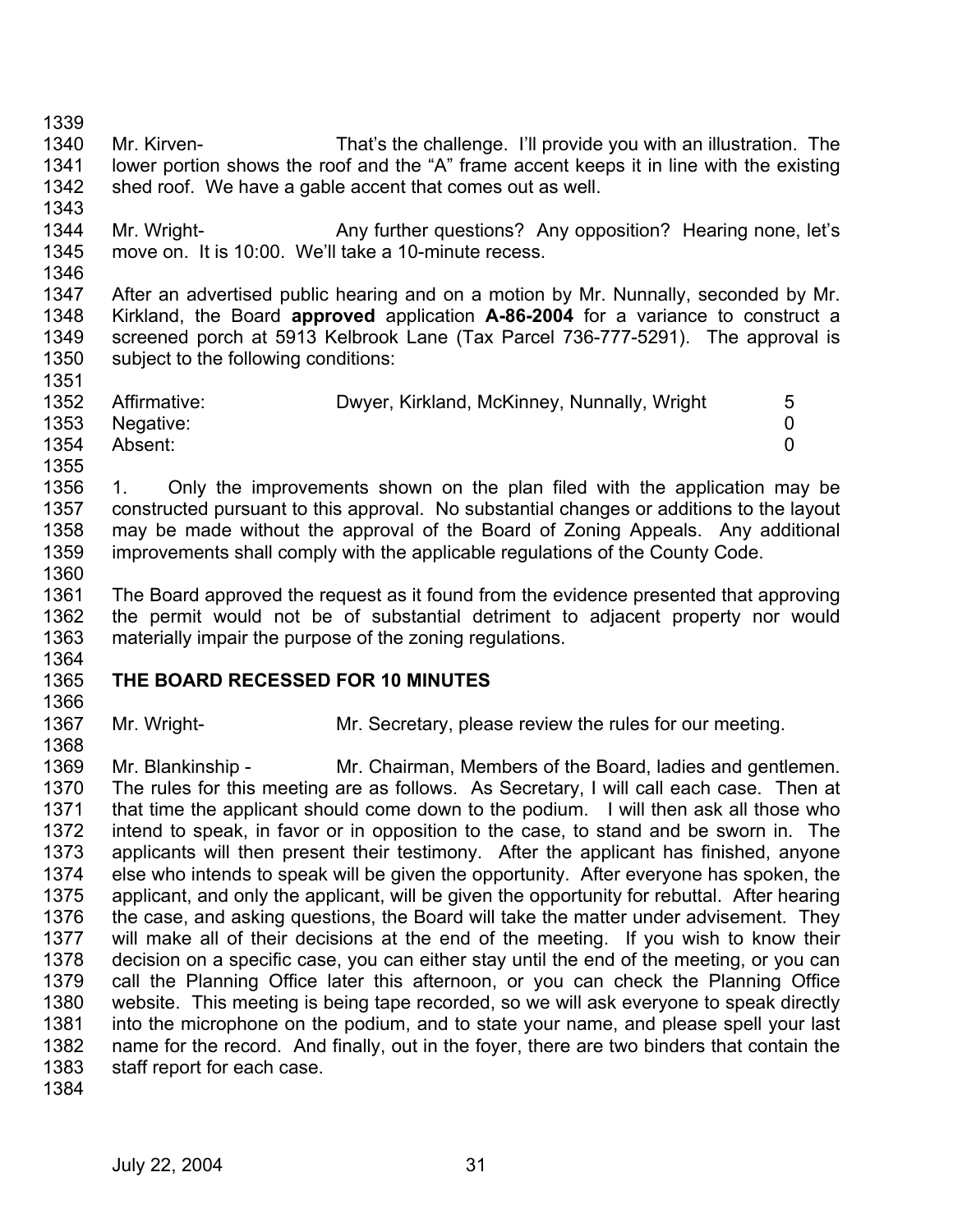| 1385<br>1386                                 | Mr. Wright-                                            | Alright, call the next case.                                                                                                                                                                                                                                                                         |
|----------------------------------------------|--------------------------------------------------------|------------------------------------------------------------------------------------------------------------------------------------------------------------------------------------------------------------------------------------------------------------------------------------------------------|
| 1387<br>1388<br>1389<br>1390<br>1391<br>1392 | <b>UP-19-2004</b>                                      | <b>WORLD WIDE ENTERTAINMENT GROUP requests a</b><br>temporary conditional use permit pursuant to Section 24-<br>116(c)(1) to operate a carnival at 10101 Brook Road (Parcel<br>785-771-0111), zoned B-3C, Business District (Conditional)<br>(Fairfield).                                            |
| 1393<br>1394<br>1395                         | Mr. Wright-                                            | Is there anyone else here who desires to speak with<br>reference to this case? Please raise your right hand and be sworn.                                                                                                                                                                            |
| 1396<br>1397<br>1398                         | Mr. Blankinship-                                       | Do you swear that the testimony you are about to give is the<br>whole truth and nothing but the truth, so help you God?                                                                                                                                                                              |
| 1399<br>1400<br>1401                         | Mr. Rob Webber-<br>Center Commons for 5 days.          | We're applying for a permit to operate a carnival at Virginia                                                                                                                                                                                                                                        |
| 1402<br>1403                                 | Mr. Wright-                                            | Have you had a carnival at this location before?                                                                                                                                                                                                                                                     |
| 1404<br>1405                                 | Mr. Webber-                                            | I have not, but the mall has had several at this location.                                                                                                                                                                                                                                           |
| 1406<br>1407                                 | Mr. Wright-                                            | Will this be the same operation?                                                                                                                                                                                                                                                                     |
| 1408<br>1409<br>1410                         | Mr. Webber-<br>a big county fair.                      | Exactly. It is about 14 rides or so. It is fairly small – not like                                                                                                                                                                                                                                   |
| 1411<br>1412<br>1413                         | Mr. Wright-<br>memorandum from the Division of Police? | And a very limited time? What about this interoffice                                                                                                                                                                                                                                                 |
| 1414<br>1415<br>1416<br>1417<br>1418         | Wednesday, Thursday, and Sunday.                       | Mr. Blankinship- The Division of Police had some communication back and<br>forth with Mr. Webber, and I don't think they're satisfied with his security arrangements<br>at this time. They've also asked to limit the hours of operation to 10:00 p.m. on                                            |
| 1419<br>1420                                 | Mr. Webber-                                            | I agreed to that in my e-mail.                                                                                                                                                                                                                                                                       |
| 1421<br>1422<br>1423<br>1424                 | Mr. Wright-<br>of Police?                              | So you agree to that? 11:00 p.m. is OK for Friday and<br>Saturday? The other issue there is security. Have you discussed this with the Division                                                                                                                                                      |
| 1425<br>1426<br>1427<br>1428                 | Mr. Webber-                                            | We work with the Simon Group a lot and they have a<br>security force called IPC, and we work with them. Their head of security recommends<br>how many we hire at each location. The police weren't specific about what they wanted<br>- I'll do whatever it is they want, they just haven't told me. |
| 1429<br>1430                                 | Mr. Wright-                                            | You propose to employ two of the mall security personnel?                                                                                                                                                                                                                                            |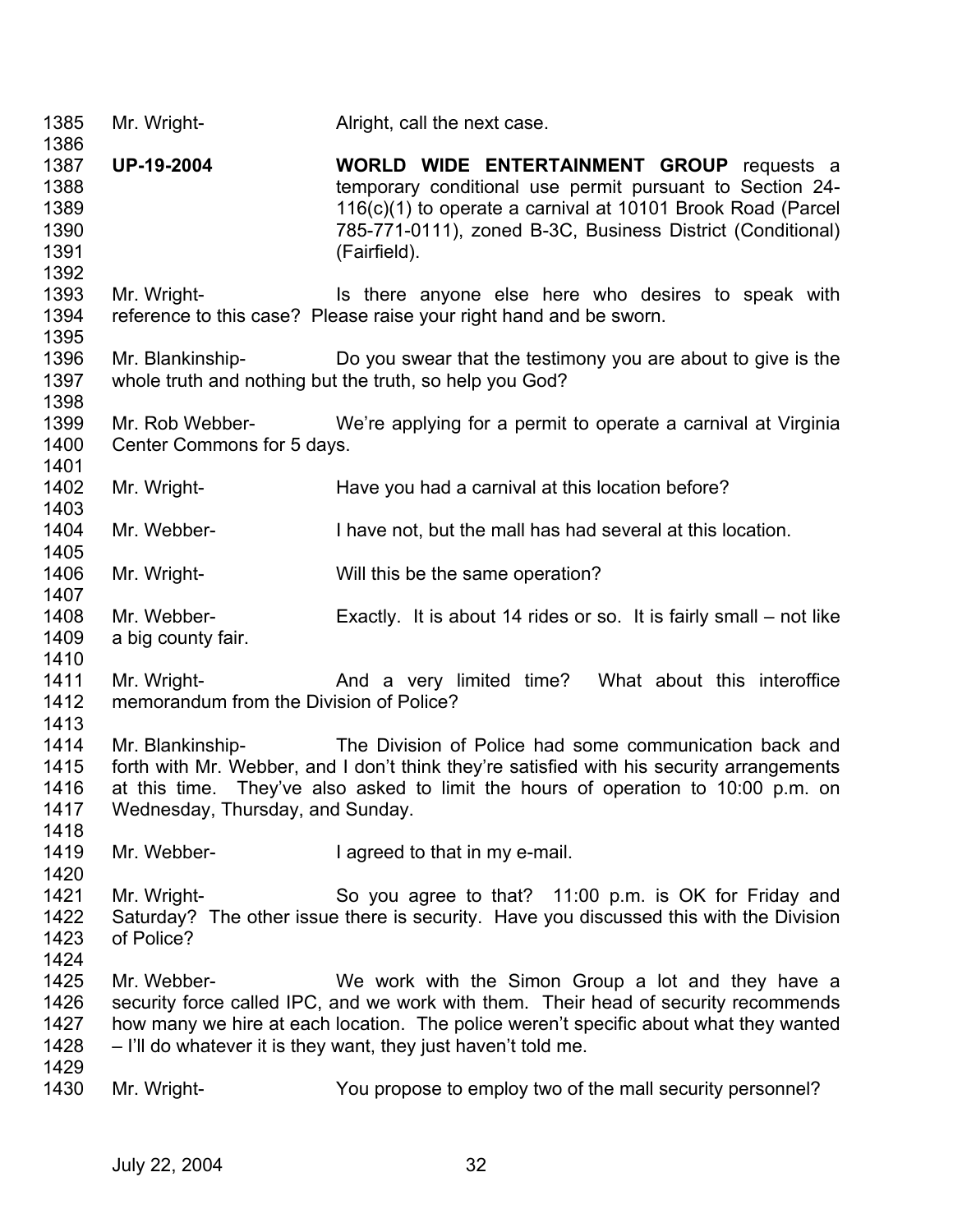| 1431                                 |                                                                     |                                                                                                                                                                                                                                                                                                                                                            |  |
|--------------------------------------|---------------------------------------------------------------------|------------------------------------------------------------------------------------------------------------------------------------------------------------------------------------------------------------------------------------------------------------------------------------------------------------------------------------------------------------|--|
| 1432                                 | Mr. Webber-                                                         | Specifically on the lot, then they people patrolling the lot.                                                                                                                                                                                                                                                                                              |  |
| 1433<br>1434<br>1435                 | Mr. Kirkland-                                                       | Do you have any off-duty police officers?                                                                                                                                                                                                                                                                                                                  |  |
| 1436<br>1437                         | Mr. Webber-                                                         | No, but I can't.                                                                                                                                                                                                                                                                                                                                           |  |
| 1438<br>1439                         | Mr. Kirkland-                                                       | I need to know what Ms. Vann recommends.                                                                                                                                                                                                                                                                                                                   |  |
| 1440<br>1441<br>1442                 | Mr. Blankinship-<br>other days. That has been standard in the past. | 2 on Friday and Saturday nights and one on each of the                                                                                                                                                                                                                                                                                                     |  |
| 1443<br>1444                         | Mr. Webber-                                                         | That's fine – is that Sheriff or police, or does it matter?                                                                                                                                                                                                                                                                                                |  |
| 1445<br>1446                         | Mr. Blankinship-                                                    | Normally, it is police.                                                                                                                                                                                                                                                                                                                                    |  |
| 1447<br>1448<br>1449                 | Mr. Wright-<br>you have any problem with that?                      | So that will be 2 off-duty police on Friday and Saturday. Do                                                                                                                                                                                                                                                                                               |  |
| 1450<br>1451                         | Mr. Webber-                                                         | Absolutely not. Is that in addition to the mall people?                                                                                                                                                                                                                                                                                                    |  |
| 1452<br>1453                         | Mr. Kirkland-                                                       | Yes, you need someone there with arrest power.                                                                                                                                                                                                                                                                                                             |  |
| 1454<br>1455<br>1456<br>1457         | Mr. Wright-<br>concludes the case.                                  | So that's our standard conditions. With that we've met the<br>police's concerns. Any further questions? Anyone in opposition? Hearing none, that                                                                                                                                                                                                           |  |
| 1458<br>1459<br>1460<br>1461<br>1462 | the following conditions:                                           | After an advertised public hearing and on a motion by Mr. McKinney, seconded by Mr.<br>Nunnally, the Board approved application UP-19-2004 for a use permit to operate a<br>carnival at 10101 Brook Road (Tax Parcel 785-771-0111). The approval is subject to                                                                                             |  |
| 1463<br>1464<br>1465<br>1466         | Affirmative:<br>Negative:<br>Absent:                                | Dwyer, Kirkland, McKinney, Nunnally, Wright<br>5<br>0<br>$\mathbf 0$                                                                                                                                                                                                                                                                                       |  |
| 1467<br>1468                         | 1.                                                                  | This approval is only for a carnival at the shopping center August 11 - 15, 2004.                                                                                                                                                                                                                                                                          |  |
| 1469<br>1470<br>1471<br>1472         | 2.                                                                  | [Amended] The applicant shall satisfy all requirements of the Henrico County<br>Division of Police concerning the security of the site and the patrons of the event. In<br>addition to mall security, the applicant shall employ two off-duty officers on site Friday<br>and Saturday evenings and one off-duty officer on Wednesday, Thursday and Sunday. |  |
| 1473<br>1474<br>1475<br>1476         | 3.                                                                  | The applicant shall satisfy all requirements of the Henrico County Department of<br>Health and the Henrico County Department of Building Inspections.                                                                                                                                                                                                      |  |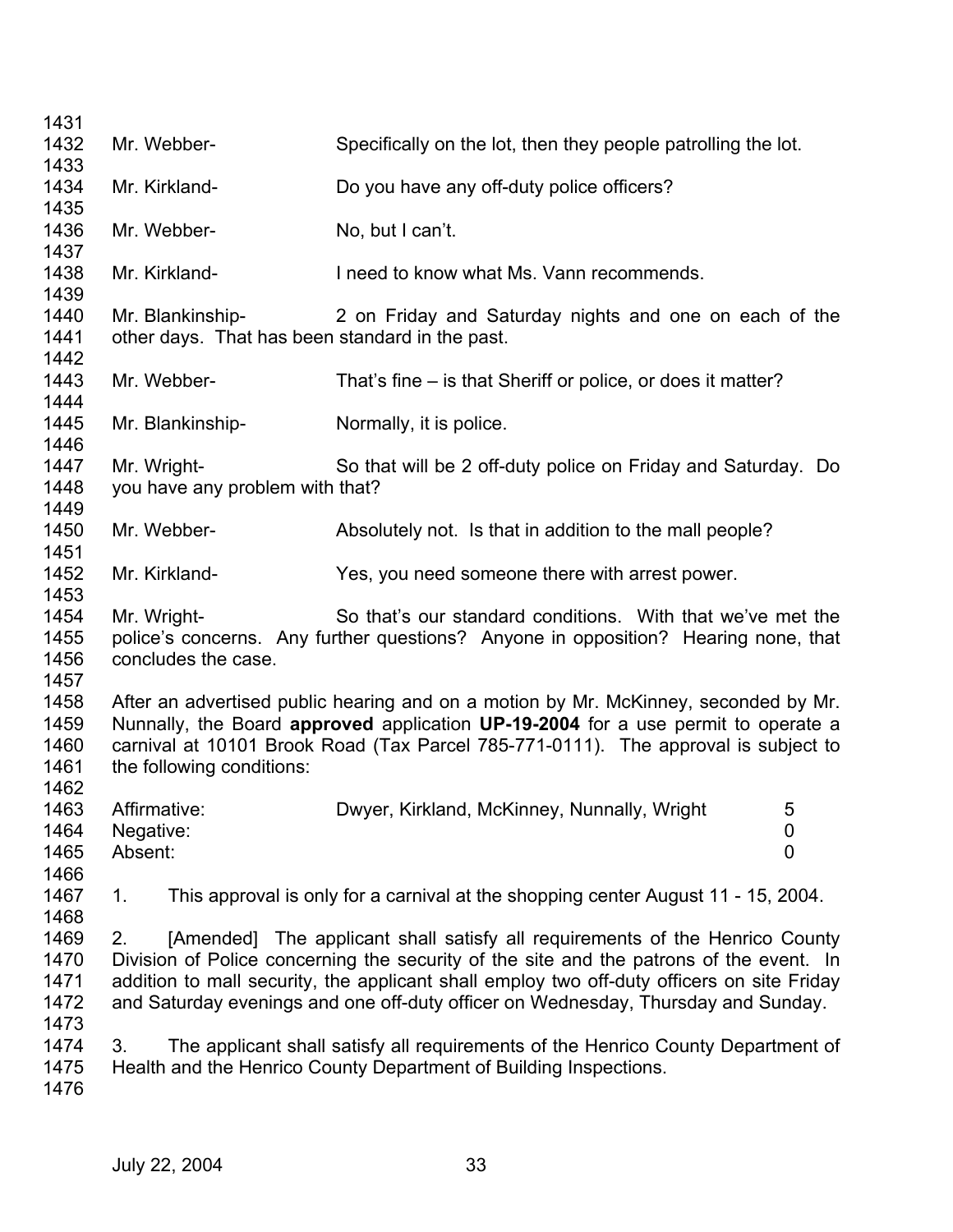1477 1478 1479 1480 1481 1482 1483 1484 1485 1486 1487 1488 1489 1490 1491 1492 1493 1494 1495 1496 1497 1498 1499 1500 1501 1502 1503 1504 1505 1506 1507 1508 1509 1510 1511 1512 1513 1514 1515 1516 1517 1518 1519 1520 1521 1522 4. [Amended] Hours of operation shall be limited to 5:00 PM to 10:00 PM Wednesday and Thursday, 5:00 PM to 11:00 PM Friday and 12:00 Noon to 11:00 PM Saturday and 12:00 Noon to 10:00 PM Sunday. 5. All tents and accessory structures shall be removed from the site by August 18, 2004, at which time this permit shall expire. The Board approved the request as it found from the evidence presented that approving the permit would not be of substantial detriment to adjacent property nor would materially impair the purpose of the zoning regulations. **UP-20-2004 BRENDA LEE GRAY** requests a conditional use permit pursuant to Section 24-12(g) to operate a family day home at 7808 Kahlua Drive (Three Fountains North) (Parcel 792- 753-1908), zoned R-2A, One-family Residence District (Fairfield). Mr. Wright- Is there anyone else here who desires to speak with reference to this case? Please raise your right hand and be sworn. Mr. Blankinship- Do you swear that the testimony you are about to give is the whole truth and nothing but the truth, so help you God? Ms. Brenda Gray- I currently run and operate a family day home at my in Henrico. I'm here to request a conditional use permit to permit me to have an assistant to help me with the running of the day care. Mr. Wright- Will there be anything different than what you're doing now? Ms. Gray- No, sir. Mr. Wright- **How many children do you have?** Ms. Gray-<br>
I have 5. Mr. Wright- Is that the maximum number you can have? Ms. Gray- That's the maximum I can have by myself. You can have more depending on their ages and the points of your home. The Department of Social Services has a point system that we're required touse. Mr. Wright- If this is approved would you increase the number of children? Ms. Gray- Yes, sir. I'd have 2 more to join me.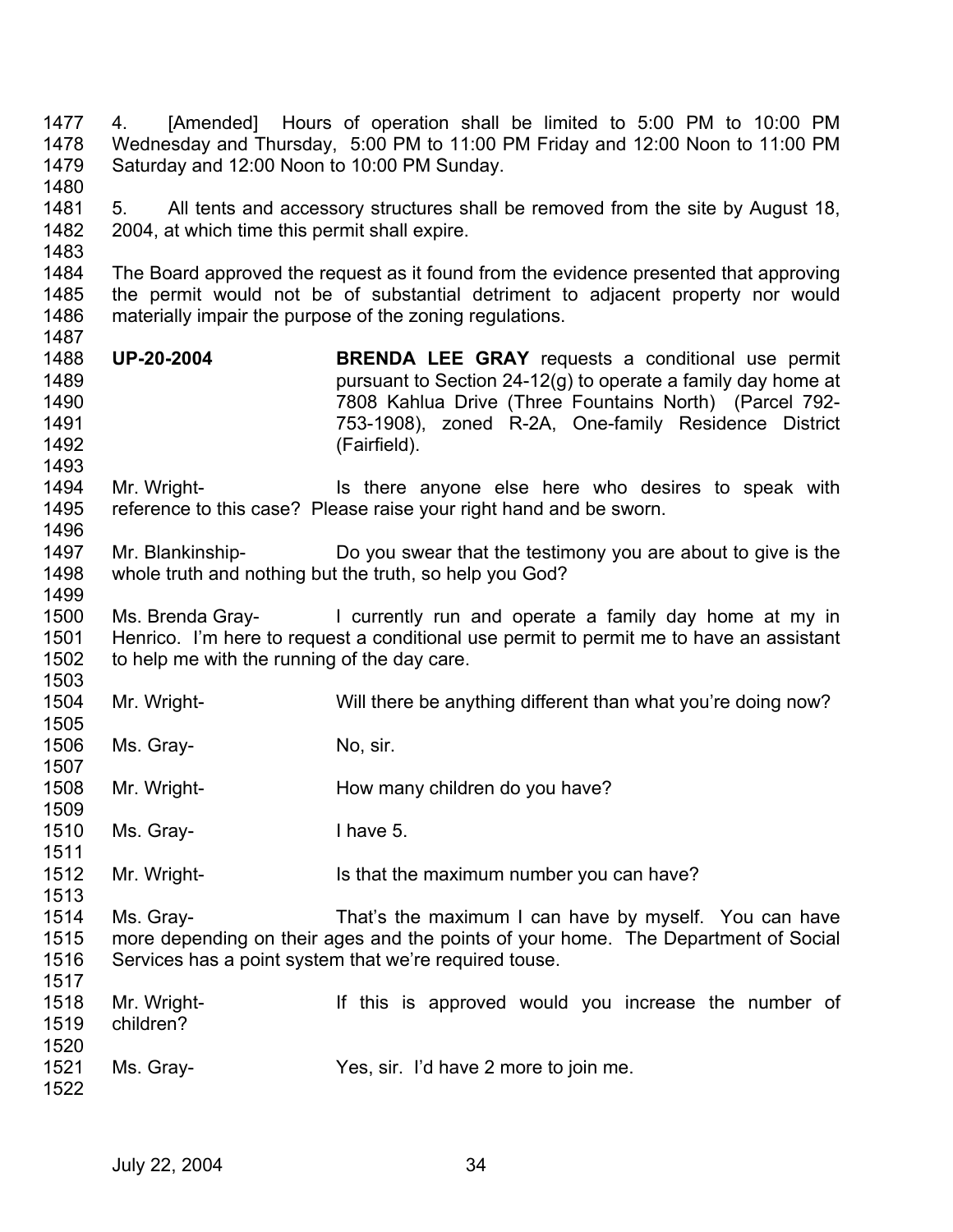| 1523<br>1524                 | Mr. Kirkland-                              | What's the maximum you could have?                                                                                                                                                                                           |
|------------------------------|--------------------------------------------|------------------------------------------------------------------------------------------------------------------------------------------------------------------------------------------------------------------------------|
| 1525<br>1526<br>1527<br>1528 | Ms. Gray-<br>to 6 depending on their ages. | Right now I'm going to take on 2 more infants, but I could<br>have 2 more infants or a little older, because they are worth fewer points. It could be up                                                                     |
| 1529<br>1530                 | Mr. Wright-                                | That would 11.                                                                                                                                                                                                               |
| 1531<br>1532                 | Ms. Gray-                                  | Yes, I'm licensed to have up to 12.                                                                                                                                                                                          |
| 1533<br>1534                 | Mr. Wright-                                | What are their ages?                                                                                                                                                                                                         |
| 1535<br>1536<br>1537         | Ms. Gray-<br>year old.                     | I have a 6 month old, 16 month old, 2 2-year olds, and a 4                                                                                                                                                                   |
| 1538<br>1539                 | Mr. Wright-                                | How long do you keep them?                                                                                                                                                                                                   |
| 1540<br>1541                 | Ms. Gray-                                  | From 8:00 to 5:30, Monday through Friday.                                                                                                                                                                                    |
| 1542<br>1543                 | Mr. Wright-                                | Will the hours remain the same?                                                                                                                                                                                              |
| 1544<br>1545<br>1546         | Mr. Kirkland-<br>in your drive-way?        | Do you have off street parking for this person Will they park                                                                                                                                                                |
| 1547<br>1548                 | Ms. Gray-                                  | Yes.                                                                                                                                                                                                                         |
| 1549<br>1550<br>1551         | Mr. Wright-<br>children?                   | What type of facilities do you have to accommodate these                                                                                                                                                                     |
| 1552<br>1553<br>1554<br>1555 | Ms. Gray-                                  | Currently I have a fenced play area. I also have my family<br>room so that it is a classroom. My dining room is set up like an infant room. I have all<br>the material and equipment that I need to care for and teach them. |
| 1556<br>1557                 | Mr. Kirkland-                              | Does anyone else live in the house beside you?                                                                                                                                                                               |
| 1558<br>1559                 | Ms. Gray-                                  | My husband and my 2 children.                                                                                                                                                                                                |
| 1560<br>1561                 | Mr. Wright-                                | How old are your children?                                                                                                                                                                                                   |
| 1562<br>1563                 | Ms. Gray-                                  | One is 14 and one is 16.                                                                                                                                                                                                     |
| 1564<br>1565<br>1566         | Mr. Wright-                                | Do you have anything else? Any further questions from<br>members of the Board? Alright, we'll hear from these folks.                                                                                                         |
| 1567<br>1568                 | Ms. Janice Marshall-                       | I live directly across the street and Miss Brenda has been<br>living in the neighborhood since 1999 and she's a good neighbor. I refer to her as the                                                                         |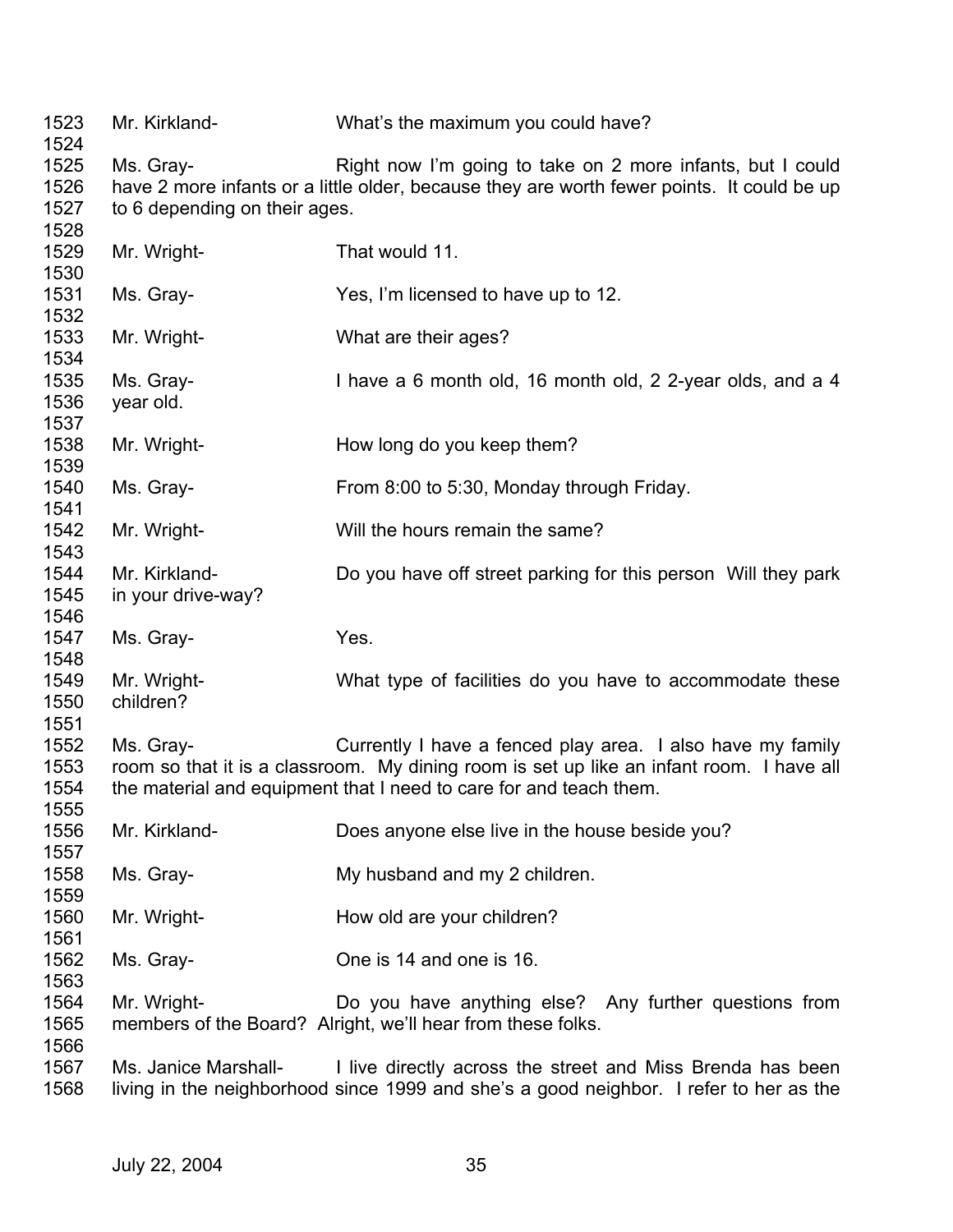1569 1570 1571 1572 1573 "neighborhood mother." She loves these children. Her patience is so great. If the parents aren't able to get home on time, we know they can always go to Miss Brenda and they'll be taken care of. I'm a former Deputy here in Henrico and a minister, and I'm in favor of this being in the neighborhood.

- 1574 1575 Mr. Wright- **And you live across the street?**
- 1576 Ms. Marshall- Yes, right across the street.

1578 Mr. Wright- Does anyone else wish to speak or echo those sentiments?

1580 1581 1582 1583 1584 1585 Ms. Brandy Clark- My 4 year old son is attending Miss Brenda's day care. I was introduced to her by Ms. Marshall and I'm very satisfied with the level of service. My husband and I both have to work. Miss Brenda is very patient and my son adores her. We have taken her in as part of our family. I'd appreciate it if she could receive this permit because we're expecting another child and I'd like them to be together.

1586 Mr. Wright- Thank you very much. Anyone else?

1588 1589 1590 1591 1592 1593 1594 Ms. Florence Canada- I can speak on Miss Brenda's behalf in several capacities. I am the pastor at the church where her family worships, so I can speak to her character. She has a love for children. I can also speak on her behalf as far as the care provided at the center and the quality of the academic program that is provided at the center. I have a degree in Christian education and a background in working with day care centers and the quality is impeccable. Ms. Gray is the sort of person that makes sure that everything is exactly how it is supposed to be.

1595

1577

1579

1587

1596 1597 1598 As far as state licensure, I worked with her when she was first licensed and everything was done exactly according to Code. I've recommended people attend the day care. I certainly am in favor of her receiving her permit.

1600 1601 1602 Mr. Ellis Henderson- My son has two years attendance at Ms. Gray's day care and he's improved. I'd like my daughter to be able to attend the same school with the same love and care.

1603

1599

1604 1605 1606 1607 1608 Ms. Teshana Henderson- I'm going back to work in September, and when you leave your child in someone else's care, you want to make sure that they receive the same type of love, care, and instruction that you'd provide. I'd like my daughter to receive the same care.

1609 1610 1611 1612 1613 Mr. Blankinship- We've got 8 or 9 letters in the file echoing the same sentiments. Mr. Wright- Please call the next case.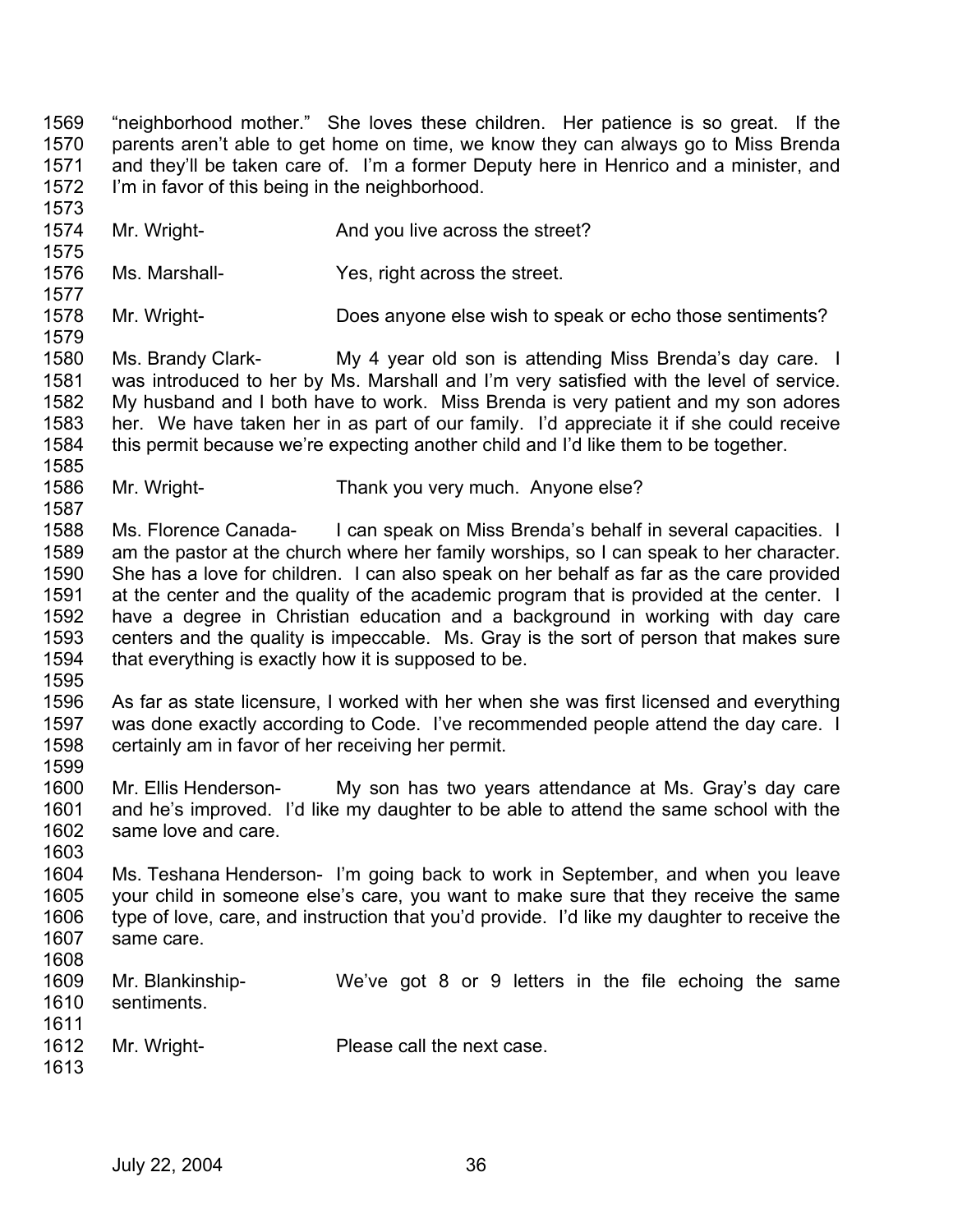1614 1615 1616 1617 1618 1619 1620 1621 1622 1623 1624 1625 1626 1627 1628 1629 1630 1631 1632 1633 1634 1635 1636 1637 1638 1639 1640 1641 1642 1643 1644 1645 1646 1647 1648 1649 1650 1651 1652 1653 1654 1655 1656 1657 After an advertised public hearing and on a motion by Mr. McKinney, seconded by Mr. Kirkland, the Board **approved** application **UP-20-2004** for a use permit to operate a family day home at 7808 Kahlua Drive (Tax Parcel 792-753-1908). The approval is subject to the following conditions: Affirmative: Dwyer, Kirkland, McKinney, Nunnally, Wright 5 Negative: 0 Absent: 0 1. Only one employee from outside the residence is permitted through the conditional use permit. 2. The hours of operation for the family day home shall be 8:00 a.m. through 5:30 p.m., Monday through Friday. The Board approved the request as it found from the evidence presented that approving the permit would not be of substantial detriment to adjacent property nor would materially impair the purpose of the zoning regulations. **A- 88-2004 ELEANOR B. HEMENWAY** requests a variance from Section 24-9 to build a one-family dwelling at 8504 Mapleview Avenue (Mount Vernon Heights) (Parcel 761- 757-8820), zoned R-3, One-family Residence District (Brookland). The public street frontage requirement is not met. The applicant has 0 feet public street frontage, where the Code requires 50 feet public street frontage. The applicant requests a variance of 50 feet public street frontage. Mr. Wright- Is there anyone else here who desires to speak with reference to this case? Please raise your right hand and be sworn. Mr. Blankinship- Do you swear that the testimony you are about to give is the whole truth and nothing but the truth, so help you God? Mr. George Woodward- I live at 4803 Darnell Road. I turned in a letter a few days ago to be added to this case related to the owner of the lots. I'm representing Eleanor Hemenway, who is the owner. She is also my mother-in-law. She lives in Falls Church, where she's lived for 45 years. The Northern Virginia area has grown tremendously. Her son and daughter are not in the area anymore and it has gotten difficult to care for her. She's recently retired and has some physical problems. We'd like to have her close to us. She'd like to maintain her independent living for as long as possible and keeping her near us would insure her well-being. Regarding the lot. It was originally purchased in 1991 along with Lot 1 at the same

1658 1659 time. When the subdivsion was developed, it was at the end of the subdivision and was probably sold as surplus. It was probably originally planned as a well-lot, but a well was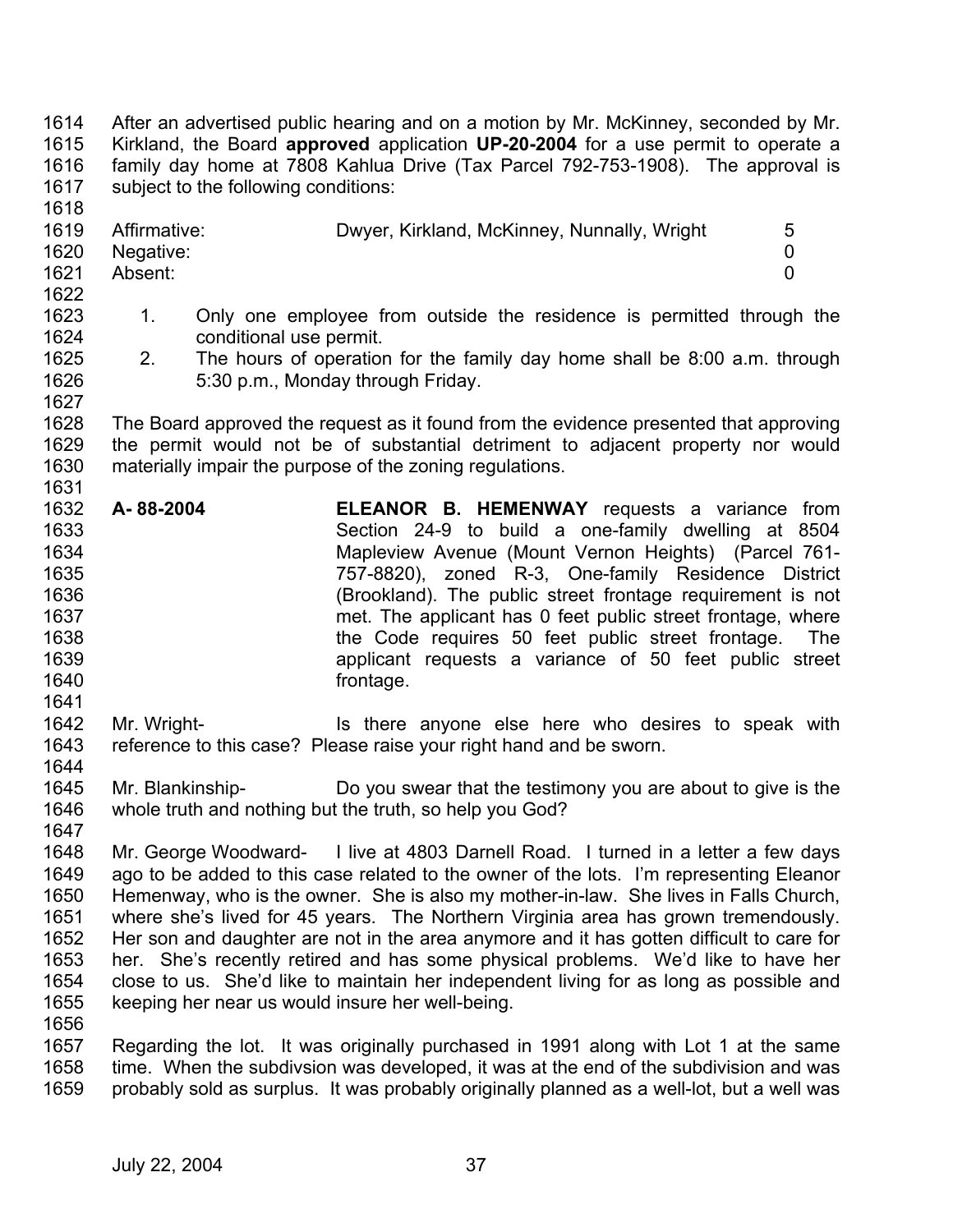1660 1661 1662 1663 1664 1665 1666 1667 1668 1669 1670 1671 1672 1673 1674 1675 1676 1677 1678 1679 1680 1681 1682 1683 1684 1685 1686 1687 1688 1689 1690 1691 1692 1693 1694 1695 1696 1697 1698 1699 never put on it because we all have County water. The lot size and area are similar to other lots in the neighborhood. From the County map it appears that if Mapleview Avenue were extended, it would come into from the northeast and the lot would have had road frontage. When the subdivsion was built to the east, I've heard that either the developer or the county wanted to tie the roads together. There is no road frontage, but a 12' easement for ingress to the lot is on the northwestern edge of Lot 1. This easement was included in the sale of the well-lot by deed. I've talked to several of the neighbors and have their signatures on a letter which states that they are aware of the application and that there would be no problem with having a house built on this lot. Since turning in the paper I've got a few more signatures. The house size would be similar to others in the neighborhood. Similar to how they are now, not how they were originally built, because several have been expanded. It will built to Code. I'd like for you to consider this. Mr. Wright- Where do you live? Mr. Woolard 2803 Darnell Road. Mr. Wright- We have something in the file from Ms. Melissa Nye. Have you seen that? Mr. Woolard- Yes, I have. Mr. Wright- **I** don't understand what she's saying about someone building a driveway through her property. I don't see how that could be done without her consent. Mr. Woolard- The Music deeded with the well-lot that there was a 12' easement across the edge of her property. Mr. Wright- It runs along the east line of her property? Mr. Woolard- Along the west line. Between Lots 1 and 2. Mr. Wright- So that's the easement. Is it of record? How wide is it? Mr. Woolard- Yes, it is recorded. It is 12'.

- 1700 1701 1702 Mr. Blankinship- And that was put there when the well-lot was created? So if a well was built there would be access?
- 1703 1704 1705 Mr. Woolard- I'm not sure if it was put there then or not. I think it was just added.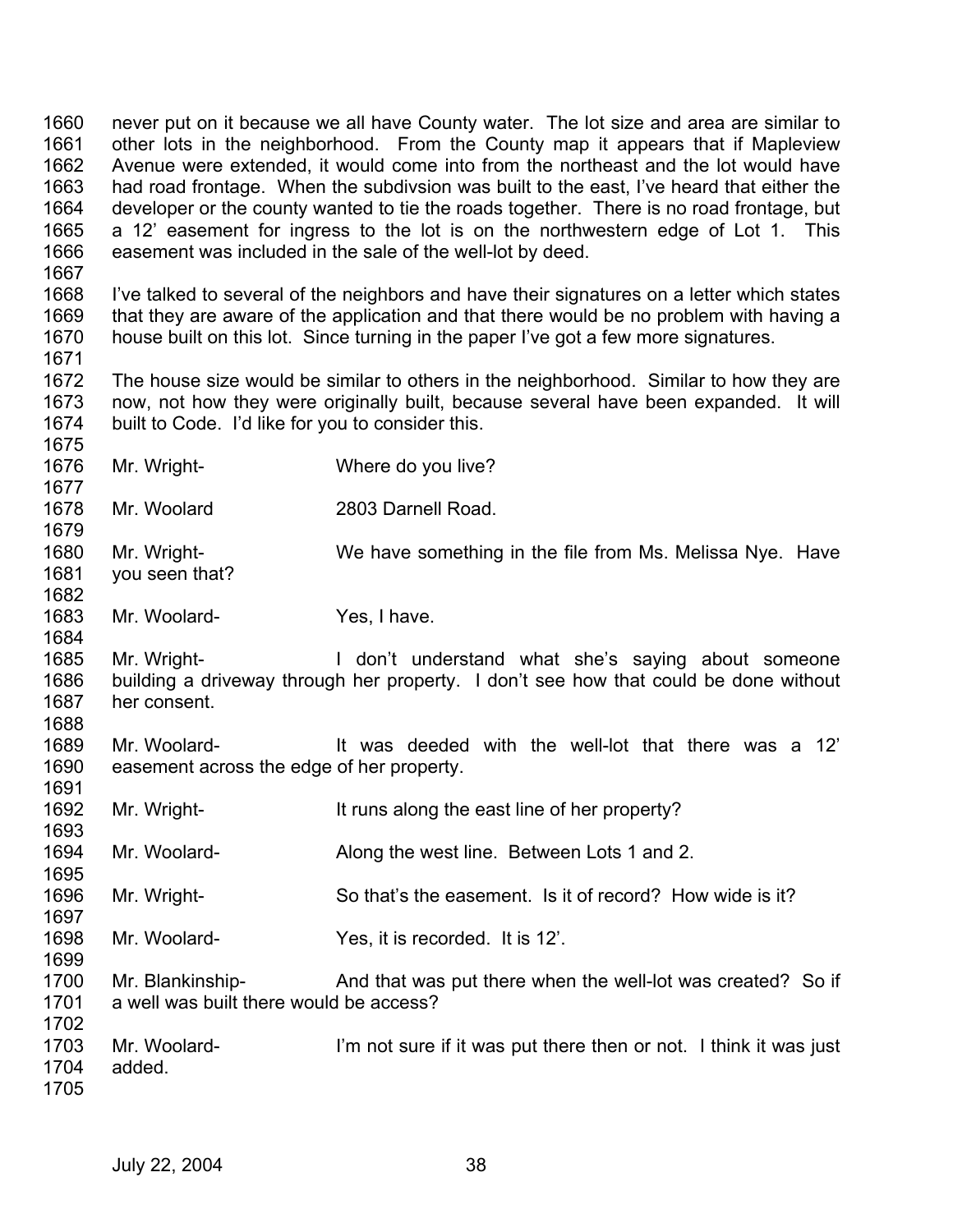| 1706<br>1707                 | Ms. Dwyer-                                                | What's the width?                                                                                                                                                                                                                   |
|------------------------------|-----------------------------------------------------------|-------------------------------------------------------------------------------------------------------------------------------------------------------------------------------------------------------------------------------------|
| 1708<br>1709                 | Mr. Woolard-                                              | $12$ .                                                                                                                                                                                                                              |
| 1710<br>1711                 | Mr. Kirkland-                                             | Where will you bring water and sewer to the house?                                                                                                                                                                                  |
| 1712<br>1713                 | Mr. Woolard-                                              | It would come straight up the driveway.                                                                                                                                                                                             |
| 1714<br>1715<br>1716         | Mr. Kirkland-<br>easement?"                               | Not up the utility easement, where is says "existing utility"                                                                                                                                                                       |
| 1717<br>1718<br>1719         | Mr. Woolard-<br>on her property also.                     | I guess I could. I'm not sure where it is. That looks like it is                                                                                                                                                                    |
| 1720<br>1721                 | Mr. Wright-                                               | This house would face Mapleview?                                                                                                                                                                                                    |
| 1722<br>1723                 | Mr. Woolard-                                              | Yes, sir.                                                                                                                                                                                                                           |
| 1724<br>1725<br>1726         | Mr. Wright-<br>8506?                                      | Is there any screening along that line between this lot and                                                                                                                                                                         |
| 1727<br>1728<br>1729         | Mr. Woolard-<br>lives.                                    | 8506 is existing. 8504 is the new house where Melissa Nye                                                                                                                                                                           |
| 1730<br>1731<br>1732         | Mr. Wright-<br>.                                          | Oh, that's a new house? Will those trees be between that lot                                                                                                                                                                        |
| 1733<br>1734<br>1735<br>1736 | Mr. Woolard-                                              | Yes, those trees start about the edge of the well-lot to the<br>rear of the other two lots. Some of those would have to come down to make room for<br>the house. If it causes too much clearing, we'd put something up as a screen. |
| 1737<br>1738                 | Mr. Blankinship-                                          | Would construction vehicles come in this same way?                                                                                                                                                                                  |
| 1739<br>1740                 | Mr. Woolard-                                              | Yes, they'd have to.                                                                                                                                                                                                                |
| 1741<br>1742                 | Mr. Blankinship-                                          | Then everything you see there will be gone.                                                                                                                                                                                         |
| 1743<br>1744<br>1745<br>1746 | Ms. Dwyer-<br>would have been considerably less traveled. | This easement that you'll use as access. It wasn't an<br>easement granted for access to a home, it was granted for access to a well, which                                                                                          |
| 1747<br>1748<br>1749         | Mr. Woolard-                                              | Yes, of course, but the home we propose $-1$ don't think<br>there'll be a lot of traffic. Only one person is going to be living there.                                                                                              |
| 1750<br>1751                 | Mr. Kirkland-                                             | Mr. Blankinship, I'm assuming you guys researched this Lot<br>1 and made sure that this easement was separate from Lot 1's property, correct?                                                                                       |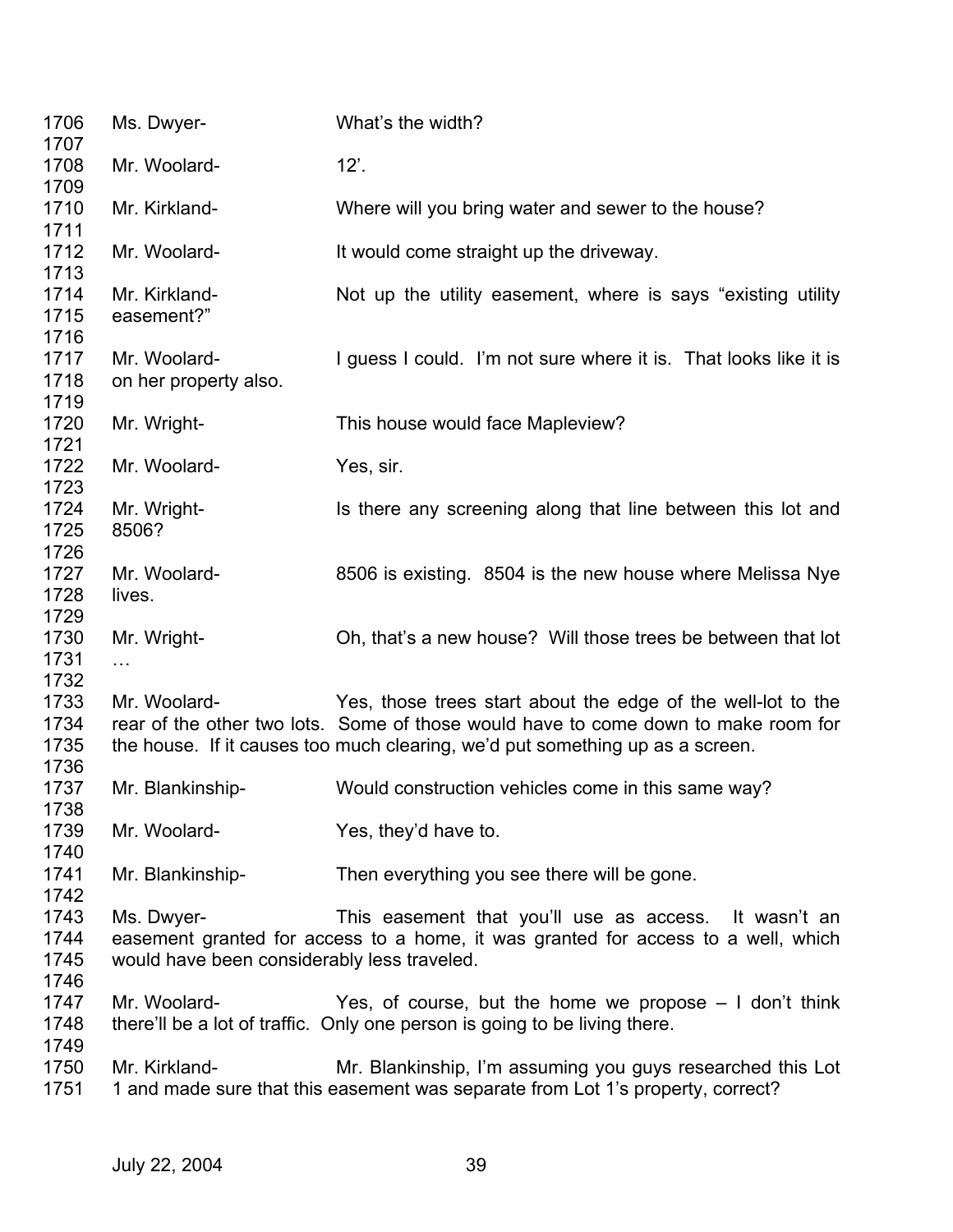| 1752<br>1753                                 | Mr. Blankinship-                                          | No. The easement is across Lot 1.                                                                                                                                                                                                                                                                                                             |
|----------------------------------------------|-----------------------------------------------------------|-----------------------------------------------------------------------------------------------------------------------------------------------------------------------------------------------------------------------------------------------------------------------------------------------------------------------------------------------|
| 1754<br>1755                                 | Mr. Kirkland-                                             | So it is on her property?                                                                                                                                                                                                                                                                                                                     |
| 1756<br>1757                                 | Mr. Blankinship-                                          | Yes.                                                                                                                                                                                                                                                                                                                                          |
| 1758<br>1759<br>1760                         | Ms. Dwyer-<br>home.                                       | It is on the property to allow access to a well-lot, not to a                                                                                                                                                                                                                                                                                 |
| 1761<br>1762<br>1763                         | Mr. Blankinship-<br>to address that.                      | Mr. Walker, who is going to speak in a minute, may be able                                                                                                                                                                                                                                                                                    |
| 1764<br>1765<br>1766                         | Ms. Dwyer-<br>property?                                   | Could you allow access to this lot through your own                                                                                                                                                                                                                                                                                           |
| 1767<br>1768<br>1769<br>1770<br>1771<br>1772 | Mr. Woolard-<br>sold it, there would be a problem.        | Not really. It wouldn't be feasible. On Lot 1 the driveway is<br>already there for her home and goes straight into her garage. This area is already<br>cleared. My property has a couple trees that could be taken down. But it isn't feasible.<br>It would be as far as my mother-in-law living there, but in the next 20 years or so, if we |
| 1773<br>1774                                 | Ms. Dwyer-                                                | That's what Ms. Nye is concerned about as well.                                                                                                                                                                                                                                                                                               |
| 1775<br>1776                                 | Mr. Woolard-                                              | About selling the property:                                                                                                                                                                                                                                                                                                                   |
| 1777<br>1778<br>1779                         | Ms. Dwyer-<br>knowing who might live there in the future. | About people having access across her property and not                                                                                                                                                                                                                                                                                        |
| 1780<br>1781<br>1782                         | Mr. Woolard-                                              | Well, I understand that, but we're not planning on my<br>mother-in-law moving. Once she's there, she's there.                                                                                                                                                                                                                                 |
| 1783<br>1784                                 | Ms. Dwyer-<br>there next.                                 | But you just said you'd be concerned about who might live                                                                                                                                                                                                                                                                                     |
| 1785<br>1786<br>1787                         | Mr. Wright-                                               | So the easement would run between the two houses.                                                                                                                                                                                                                                                                                             |
| 1788<br>1789                                 | Mr. Woolard-                                              | Yes, but it is totally right on her property. It is on Lot 1.                                                                                                                                                                                                                                                                                 |
| 1790<br>1791                                 | Mr. Wright-                                               | Anything further?                                                                                                                                                                                                                                                                                                                             |
| 1792<br>1793<br>1794                         | Mr. Bill Rhodenhiser-<br>will not hurt it in any way.     | I own 8506 and see that it would do no harm whatsoever to<br>the neighborhood. I intend to keep this property and leave it to one of my children. It                                                                                                                                                                                          |
| 1795<br>1796<br>1797                         | Mr. Wright-                                               | So you own 8506?                                                                                                                                                                                                                                                                                                                              |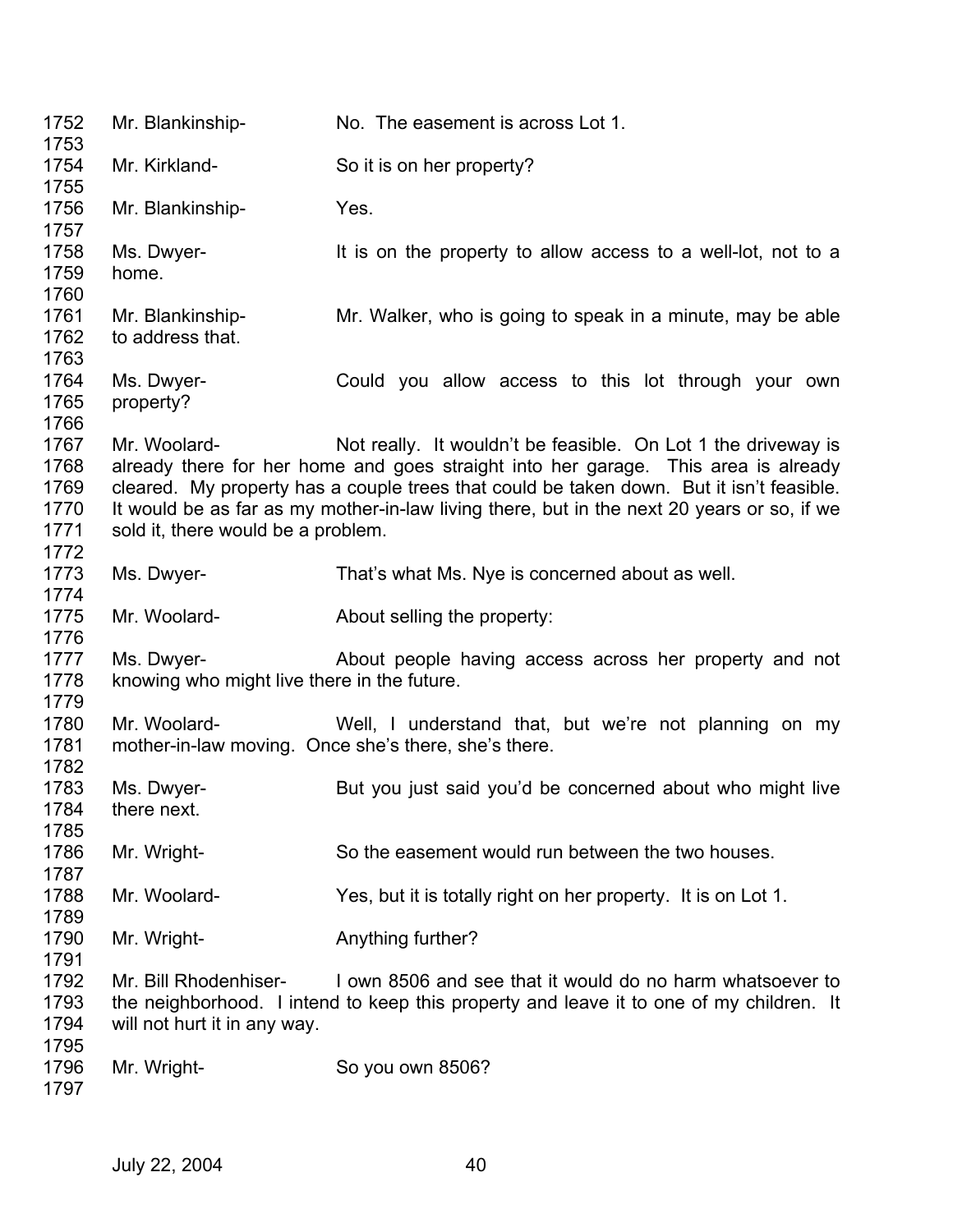| 1798<br>1799                                                                                                                                                                                                                                                                                                                                                                                                                                                                                                                | Mr. Rhodenhiser-                                       | Yes.                                                                                                                                                                                                                                                                                                                                                                                                                                                                                                                                                                                                                                                                                                                                                                                                                                                                                                                                                                                 |  |
|-----------------------------------------------------------------------------------------------------------------------------------------------------------------------------------------------------------------------------------------------------------------------------------------------------------------------------------------------------------------------------------------------------------------------------------------------------------------------------------------------------------------------------|--------------------------------------------------------|--------------------------------------------------------------------------------------------------------------------------------------------------------------------------------------------------------------------------------------------------------------------------------------------------------------------------------------------------------------------------------------------------------------------------------------------------------------------------------------------------------------------------------------------------------------------------------------------------------------------------------------------------------------------------------------------------------------------------------------------------------------------------------------------------------------------------------------------------------------------------------------------------------------------------------------------------------------------------------------|--|
| 1800<br>1801                                                                                                                                                                                                                                                                                                                                                                                                                                                                                                                | Ms. Dwyer-                                             | But the easement isn't on your property?                                                                                                                                                                                                                                                                                                                                                                                                                                                                                                                                                                                                                                                                                                                                                                                                                                                                                                                                             |  |
| 1802<br>1803                                                                                                                                                                                                                                                                                                                                                                                                                                                                                                                | Mr. Wright-                                            | The easement is on the other property.                                                                                                                                                                                                                                                                                                                                                                                                                                                                                                                                                                                                                                                                                                                                                                                                                                                                                                                                               |  |
| 1804<br>1805                                                                                                                                                                                                                                                                                                                                                                                                                                                                                                                | Mr. Kirkland-                                          | 8506 is your residence.                                                                                                                                                                                                                                                                                                                                                                                                                                                                                                                                                                                                                                                                                                                                                                                                                                                                                                                                                              |  |
| 1806<br>1807                                                                                                                                                                                                                                                                                                                                                                                                                                                                                                                | Mr. Rhodenhiser-                                       | No. It is a rental property.                                                                                                                                                                                                                                                                                                                                                                                                                                                                                                                                                                                                                                                                                                                                                                                                                                                                                                                                                         |  |
| 1808<br>1809                                                                                                                                                                                                                                                                                                                                                                                                                                                                                                                | Mr. Wright-                                            | And Ms. Nye lives at 8504?                                                                                                                                                                                                                                                                                                                                                                                                                                                                                                                                                                                                                                                                                                                                                                                                                                                                                                                                                           |  |
| 1810<br>1811<br>1812<br>1813                                                                                                                                                                                                                                                                                                                                                                                                                                                                                                | Mr. Rhodenhiser-<br>a place to live near her children. | As far as traffic is concerned, it would have not detrimental<br>effect on my property and would be a very good cause in my opinion to give this woman                                                                                                                                                                                                                                                                                                                                                                                                                                                                                                                                                                                                                                                                                                                                                                                                                               |  |
| 1814<br>1815<br>1816                                                                                                                                                                                                                                                                                                                                                                                                                                                                                                        | Mr. Wright-<br>opposition?                             | OK. Any further questions from the Board?<br>Anyone in                                                                                                                                                                                                                                                                                                                                                                                                                                                                                                                                                                                                                                                                                                                                                                                                                                                                                                                               |  |
| 1817<br>Mr. Eric Walker-<br>I'm here in opposition to the variance. Approximately a year<br>ago, I purchased Lot 1 and the well-lot from Mr. Rhodenhiser. He is the owner of Lot 2,<br>1818<br>1819<br>which he rents out. I attempted approximately a year ago to get a variance on the well-<br>1820<br>lot to build two homes there together. That variance was denied by the Board. That 12'<br>1821<br>easement that you see along Lot 1 was something I put in place if the variance was<br>1822<br>approved.<br>1823 |                                                        |                                                                                                                                                                                                                                                                                                                                                                                                                                                                                                                                                                                                                                                                                                                                                                                                                                                                                                                                                                                      |  |
| 1824<br>1825<br>1826<br>1827<br>1828<br>1829                                                                                                                                                                                                                                                                                                                                                                                                                                                                                | sold it on Lot 1.                                      | When the Board denied the variance, Mr. Woolard stopped me and said 'Mr. Walker,<br>ultimately I do want a house built on the lot, would you consider selling it since you can<br>build on it?' So, I did that. He said to me that he never plans to build on it, that he<br>understands that the variance was denied. So, I sold him that lot. I built a house and                                                                                                                                                                                                                                                                                                                                                                                                                                                                                                                                                                                                                  |  |
| 1830<br>1831<br>1832<br>1833<br>1834<br>1835<br>1836<br>1837<br>1838<br>1839<br>1840<br>1841                                                                                                                                                                                                                                                                                                                                                                                                                                |                                                        | I mentioned to the current owner of Lot 1 that we tried to get a variance, but were<br>denied. Unless something changed, no one would build back there. She understood<br>what happened and I understand Mr. Woolard, immediately after purchasing the<br>property, attempted to get a variance. For the variance I applied for, there was a<br>petition given throughout the neighborhood that said if an additional house was built on<br>this well-lot, it would adversely effect the property values in the neighborhood and<br>increase traffic. That was one of the major reasons the Board denied the original<br>variance. So, now, I'm in opposition. Ms. Nye, who will be immediately impacted if this<br>variance is approved, is in opposition for the specific reason that a driveway put on her<br>property would adversely affect her property values. The house they are proposing is<br>going to face the rear of her house. It wouldn't be aesthetically pleasing. |  |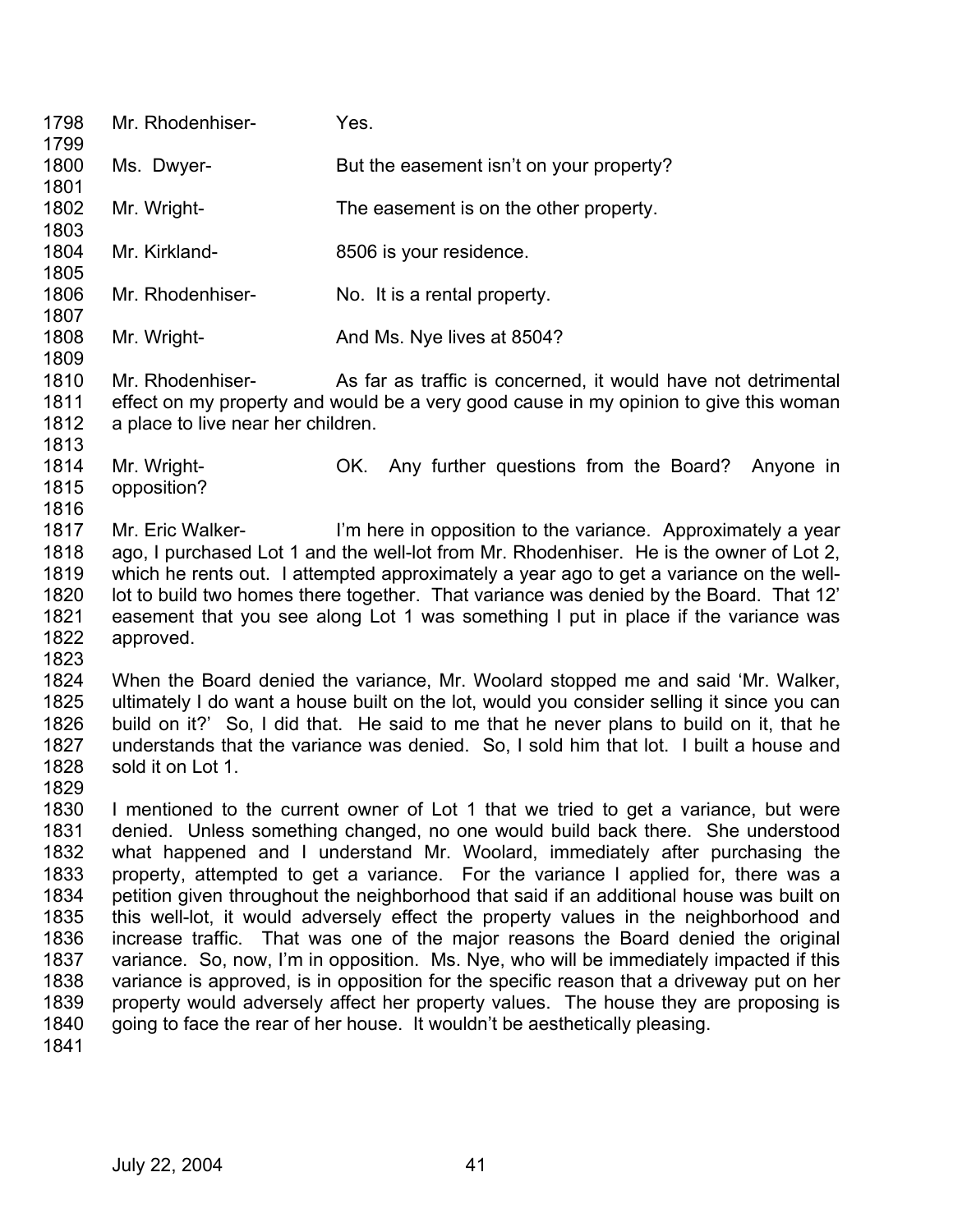1842 1843 1844 1845 1846 1847 1848 1849 1850 1851 1852 1853 1854 1855 1856 1857 1858 1859 1860 1861 1862 1863 1864 1865 1866 1867 1868 1869 1870 1871 1872 1873 1874 1875 1876 1877 1878 1879 1880 1881 1882 1883 1884 1885 1886 1887 My thoughts were, if I were to get the variance, to slide the house further to the east of Lot 1 to give more direct access to the well-lot, but that variance was denied. I'm accessing you deny this variance. Mr. McKinney- Mr. Blankinship, can you pull up that file? Mr. Blankinship- Yes, sir. I believe that it is described in your staff report. Mr. Wright- I'm confused as to this easement. Why was the easement put through that property. Mr. Walker- **I** had my engineer put that easement on the survey, and when I applied for the variance I had the easement shown, to give you an understanding on how access was going to be supplied to the well-lot. That easement wasn't created when the well-lot was created – I created it. Ms. Dwyer- Was that recorded? Mr. Walker- Yes. Ms. Dwyer- **And it wasn't undone when you sold the well-lot separately?** Mr. Walker- No, because when I spoke with Mr. Woolard I had the understanding that he wasn't going to build on the lot, but I didn't want to sell him anything that didn't have direct access. So we kept the easement on there. Ms. Dwyer- **Isn't his property adjacent to the well-lot?** Mr. Walker- **It is.** He could potentially access the well-lot through his property. Mr. Wright- What did he need the property for if he wasn't going to build on it? Mr. Walker- **He said to me that he opposed my variance**, that he didn't want another house built that close to him. I'm sure if you review the minutes, he vigorously said that he didn't' want any more traffic in his neighborhood. He said to me that if I sold him this property, it would ensure that no one else would ever build on it. I sold it to him on a reduced property based on the idea that you can't build on it. Mr. Wright- **Have you seen this petition?** Mr. Walker- **I** haven't been privy to that petition, but the petition that was sent when I applied for the variance, there were approximately 22 people, including him and his wife, that were opposed to it. They said it would adversely affect property values and increase traffic.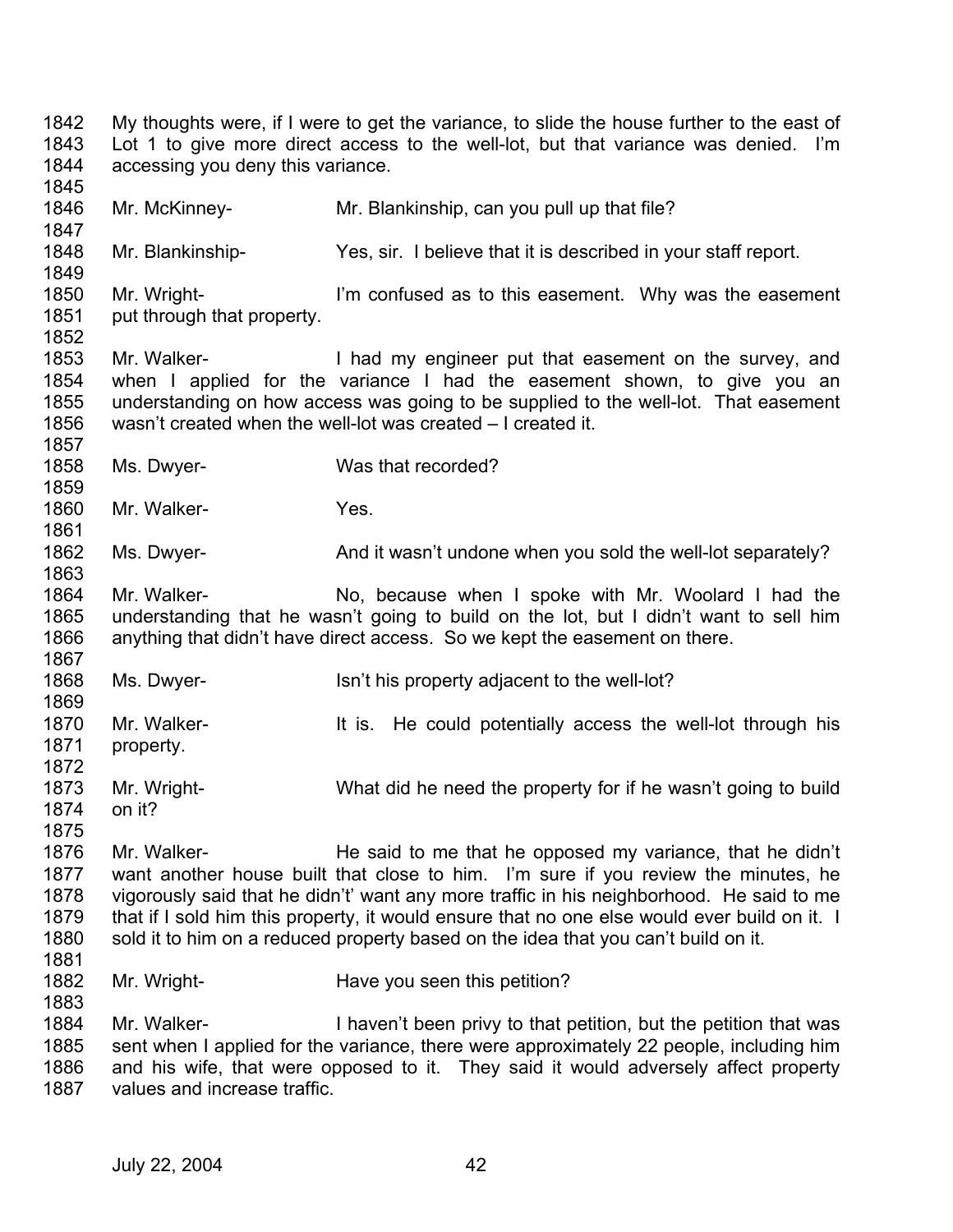| 1888<br>1889 | Mr. Wright-                              | This one is signed by 12 people in favor of it.                                           |
|--------------|------------------------------------------|-------------------------------------------------------------------------------------------|
| 1890         | Mr. Walker-                              | I understand that they were opposed to it when I tried it, but                            |
| 1891         | they're in favor of it when he tries it. |                                                                                           |
| 1892         |                                          |                                                                                           |
| 1893         | Mr. Wright-                              | Can we show him the petition?                                                             |
| 1894         |                                          |                                                                                           |
| 1895         | Mr. McKinney-                            | The same people were opposed to it, now they're in favor.                                 |
| 1896         |                                          |                                                                                           |
| 1897         |                                          |                                                                                           |
|              | Mr. Walker-                              | From my recollection, it appears to be some of the same                                   |
| 1898         |                                          | people, but I can't say for sure. I don't understand what the difference is.              |
| 1899         |                                          |                                                                                           |
| 1900         | Mr. Blankinship-                         | The petition is almost identical.                                                         |
| 1901         |                                          |                                                                                           |
| 1902         | Mr. Wright-                              | Is that the one from the prior case?                                                      |
| 1903         |                                          |                                                                                           |
| 1904         | Mr. Blankinship-                         | It is the same – it looks like he called it up on the computer                            |
| 1905         | and changed "against" to "for."          |                                                                                           |
| 1906         |                                          |                                                                                           |
| 1907         | Ms. Dwyer-                               | Mr. Woolard is on it as well.                                                             |
| 1908         |                                          |                                                                                           |
| 1909         | Mr. Wright-                              | What is the date of that?                                                                 |
| 1910         |                                          |                                                                                           |
| 1911         | Ms. Dwyer-                               | May 12, 2003.                                                                             |
| 1912         |                                          |                                                                                           |
| 1913         | Mr. Wright-                              | Just over a year ago. Do you have anything further? Mr.                                   |
| 1914         | Woolard, you have a brief time to rebut. |                                                                                           |
| 1915         |                                          |                                                                                           |
| 1916         | Mr. Woolard-                             | As far as the petition being identical $-$ that's one of the                              |
| 1917         |                                          | benefits of computers. It was the same I printed out last year. I went around the         |
| 1918         |                                          | neighborhood because they had signed the original petition and I wanted to explain the    |
| 1919         |                                          | situation. Originally, I wanted to buy both properties and build on the well-lot and save |
| 1920         |                                          | Lot 1 for privacy. I explained that to the neighbors and wanted to let them know so that  |
| 1921         |                                          | they didn't feel like they were misled. People can have a change of heart.                |
| 1922         |                                          |                                                                                           |
| 1923         | Mr. Wright-                              | What's different?                                                                         |
| 1924         |                                          |                                                                                           |
| 1925         | Mr. Woolard-                             | Well, my mother-in-law wasn't retired last year                                           |
| 1926         |                                          |                                                                                           |
| 1927         |                                          |                                                                                           |
| 1928         | Mr. Wright-                              | I don't care about that $-1$ care about building a house                                  |
|              | there                                    |                                                                                           |
| 1929         |                                          |                                                                                           |
| 1930         | Mr. Blankinship-                         | The impact on the neighbors would be the same.<br>What                                    |
| 1931         |                                          | would be different about the impact of your house versus Mr. Walker's house?              |
| 1932         |                                          |                                                                                           |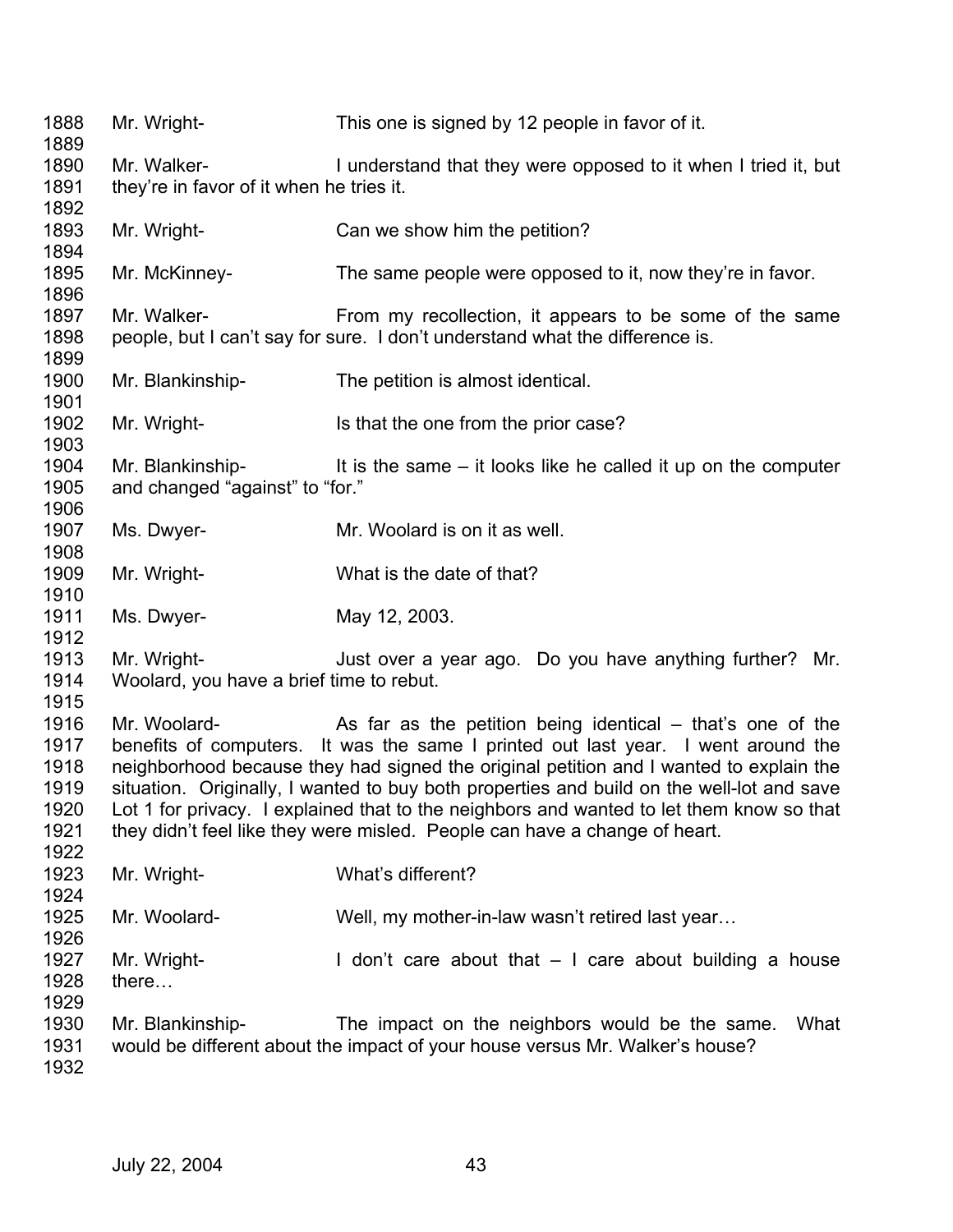1933 1934 1935 1936 1937 1938 1939 1940 1941 1942 1943 1944 1945 1946 1947 1948 1949 1950 1951 1952 1953 1954 1955 1956 1957 1958 1959 1960 1961 1962 1963 1964 1965 1966 1967 1968 1969 1970 1971 1972 1973 1974 1975 1976 1977 1978 Mr. Woolard- Well, Mr. Walker had tried to build two houses and a variance needs to be approved on some kind of hardship. Apparently, he was just building these two just to get a profit, more like a commercial venture. Mr. Wright- But he only wanted to build one on this lot. Mr Woolard- But he wanted to build one on Lot 1 and the well-lot. Mr. Wright- But there wasn't any issue with Lot 1. Mr. Woolard- That's right, but he needed a variance to build on two lots. He said that there was a lady interested in the house because he had built a house somewhere else in the County. Whether is was Ms. Nye, I'm not sure, but if she has bought the house and well-lot, she would have had a house in front of her on Lot 1. That was his intention at the time. The house is there now, it is the same outcome. This is for my mother-in-law, and not for a profit, because we're not planning on selling it. Mr. McKinney- It is the same thing he wanted to do, it is just a different person. Mr. Woolard- Somewhat, but the circumstances are different. Ms. Dwyer- Mr. Woolard, if your property is contiguous to the well-lot, why did you need the easement from Lot 1 to remain? Mr. Woolard- I had thought about building back there years ago. Like Mr. Walker said, it was written in there by his surveyor for his use. It came with the sale of the property and I would have requested it because it was there before. Also, in case I ever sold it, I may want to have access from there. Just like anybody else, I don't want equipment coming past my house. Mr. Wright- **Alright, anything further?** Mr. Woolard- Ms. Hemenway knows about the house being in front of her. She's willing to live with that. She feels that it is a needed for the coming years. Mr. Wright- **OK.** Thank you. After an advertised public hearing and on a motion by Mr. Kirkland, seconded by Mr. McKinney, the Board **denied** application **A-88-2004** for a variance to construct a one family dwelling at 8504 Mapleview Drive (Tax Parcel 761-757-8820). Affirmative: Dwyer, Kirkland, McKinney, Nunnally, Wright 5 Negative: 0 Absent: 0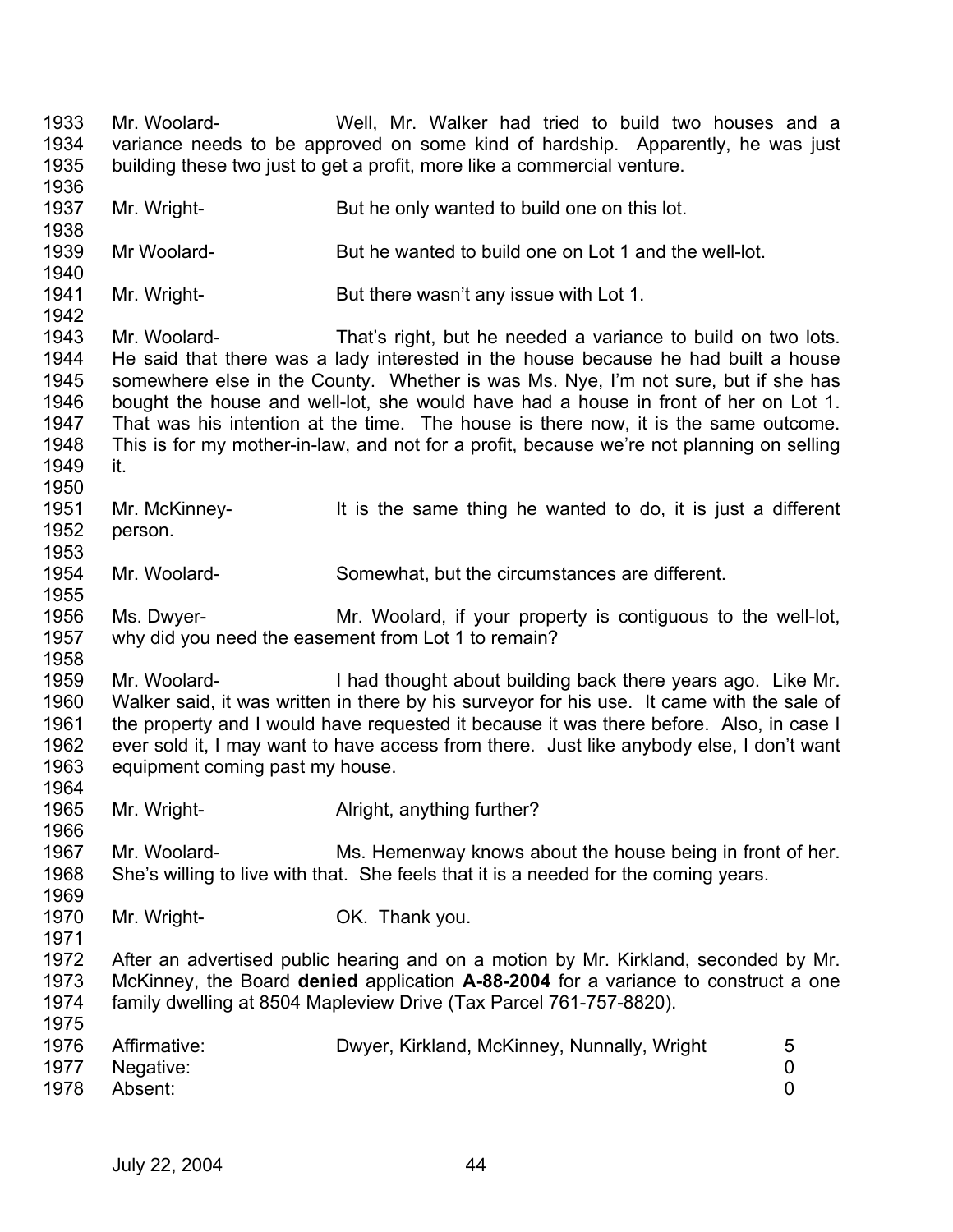1980 1981 1982 1983 The Board denied the request as it found from the evidence presented that approving the permit would be of substantial detriment to adjacent property and would materially impair the purpose of the zoning regulations.

1984 1985 1986 1987 1988 1989 1990 1991 1992 **A- 89-2004 LORI L. BRENDLINGER** requests a variance from Sections 24-9 and 24-94 to build a one-family dwelling at 2431 Pump Road (Parcel 741-753-0370 (part)), zoned A-1, Agricultural District (Tuckahoe). The public street frontage requirement and total lot area requirement are not met. The applicant has 0.88 acre total lot area and 0 feet public street frontage, where the Code requires 1 acre total lot area and 150 feet public street frontage. The applicant requests a variance of 0.12 acre total lot area and 150 feet public street frontage.

- 1994 1995 1996 Mr. Wright- The Is there anyone else here who desires to speak with reference to this case? Please raise your right hand and be sworn.
- 1997 1998 1999 Mr. Blankinship- Do you swear that the testimony you are about to give is the whole truth and nothing but the truth, so help you God?
- 2000 2001 2002 2003 2004 Ms. Lori Brendlinger- I choose to build a one family dwelling. I"ve been diagnosed with multiple sclerosis and the land is just too much to take care of. I want my mother to move closer to me. My son is going to college and he'll be able to stay with either her or me and attend the University of Richmond. That's what I want to do.

2005 2006 2007 2008 My driveway would be used as the entrance. It will be used as a utility easement. I checked with Public Utility and they are there. Those two trees would be taken out and the easement will go there to get to the back of the property. The new home will be facing Crown Crest, not Thistledown. That's where the house will be located.

| 2010 | Ms. Dwyer-             | Do you mean Crown Crest Drive to the rear?                  |
|------|------------------------|-------------------------------------------------------------|
| 2011 |                        |                                                             |
| 2012 | Ms. Brendlinger-       | It will facing the rear of that lot.                        |
| 2013 |                        |                                                             |
| 2014 | Ms. Dwyer-             | So the new house wil face                                   |
| 2015 |                        |                                                             |
| 2016 | Ms. Brendlinger-       | Yes                                                         |
| 2017 |                        |                                                             |
| 2018 | Ms. Dwyer-             | The rear of the new house will face the rear of your house? |
| 2019 |                        |                                                             |
| 2020 | Ms. Brendlinger-       | Yes. Actually, the side. The back will face Thistledown.    |
| 2021 |                        |                                                             |
| 2022 | Mr. Wright-            | Mr. Blankinship, has Ms. Brendlinger seen this letter from  |
| 2023 | Ms. Pamela Herrington? |                                                             |
| 2024 |                        |                                                             |

1979

1993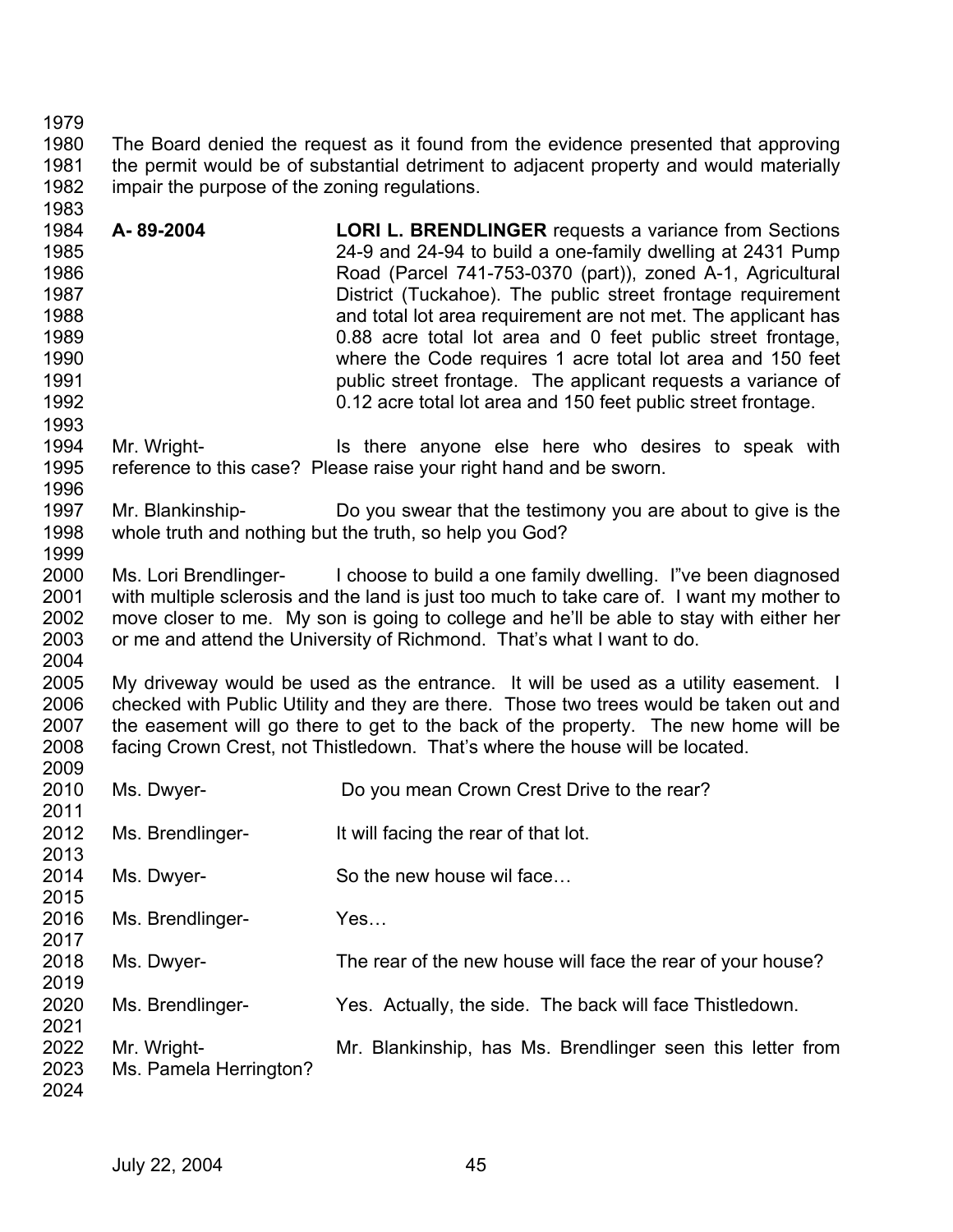2025 2026 2027 2028 2029 2030 2031 2032 2033 2034 2035 2036 2037 2038 2039 2040 2041 2042 2043 2044 2045 2046 2047 2048 2049 2050 2051 2052 2053 2054 2055 2056 2057 2058 2059 2060 2061 2062 2063 2064 2065 2066 2067 2068 2069 Mr. Blankinship-<br>
I don't know. Ms. Brendlinger- Actually, the engineer, Robert Brendlinger, who was going to represent me, had to be out of town and he got the letter instead of me. Apparently, they're concerned about some environmental run-off… Mr. Blankinship- We've had about 5 people call the office with concerns about the drainage and standing water. They've proposed an engineering study in order to deal with the facts, but in order to do that we'd need a deferral on this case. I guess we'd have to defer the hearing. Ms. Brendlinger- Well, I am zoned for Agriculture and I need to do something with this property. I can't take care of this. According to Agriculture I can put in a manufacture home for a single family use. Mr. Blankinship-<br>
How would that affect the drainage differently? Ms. Brendlinger- Well, according to Agriculture I can do it without anyone's permission. Mr. Blankinship- So it doesn't have anything to do with the drainage? Ms. Brendlinger- No. As far as the drainage, I'd make sure the contractor did everything need to insure property drainage. Mr. Blankinship- But do you know what is required for proper drainage? Ms. Brendlinger- I have a contractor who is looking at who told me he'd build it to specifications. That whole area doesn't drain well. Mr. Blankinship- The neighbors have propsed that we take a month to conduct an study to find out… Mr. Brendlinger- But if it doesn't pass, I will be doing one of these other things with the lot. Mr. Wright- **I** take it that this letter is from the opposition. They are requesting that this be deferred for one month to the next meeting so that an engineer can do a study so all the facts will be known. Do you have an objection to continuing it for one month. Ms. Brendlinger- I'd like to get it started. Are they going to pay for this study? Mr. Wright- I take it, they're requesting it. You wouldn't have to pay for something they've requested. They want to have a study done, but the engineer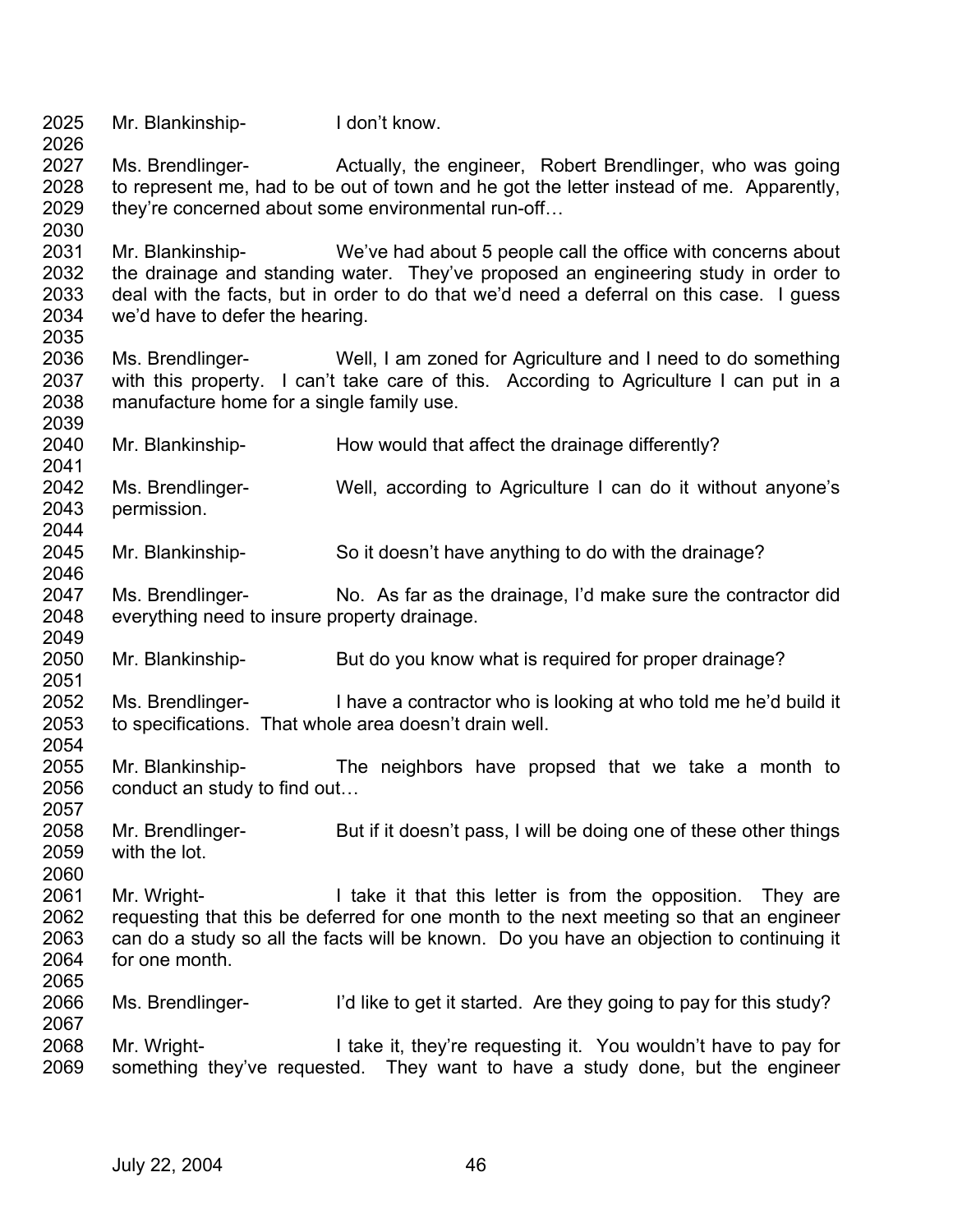| 2070<br>2071<br>2072         | couldn't get it done by today and is requesting more time. The next meeting date will be<br>August 26. My question is are you willing to defer it for one month? |                                                                                                                                                                                                                                                |                       |  |
|------------------------------|------------------------------------------------------------------------------------------------------------------------------------------------------------------|------------------------------------------------------------------------------------------------------------------------------------------------------------------------------------------------------------------------------------------------|-----------------------|--|
| 2073<br>2074                 | Ms. Brendlinger-                                                                                                                                                 | I've already had an engineer look at it.                                                                                                                                                                                                       |                       |  |
| 2075<br>2076<br>2077         | Mr. Wright-<br>defer it? If not, we'll go ahead with the case.                                                                                                   | I need a 'yes' or 'no.' If not, we'll proceed. Are you willing to                                                                                                                                                                              |                       |  |
| 2078<br>2079                 | Ms. Brendlinger-                                                                                                                                                 | I'd like to hear what they have to say.                                                                                                                                                                                                        |                       |  |
| 2080<br>2081                 | Mr. Wright-                                                                                                                                                      | If we're going to hear the case, we'll hear the case.                                                                                                                                                                                          |                       |  |
| 2082<br>2083                 | Ms. Brendlinger-                                                                                                                                                 | OK, I don't want to defer it.                                                                                                                                                                                                                  |                       |  |
| 2084<br>2085                 | Ms. Dwyer-                                                                                                                                                       | Mr. Chairman, can I defer it?                                                                                                                                                                                                                  |                       |  |
| 2086<br>2087                 | Mr. Wright-                                                                                                                                                      | Yes.                                                                                                                                                                                                                                           |                       |  |
| 2088<br>2089<br>2090<br>2091 | Ms. Dwyer-<br>area.                                                                                                                                              | I'd like to defer it because issues have been raised about<br>drainage, and I'd also like to hear what the County's engineer has to say about this                                                                                             |                       |  |
| 2092<br>2093<br>2094<br>2095 |                                                                                                                                                                  | On a motion by Ms. Dwyer, seconded by Mr. McKinney, the Board deferred application<br>A-89-2004 for a variance to construct at one family dwelling at 2431 Pump Road (Tax<br>Parcel 741-753-0370 (part of)) until the August 26, 2004 meeting. |                       |  |
| 2096<br>2097<br>2098<br>2099 | Affirmative:<br>Negative:<br>Absent:                                                                                                                             | Dwyer, Kirkland, McKinney, Nunnally, Wright                                                                                                                                                                                                    | 5<br>0<br>0           |  |
| 2100<br>2101                 | <b>APPROVAL OF MINUTES</b>                                                                                                                                       |                                                                                                                                                                                                                                                |                       |  |
| 2102<br>2103<br>2104         | the minutes of the January 22, 2004 meeting.                                                                                                                     | On a motion by Mr. McKinney, seconded by Mr. Kirkland, the Board approved                                                                                                                                                                      |                       |  |
| 2105<br>2106                 | Affirmative:<br>Negative:                                                                                                                                        | Kirkland, McKinney, Nunnally, Wright                                                                                                                                                                                                           | 4<br>$\boldsymbol{0}$ |  |
| 2107<br>2108                 | Abstain:                                                                                                                                                         | Dwyer                                                                                                                                                                                                                                          | 1                     |  |
| 2109<br>2110                 |                                                                                                                                                                  | <b>APPROVAL OF 2005 BZA MEETING CALENDAR</b>                                                                                                                                                                                                   |                       |  |
| 2111<br>2112<br>2113         |                                                                                                                                                                  | On a motion by Mr. Kirkland, seconded by Ms. Dwyer, the Board approved the<br>calendar for the 2005 meeting dates of the Board of Zoning Appeals.                                                                                              |                       |  |
| 2114                         | Affirmative:                                                                                                                                                     | Dwyer, Kirkland, McKinney, Nunnally, Wright                                                                                                                                                                                                    | 5                     |  |
|                              |                                                                                                                                                                  |                                                                                                                                                                                                                                                |                       |  |